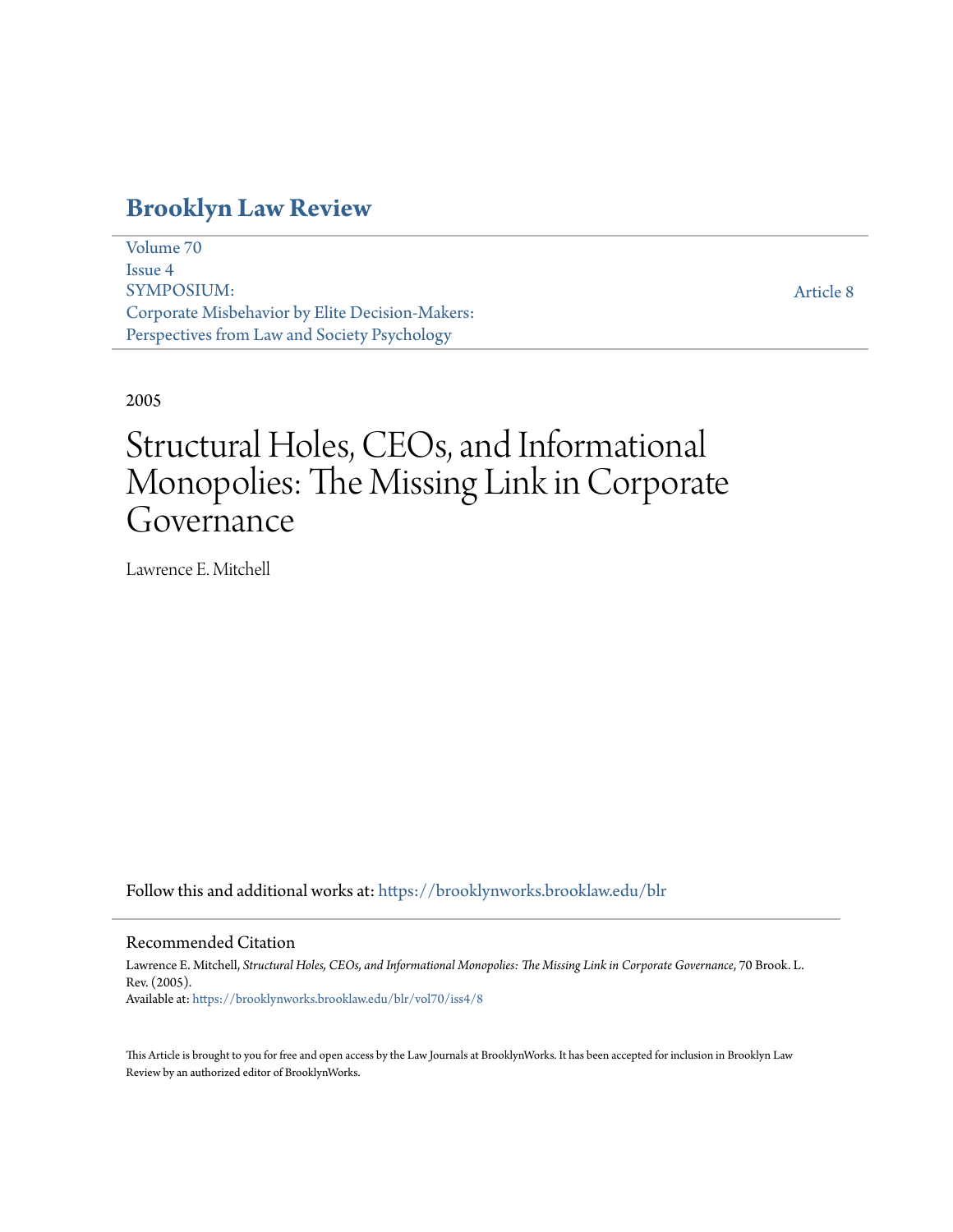## Structural Holes, CEOs, and Informational Monopolies

## THE MISSING LINK IN CORPORATE GOVERNANCE[\\*](#page-1-0)

## *Lawrence E. Mitchell*†

Where was the board? This is the question that has resounded throughout the business and scholarly communities, as well as the public more broadly, as scandals from Enron to WorldCom and more have come to light over the last several years. Traditional corporate governance scholarship, as well as generally accepted legal principles, tell us that the board is the ultimate corporate monitor, the failsafe for managerial excesses and the circuit breaker in times of corporate crisis.<sup>[1](#page-1-2)</sup> But case after case of corporate scandal, as well as gardenvariety stockholder litigation, reveals that boards were

<span id="page-1-1"></span><span id="page-1-0"></span>

 $\degree$  © 2005 Lawrence E. Mitchell. All Rights Reserved.<br>† John Theodore Fey Research Professor of Law, The George Washington University. My thanks go to Bernie Black, Bill Bratton, Ron Burt, Claire Moore Dickerson, Allen Kaufman, Don Langevoort, Marleen O'Connor, Mike Selmi, and Dalia Tsuk. 1

<span id="page-1-2"></span>*See, e.g.*, Edward S. Adams, *Corporate Governance after Enron and Global Crossing: Comparative Lessons for Cross-National Improvement*, 78 IND. L. J. 723, 725- 29 (2003); Richard S. Booth, *Form and Function in Business Organizations*, 58 BUS. LAW. 1433, 1448 (2003); Michael P. Dooley, *Two Models of Corporate Governance*, 47 Bus. Law. 461, 527 (1992); Martin Lipton, *Corporate Governance in the Age of Finance Corporatism*, 136 U. PA. L. REV. 1, 6 (1987); *see generally* Robert W. Hamilton, *Corporate Governance in America 1950-2000: Major Changes But Uncertain Benefits*, 25 J. CORP. L. 349 (2000); ADOLPH A. BERLE & GARDINER C. MEANS, THE MODERN CORPORATION AND PRIVATE PROPERTY (1932).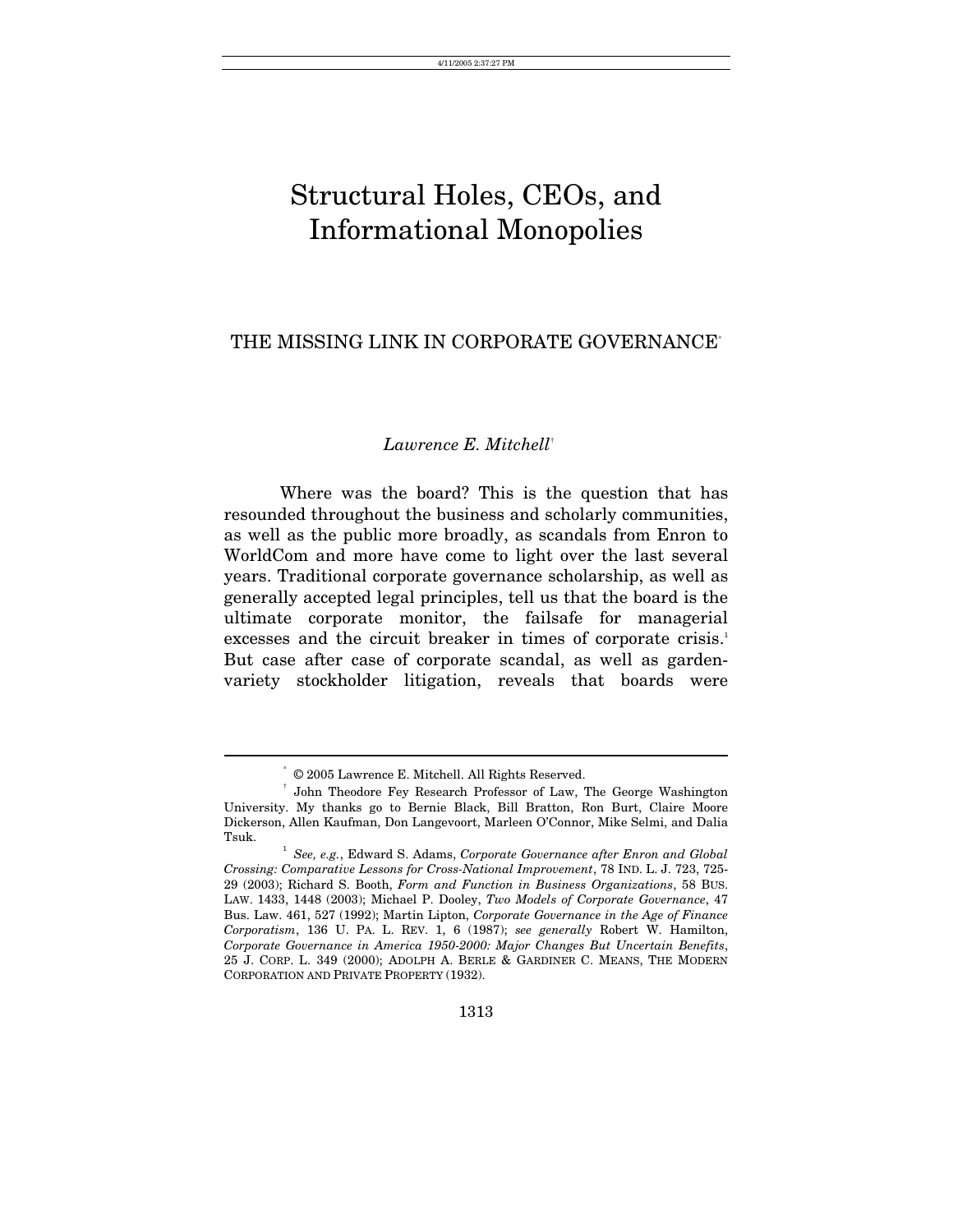unaware of internal corporate misbehavior until matters reached the point of crisis.<sup>2</sup>

The board may not be the culprit. Many of the scandals, such as CEO Dennis Kozlowski's use of Tyco as his personal piggybank, senior executives and the CEO of WorldCom's fictionalized financial statements, Andy Fastow's enormous profits at Enron's expense under CEO Jeff Skilling, and a host of shareholder suits, suggest that the board may have been ignorant of what was occurring in the corporation beneath them, not necessarily because they weren't doing their jobs, but because they were *unable* to do their jobs. The relevant information was hidden from them or falsified. The implication is that often it was senior executives, and especially the CEO, who were at fault—not the board.<sup>3</sup>

 TYCO: This February, the former Chief Financial Officer of Tyco International, Mark H. Swartz, was indicted on tax evasion charges. The indictment alleges that Swartz illegally evaded nearly \$5 million in personal federal income taxes. Brooke A. Masters, *Tyco Official Indicted on More Charges*, WASH. POST, Feb. 20, 2003, at E4.

 DYNEGY: In January, the U.S. Attorney's Office for the Southern District of Texas obtained a seven-count indictment charging Michelle Maria Valencia, a former senior natural gas trader with Dynegy Marketing and Trade, with filing bogus reports to the Federal Energy Regulatory Commission that are used to calculate the "index" price of natural gas. *Record Home Sales*, WASH. POST, Jan. 28, 2003, at E2.

 EL PASO: In Houston last December, a federal grand jury returned an indictment against Todd Geiger, an energy trader at El Paso Corporation, on charges of falsely reporting price information to the Federal Energy Regulatory Commission and wire fraud as part of a scheme to manipulate energy prices. *Productivity, Services Grow*, WASH. POST, Dec. 5, 2002, at E2.

 MERCURY FINANCE: In December, the U.S. Attorney's Office for the Northern District of Illinois obtained an indictment of Bradley Vallem, the former treasurer of the now-defunct Mercury Finance Company, on bank fraud and wire fraud charges in connection with his participation in a scheme to overstate revenue and hide losses of more than \$30 million. John Schmeltzer, *Mercury Finance ex-CEO indicted; Lawyer says Client to Plead Not Guilty*, CHI. TRIB., Feb. 3, 2005, at C1.

 COMMERCIAL FINANCIAL SERVICES: In December, the U.S. Attorney's Office for the Northern District of Oklahoma and the Justice Department's Criminal Division obtained the indictment of Commercial Financial Services' former CEO William

<span id="page-2-0"></span><sup>&</sup>lt;sup>2</sup> Obviously, boards in litigation over corporate scandals have a conflict of interest with CEOs and other corporate managers who they are likely to blame, and claim their own ignorance, which poses some problem of their credibility. But the issue of inadequately informed boards has been sufficiently common through modern corporate history that substantial board ignorance of managerial shenanigans seems like a reasonable assumption.

<span id="page-2-1"></span> $\sigma$ <sup>3</sup> Certainly from the criminal perspective of these scandals it is the CEO and senior executives who are being indicted and convicted, not the board. *See, e.g.*, Press Release, United States Dep't of Justice, Four Former Qwest Communications Executives Indicted for Fraud (Feb. 25, 2003), *available at* http://www.usdoj.gov/ opa/pr/2003/February/03\_crm\_112.htm (last visited Feb. 23, 2005) (announcing the indictment of four executives at Qwest Communications, including Qwest's former Chief Financial Officer for Qwest's Global Business Unit; a senior vice president, another vice president, and Qwest's assistant controller).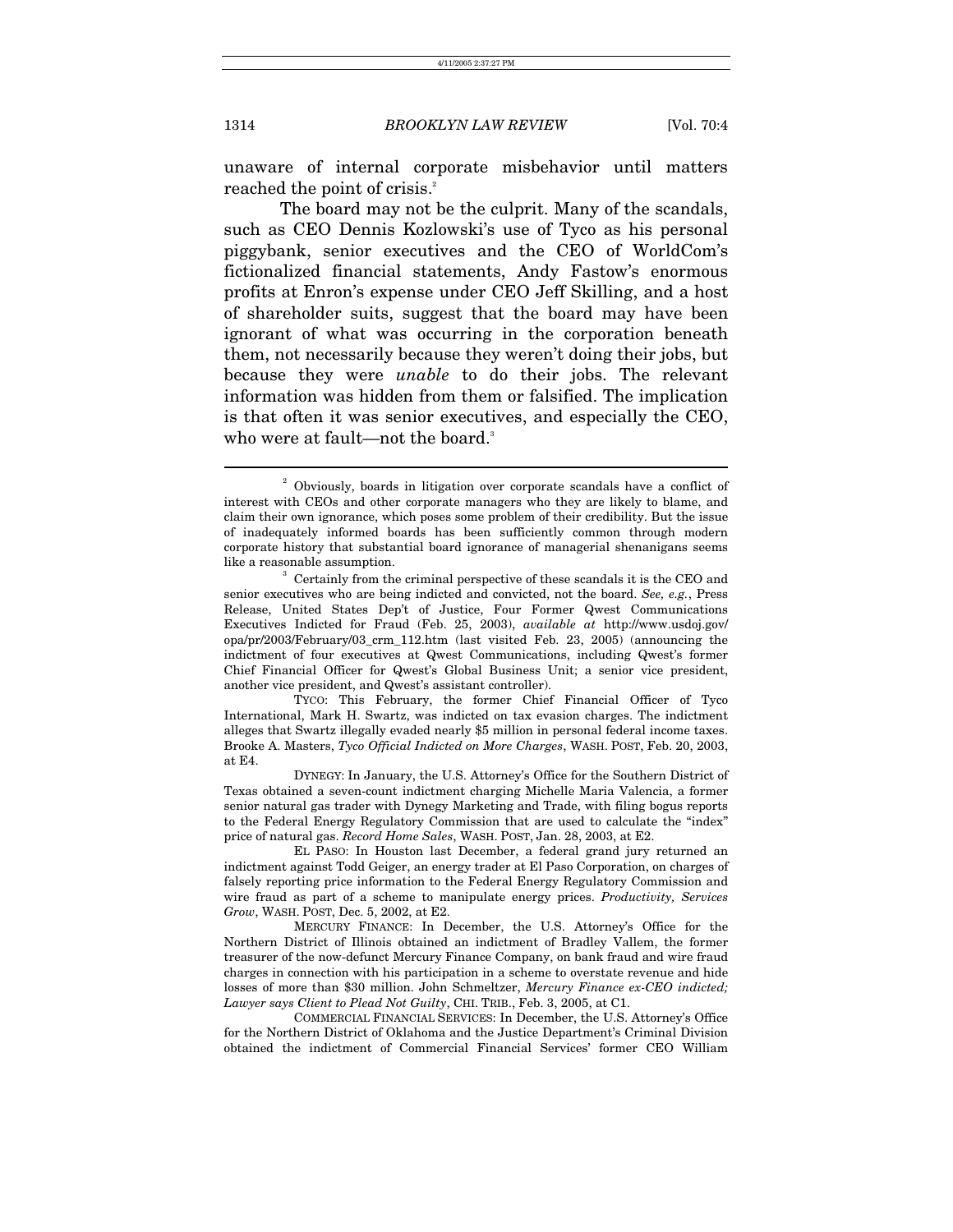This is particularly striking in light of the fact that corporate governance scholarship, at least since the time of Berle and Means, has focused on the board as the corporate constituent best situated to manage or monitor the corporation's affairs and overcome the intrinsic conflict of interest that arises when corporate managers have access to the shareholders' money. That scholarship, as well as a variety of reform efforts and a substantial amount of case law, has viewed board structure as the solution to what has become known, for the last thirty years, as the "agency problem" in corporate governance.<sup>[4](#page-3-0)</sup>

Drawing on economic sociology, I argue that corporate law reform efforts have focused on the wrong actors: while the law's principal interest is board governance, it should instead focus on the CEO and how the relationship between internal corporate structures and board structures provide opportunities for misconduct.5 While the CEO is important to the initial inquiry, the real problem goes even deeper; the focus of corporate law should be on the CEO and the entire senior

 $\overline{a}$ 

 ENRON: Four former Enron employees and former Arthur Andersen accountant David Duncan have pleaded guilty to various charges and are cooperating with investigators. Former Chief Financial Officer Andrew Fastow has been indicted on 78 counts, and three former British bankers have been indicted in connection with an Enron deal. *2002 Will Be Remembered as the Year Executives Paid the Price for* 

<span id="page-3-0"></span>*See Laura Lin, The Effectiveness of Outside Directors as a Corprate Governance Mechanism: Theories and Evidence*, 90 NW. U.L. REV. 898 (1996); A.L.I., PRINCIPLES OF CORPORATE GOVERNANCE: ANALYSIS AND RECOMMENDATIONS §3A.01 (1992). *See also* Unocal Corp. v. Mesa Petroleum Co., <sup>493</sup> A.2d 946, <sup>955</sup> (Del. 1985). 5

<span id="page-3-1"></span> $5$  Bebchuk, Fried, and Walker understand the role of CEO power in the context of compensation issues. *See* Lucien Ayre Bebchuk et al., *Managerial Power and Rent Extraction in the Design of Executive Compensation*, 69 U. CHI. L. REV. 751, 753- 61 (2002); LUCIAN BEBCHUK & JESSE FRIED, PAY WITHOUT PERFORMANCE: THE UNFULFILLED PROMISE OF EXECUTIVE COMPENSATION (2004); Donald C. Langevoort, *The Human Nature of Corporate Boards: Law, Norms, and the Unintended Consequences of Independence and Accountability*, 89 GEO. L.J. 797, 797-802 (2001) (explaining the source of bargaining defects in analyzing the role of the CEO in relation to board structure).

Bartmann for mail fraud, wire fraud, bank fraud and money laundering. *Fallen Firm's CEO Faces Fraud Claims in Federal Indictment*, CHI TRIB., Dec. 13, 2002, at D3.

INFORMIX: In November, the U.S. Attorney's Office for the Northern District of California obtained the indictment of former Informix CEO Phillip White on charges of securities, mail and wire fraud in connection with financial accounting fraud at the database software company. Matt Richtel, *Finding Wrongs, Through the Prism of Silicon Valley*, N.Y. TIMES, Dec. 30, 2002, at C1.

PEREGRINE SYSTEMS: In November, the U.S. Attorney's Office for the Southern District of California obtained the conviction by guilty plea of Ilse Cappel, an assistant treasurer at Peregrine Systems, a San Diego software company. Cappel pleaded guilty to a charge of conspiracy to commit bank fraud. Don Bauder, *White-Collar Crimes Won't Elude Justice*, SAN DIEGO TRIB., Nov. 23, 2002, at C1.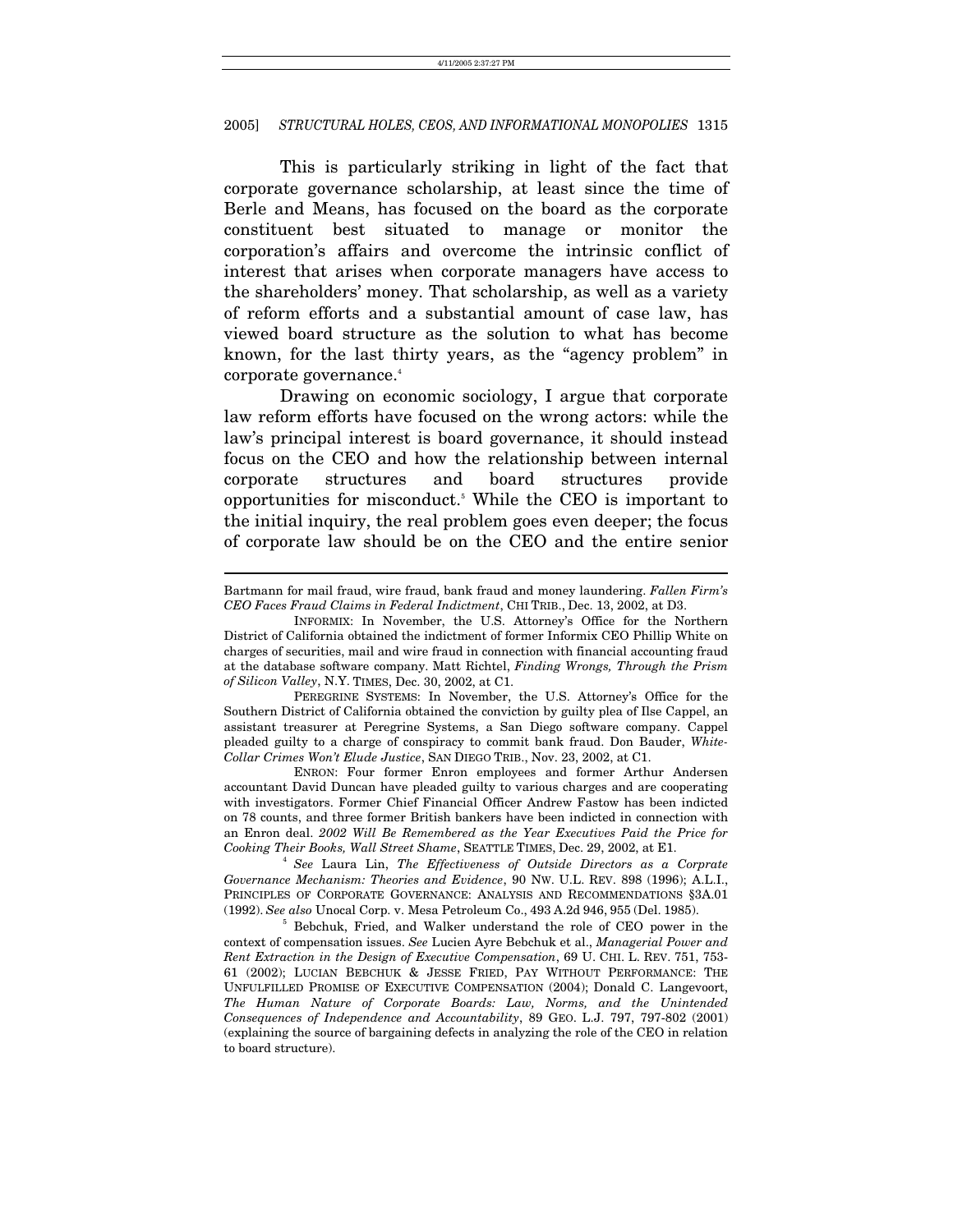management structure of the corporation, examining the relationship of that structure to the board's ability to perform. Questions of whether the board should manage or monitor,<sup>[6](#page-4-0)</sup> whetherits role is political, $\alpha$  whether it should be concerned with the provision of resources as the most efficient way to limitagency costs,<sup>8</sup> or as a mediator of team production,<sup>[9](#page-4-3)</sup> whether the board is subject to structural bias, $\frac{10}{10}$  whether it is reliable because of its members conflicting interests, $\alpha$  or whether the board is subject to the perils of groupthink, $\frac{12}{12}$  all take a back seat to this fundamental structural question. Focusing on the board without paying attention to these structural characteristics of the corporation will not change the status quo, no matter how dramatic the reforms.<sup>[13](#page-4-7)</sup>

I have based my conclusion on the combination of two interrelated hypotheses, which, taken together, offer powerful insight into the role of corporate structure. They are:

1. Corporations that have inside boards will have a weak CEO (one who is dominated by the board); and

2. Corporations that have independent boards will have a strong CEO (one who dominates the board).

<span id="page-4-2"></span><span id="page-4-1"></span><span id="page-4-0"></span><sup>&</sup>lt;sup>6</sup> See Hamilton, *supra* note 1.

*See* Anup Agrawal & Charles R. Knoeber, *Do Some Outside Directors Play a Political Role?*, 44 J.L. & ECON. 179 (2001).

*See* Michael C. Jensen & William H. Meckling, *Theory of the Firm: Managerial Behavior, Agency Costs, and Ownership Structure*, 31 J. FIN. ECON. 305  $(1976).$ 

<span id="page-4-3"></span>*See* Margaret M. Blair & Lynn A. Stout, *A Team Production Theory of* 

<span id="page-4-4"></span><sup>&</sup>lt;sup>10</sup> See James D. Cox & Harry L. Munsingner, *Bias in the Boardroom*: *Psychological Foundations and Legal Implications of Corporate Cohesion*, 48 LAW &

<span id="page-4-5"></span>CONTEMP. PROBS. 83, 84-85 (1985).<br><sup>11</sup> See Eugene F. Fama & Michael C. Jensen, *Separation of Ownership and Control*, 26 J.L. & ECON. 301 (1983).

<span id="page-4-6"></span><sup>&</sup>lt;sup>12</sup> See Marleen O'Connor, *The Enron Board: The Perils of Groupthink*, 71 U. CIN. L. REV. <sup>1233</sup> (2002-2003). 13 Leading corporation law treatises and casebooks make little or no mention

<span id="page-4-7"></span>of CEOs and other senior officers except for discussion of the sources and scope of their authority. *See, e.g.*, JEFFREY D. BAUMAN ET AL., CORPORATIONS LAW AND POLICY: MATERIALS AND PROBLEMS (5th ed. 2003); JAMES D. COX ET AL., CORPORATIONS (1997); FRANKLIN A. GEVURTZ, CORPORATION LAW (2000); MELVIN ARON EISENBERG, CORPORATIONS AND OTHER BUSINESS ORGANIZATIONS: CASES AND MATERIALS (8th ed. 2000); WILLIAM A. KLEIN ET AL., BUSINESS ASSOCIATIONS: CASES AND MATERIALS ON AGENCY, PARTNERSHIPS, AND CORPORATIONS (5th ed. 2003). Atypical is a brief discussion of the practical role of the CEO in modern corporate practice in ROBERT W. HAMILTON & JONATHAN R. MACEY, CASES AND MATERIALS ON CORPORATIONS INCLUDING PARTNERSHIPS AND LIMITED LIABILITY COMPANIES 701-05 (8th ed. 2003).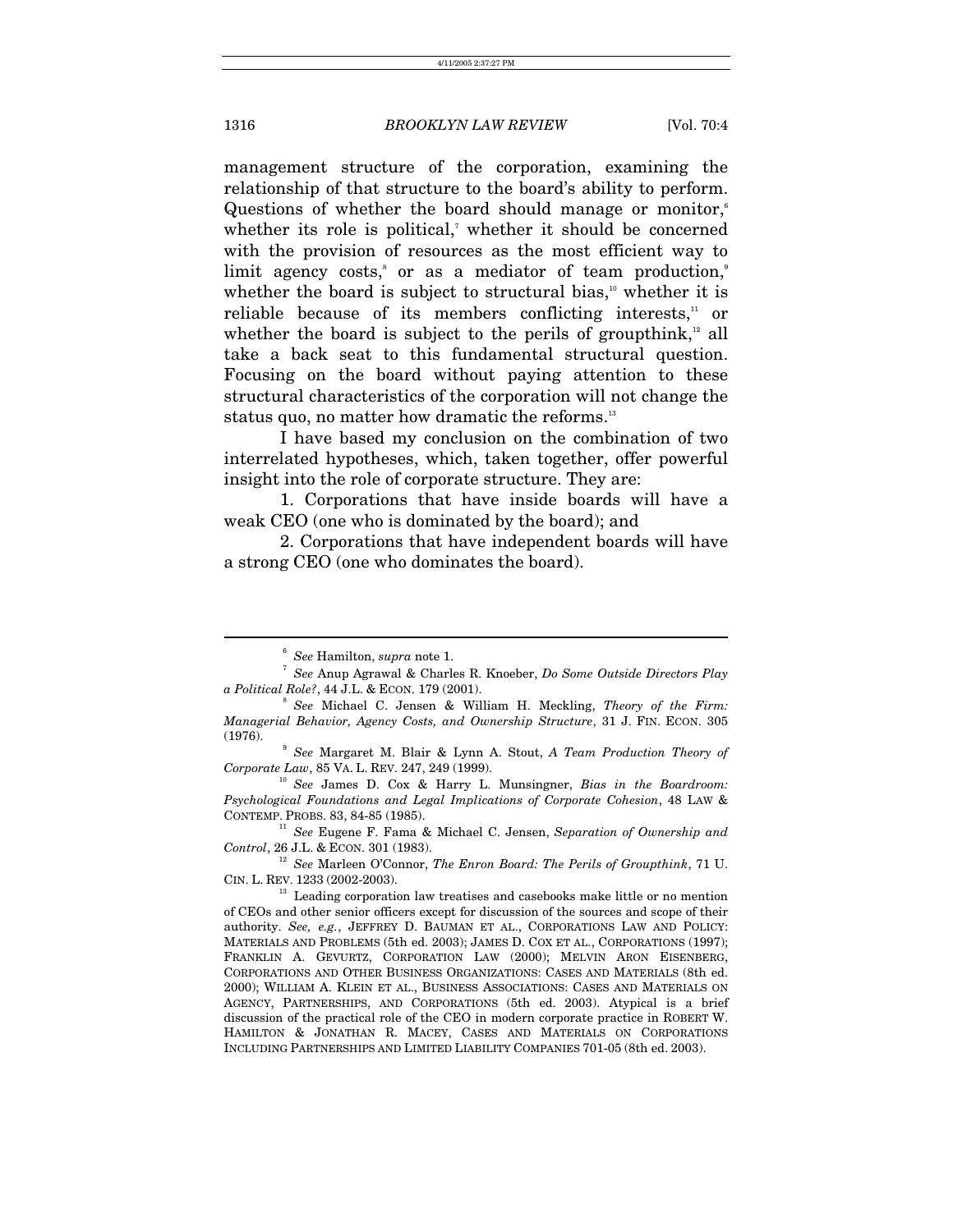While I acknowledge that these hypotheses are contrary to virtually all legal wisdom on the subject, $14$  the theoretical construct I present suggests their power. Assuming my hypotheses are correct, the traditional scholarly focus on the board without attention to the CEO and senior management is

 There have been dissenting voices from time to time over the wisdom of independent boards as a general reform solution, some of which acknowledges the role of the CEO in either manipulating or otherwise disempowering independent boards. *See, e.g.*, Stephen M. Bainbridge, *Independent Directors and the ALI Corporate Governance Project*, 61 GEO. WASH. L. REV. 1034 (1993) (questioning the value—at least the universal value—of independent directors); Victor Brudney, *The Independent Director*—*Heavenly City or Potemkin Village?*, 95 HARV. L. REV. 597 (1982); Jill E. Fisch, *Taking Boards Seriously*, 19 CARDOZO L. REV. 265 (1997); Daniel R. Fischel, *The Corporate Governance Movement*, 35 VAND. L. REV. 1259, 1282 (1982); Roberta S. Karmel, *The Independent Corporate Board: A Means to What End?*, 52 GEO. WASH. L. REV. 535 (1984) (questioning the monitoring model of the board based on outside directors proposed by the ALI); Langevoort, *supra* note 5. The explanations as to the uncertain benefits of independent boards vary. The virtue of the approach I take is its theoretical coherence. I recognize, at the same time, that theoretical coherence may result in oversimplification; qualifications to my theory are presented *infra* notes 111- 17 and accompanying text.

<span id="page-5-0"></span><sup>14</sup> Stephen M. Bainbridge, *Director Primacy in Corporate Takeovers: Preliminary Reflections*, 55 STAN. L. REV. 791, 810 (2002) ("[T]he Delaware courts take the board's distinct role quite seriously, especially with respect to its independent members."); James D. Cox, *Managing and Monitoring Conflicts of Interest: Empowering the Outside Directors with Independent Counsel*, 48 VILL. L. REV. 1077 (2003) ("The important role that independent directors have in monitoring and managing conflicts of interest reflects our societal commitment to the power of the outside director. . . . Today, in the post-Enron era, the outside director continues to be the focus of corporate governance reforms."); Lynne L. Dallas, *The Multiple Roles of Boards of Directors*, 40 SAN DIEGO L. REV. 781, 787 (2003) ("Perhaps the most significant trend in board governance in the United States in the last twenty years has been the increase in the number and proportion of outside directors . . . ."). Dallas proposes a two-tiered board model with a mixed board and outside board that, while this paper does not endorse at the moment, does intuit some of the conclusions I reach. Delaware Chancellor William Chandler recently has expressed his view that courts should not "rely reflexively" on a director's status as inside or independent in according deference or not, but rather should take matters case by case. William B. Chandler III, *On the Instructiveness of Insiders, Independents, and Institutional Investors*, 67 U. CIN. L. REV. 1083 (1999).

The principal area in which legal scholars and, especially, economists, have noticed the increased power of the CEO is in the realm of compensation. Bebchuk et al., *supra* note 5, at 766; Robert A. Lambert et al., *The Structure of Organizational Incentives*, 38 ADMIN. SCI. Q. 438 (1993); Brian G. M. Main et al., *The CEO, The Board of Directors, and Executive Compensation: Economic and Psychological Perspectives*, 4 INDUS. AND CORP. CHANGE 293 (1995); Kevin J. Murphy, *Explaining Executive Compensation: Managerial Power versus the Perceived Cost of Stock Options*, 69 U. CHI. L. REV. 847 (2002); Edward J. Zajac & James D. Westphal, *Accounting for the Explanations of CEO Compensation: Substance and Symbolism*, 40 ADMIN. SCI. Q. 283 (1995). These studies generally focus on market imperfections relating to the failure of outside boards and consulting firms to understand the true cost of options. *See, e.g.*, Murphy, *supra.* They fail to understand the critical importance of structure which, if misaligned, can hamstring even the most sophisticated boards and consultants. *But see* Ann K. Buchholtz et al., *Are Board Members Pawns or Watchdogs?*, 23 GROUP & ORG. MGMT. 6 (1998) (finding correlations between increased CEO strength and increased board strength).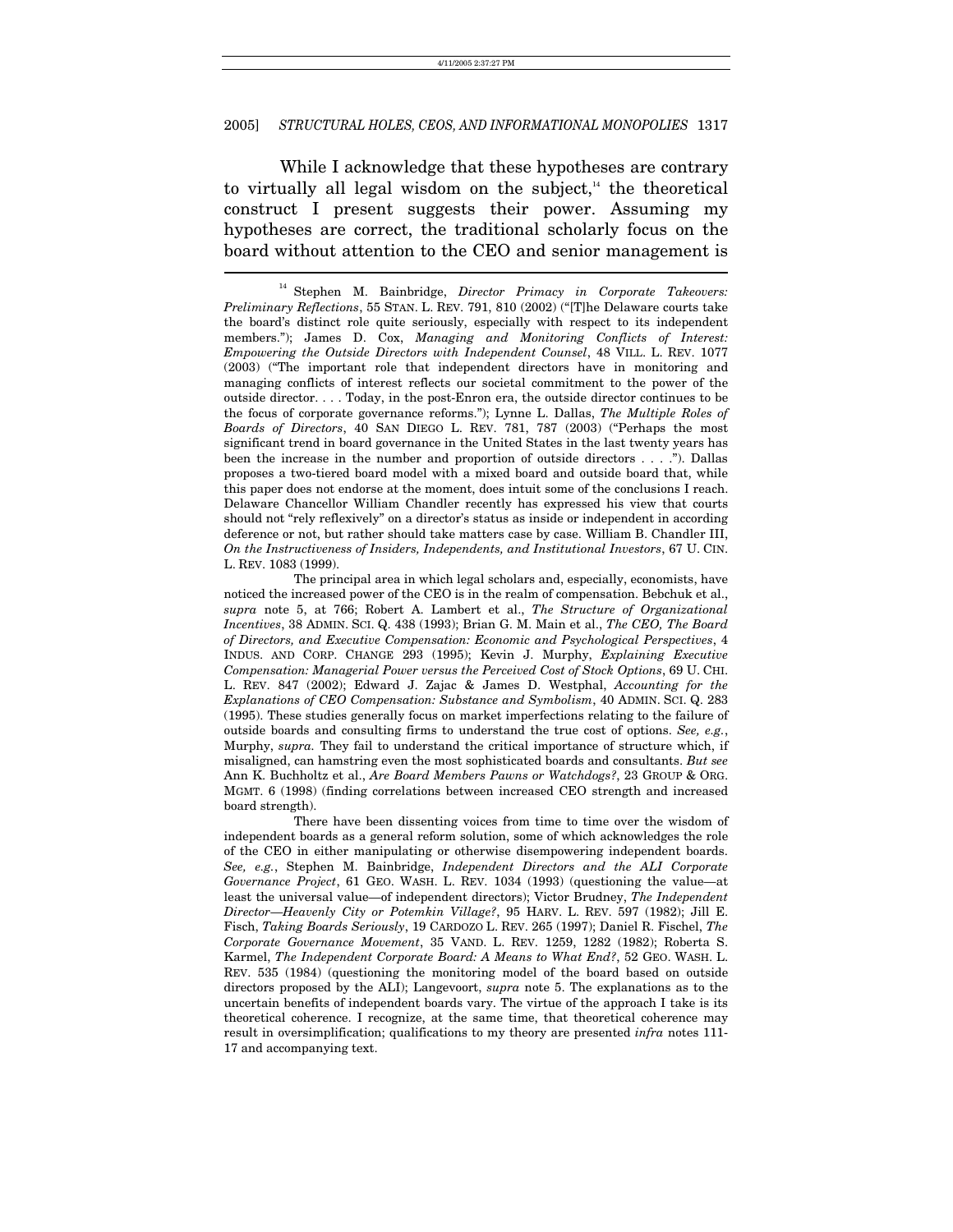misdirected. At the very least, my hypotheses suggest that advocacy of independent boards,<sup>15</sup> which has been the trend over the last thirty years,<sup>16</sup> is simply wrongheaded.<sup>[17](#page-6-2)</sup>

This focus on the board has led corporate law scholars (with several notable exceptions<sup>18</sup>) to ignore the extraordinary increase in CEO power.<sup>19</sup> Focusing on corporate structure leads us to conclude that the increase in CEO power is the result of increasing board independence.<sup>20</sup> At the same time, evidence  $\overline{a}$ 

<span id="page-6-1"></span>ones I shall examine if to a lesser degree.<br><sup>16</sup> Bhagat and Black describe the "conventional wisdom" that only independent directors can be effective monitors. Bhagat & Black, *supra* note 15, at 232. The advocacy of this "conventional wisdom" has led to regulatory and quasi-regulatory requirements of increased outside directors, most recently the Sarbanes-Oxley Act of 2002, Pub. L. No. 107-204, 116 Stat. 745, which requires outside directors on the audit committee, and the New York Stock Exchange's well-publicized rule revisions which require listed corporations to have a majority of outside directors. New York Stock Exchange, *Corporate Rule Proposals Reflecting Recommendations from the NYSE Report of the Exchange Corporate Accountability and Listing Standards Committee as* 

<sup>17</sup> Certainly this is the implication of Bhagat and Black's work. Bhagat & Black, *supra* note 15, at 233.

<span id="page-6-4"></span><span id="page-6-3"></span><span id="page-6-2"></span>

<sup>18</sup> *See* Bebchuk et al., *supra* note 5, at 783-95; Langevoort, *supra* note 5. <sup>19</sup> Westphal, in an empirical study, concludes that CEOs have developed behavioral patterns that counteract the greater potential board control associated with board independence. *See* James D. Westphal, *Board Games: How CEOs Adapt to Increases in Structural Board Independence From Management*, 43 ADMIN. SCI. Q. 511, 529-31 (1998). Klein, consistent with other studies, finds little relationship between corporate performance and board structure. However, consistent with the argument I present here, she does note that the presence of insiders on finance and investment committees is correlated with superior corporate performance, consistent with the notion that insiders provide valuable information to the board. April Klein, *Firm Performance and Board Committee Structure*, 41 J.L. & ECON. 275 (1998). Robert W. Hamilton argues that in the 1950s much of the work of the board was done by the CEO. Hamilton, *supra* note 1, at 349-50.

 To a limited extent, the recently enacted Sarbanes-Oxley Act seems to intuit the importance of the CEO, requiring his certification of the corporation's financial statements and thereby increasing his incentives for integrity and careful monitoring through the device of federal sanctions for his failure. This seems more sensitive to the identity of the real culprits in the corporate scandals that led to the Act's passage, but it doesn't really follow through on the implications of this intuition. Moreover, following traditional reform approaches, it also places great importance on the board, and particularly the importance of an independent audit committee.<br><sup>20</sup> Bebchuk, Fried and Walker acknowledge the increase in recent years in

<span id="page-6-5"></span>the number and power of independent directors. Bebchuk et al., *supra* note 5, at 773. That the level of the CEO's power can be seen as along a continuum should not be surprising. "Organizations are information processors," and the critical variable is the

<span id="page-6-0"></span><sup>&</sup>lt;sup>15</sup> Standard terminology divides directors into three categories: inside directors, who are officers of the company, affiliated directors (or "gray directors"), who have some business relationship with the company (investment bankers and lawyers are typical examples), and independent directors, who have no relationship with the company other than their service as directors. Sanjai Bhagat & Bernard Black, *The Non-Correlation Between Board Independence and Long-Term Firm Performance*, 27 J. CORP. L. 231, 239 (2002). My argument focuses principally on the problem of independent directors, although affiliated directors suffer from problems similar to the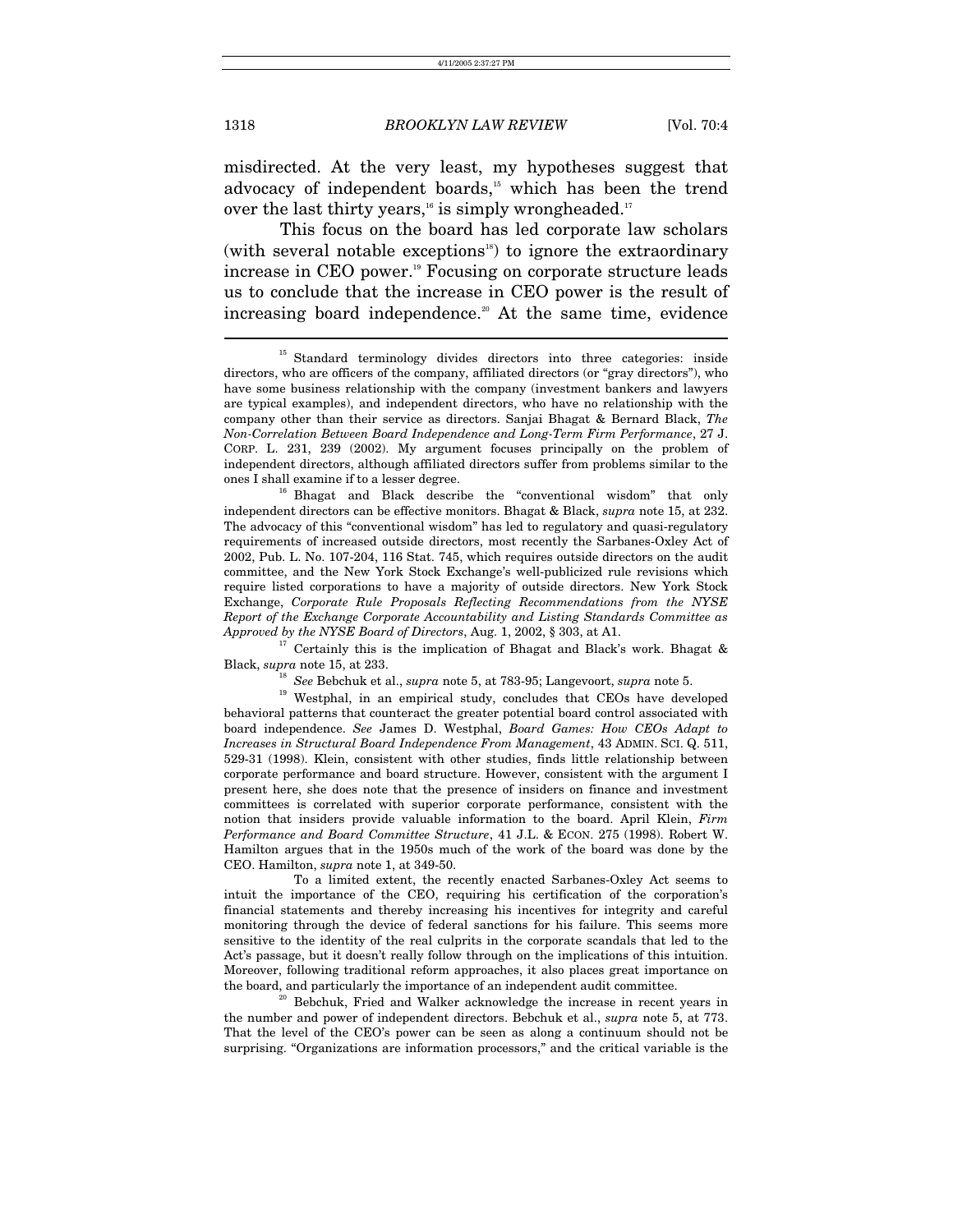shows that the increasing independence of boards has, predictably, decreased trust between CEOs and boards.<sup>[21](#page-7-0)</sup>

The wisdom of board independence has come under serious question. Bhagat and Black, in an important empirical study, examine a thirty year trend toward greater board independence during which "the composition of public company boards of directors has changed radically  $\ldots$   $\ldots$   $\ldots$  This study provides striking evidence that independent boards not only fail to improve corporate performance, they may in fact make it worse.<sup>23</sup> While Bhagat and Black speculate as to the causes of this phenomenon, by their own admission they are unable to fully explain it, and continue to suggest remedies that focus on board reform.

The theory set forth here does explain the phenomenon observed by Bhagat and Black. In Part I of this article, I will explain the significance of my theory to corporate law reform efforts. Parts II and III will explicate the underlying theory. Part IV will demonstrate how my hypotheses explain the direct

 $\overline{a}$ 

<span id="page-7-1"></span>appeared to be on average 54% inside directors, 26% outside directors, and 20% independent directors in the sample set studied. By 1991, they report that the median corporation in their sample set of 934 of the largest corporations in the United States had 23% inside directors, 13% outside directors, and 64% independent directors. Finally, they note that by 1997, the mean number of inside directors at Fortune 500 corporations was 2, and that 56% of the S&P 500 firms "had only one or two inside directors." *Id.* at 238. The trend is rather clear. 23 *Id*. *See also* Anup Agrawal & Charles R. Knoeber, *Firm Performance and* 

CEO's position in the networks of information flows. *See* Nitin Nohria & James D. Berkley, *The Virtual Organization: Bureaucracy, Technology, and the Implosion of Control*, *in* THE POST-BUREAUCRATIC ORGANIZATION: NEW PERSPECTIVES ON

<span id="page-7-0"></span>ORGANIZATIONAL CHANGE 108, <sup>118</sup> (Charles Hecksher & Anne Donnellon eds., 1994) 21 Ranjay Gulati & James D. Westphal, *Cooperative or Controlling? The Effects of CEO-Board Relations and the Content of Interlocks on the Formation of Joint Ventures*, 44 ADMIN. SCI. Q. 473, 477-79 (1999); In one of the relatively few law review articles to challenge the conventional wisdom, Donald C. Langevoort argues that increased board independence decreases trust and interferes with effective communication. Langevoort, *supra* note 5, at 800. Westphal's findings of manipulative CEO behavior certainly justify this lack of trust on the part of the board. Westphal, *Board Games, supra* note 19, at 530-31.<br><sup>22</sup> Bhagat & Black, *supra* note 15, at 238. They note that in 1970, there

<span id="page-7-2"></span>*Mechanisms to Control Agency Problems Between Managers and Shareholders*, 31 J. FIN. & QUANTITATIVE ANALALYSIS 377 (1996) (for an earlier study suggesting that too many outsiders correlate with poorer corporate performance); Sanjai Bhagat & Bernard Black, *The Uncertain Relationship Between Board Composition and Firm Performance*, 54 BUS. LAW. 921 (1999) (literature survey showing inconclusive evidence of the effect of independent boards); April Klein, *Firm Performance and Board Committee Structure*, 41 J.L. AND ECON. 275 (1998) (concluding that independent board committees don't improve corporate performance). For an earlier survey of studies concluding that different kinds of directors make a difference in given situations, see also Laura Lin, *The Effectiveness of Outside Directors As a Corporate Governance Mechanism: Theories and Evidence*, 90 NW. U. L. REV. 898 (1996).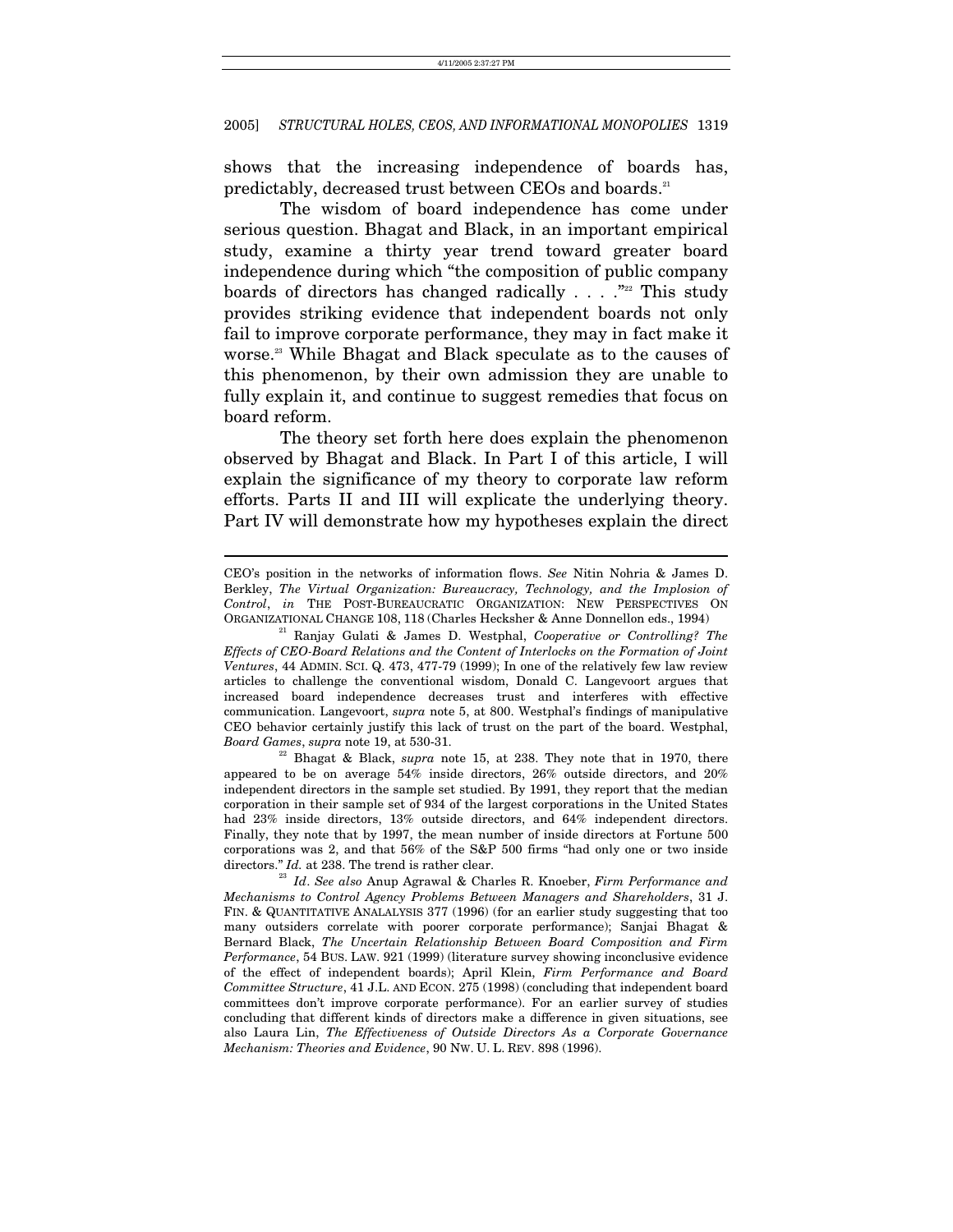relationship between increased board independence and CEO power, and Part V will discuss the extent to which managers a level or two below the CEO might also be in a structural position to manipulate both the board and the CEO.

Following this discussion, Part VI will address a second independent variable that might have an important magnifying effect on CEO power: the bureaucratic organization of the corporation itself. While corporate reformers have been advocating independent boards, important changes in corporate structure have taken place. Large public corporations, once rigidly hierarchical, have, at least in some industries (and sometimes within industries), substantially shifted to more horizontal management systems. This horizontal management structure magnifies the strength of the CEO, whether the board is an inside board or an independent one. Because this conclusion is still tentative, however, I reserve this discussion for the end of the article. Part VII will conclude with some possible directions for further research and reform.

## I. THE POWER OF THE THEORY

My hypotheses derive from a subgenre of economic sociology and specifically a subgenre of network theory, known as the theory of structural holes.<sup>24</sup> I will reserve a more detailed explanation of structural hole theory for the next section. For now, I will briefly define and illustrate structural holes and suggest why structural hole theory holds such great promise for corporate scholarship, even as it reveals the importance of focusing on internal corporate structures.[25](#page-8-1)

<span id="page-8-0"></span> $24$  Network analysis is a genre of sociology that, contrary to typical sociological analysis which begins from studies of individuals and classifies them into social structures by grouping their characteristics, instead begins with the structure as the unit of analysis, representing social structures as networks and actors as nodes within those networks, in order to identify the constraints on individual behavior arising from the social structure. BARRY WELLMAN & S.D. BERKOWITZ, SOCIAL STRUCTURES: A NETWORK APPROACH 3, 4 (1988).

<span id="page-8-1"></span> $25$  Let me make it clear at the outset that the theory I am applying is an adaptation of the essential aspects of structural hole theory. Structural hole theory, as presented by Burt, while an intuitively apparent idea, has enormously complexity and applicability, and Burt ranges from explanations of market behavior to a theory of the firm to a theory of personality. The adaptation of the theory I apply takes the basic defining aspects of structural holes and implicitly combines it with Granovetter's weak ties theory (to which it is intimately related) for the purpose of creating a hybrid theory that allows us to take a broad view of corporate structure and its potential deformities.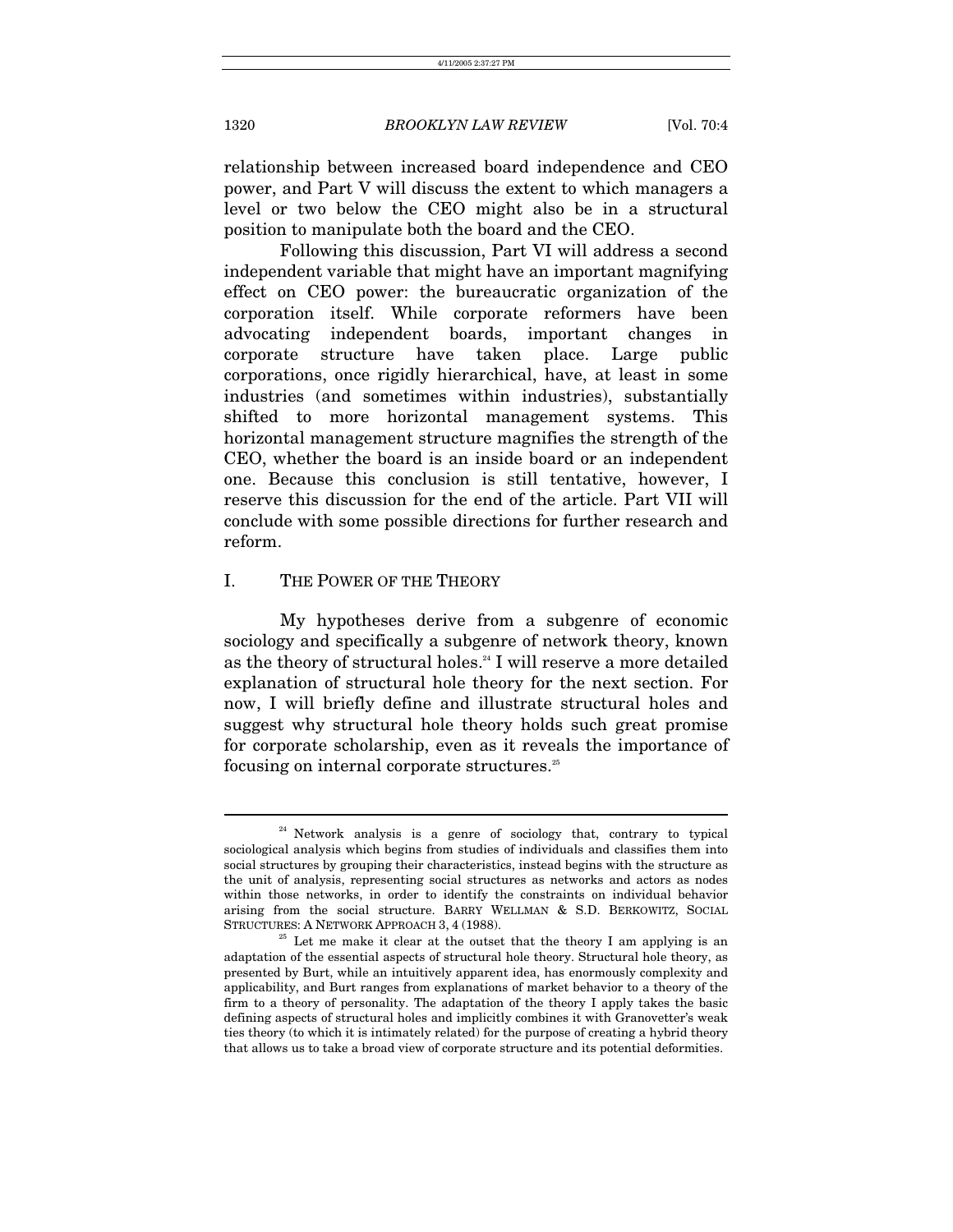To understand structural holes, one must begin with the proposition that people are socially organized into distinct networks. Sometimes networks overlap through common members. Sometimes they are completely distinct, with no ties to each other. When two networks are distinct and lack ties to each other, the gap between them is a structural hole. The structural hole provides an opportunity for a person to establish contact with each of the two networks, bridging the structural hole and giving him or herself informational and control advantages.

Think, for example, of a university's anthropology department and its sociology department. Assume that the departments are relatively small, and that the members of the respective departments know each other reasonably well, at least as colleagues. Each department is a single network. Its members have significant professional and, perhaps, social ties to one another. It is likely, however, given the nature of the two disciplines, that at least several members of each department will know each other well. The two networks overlap through these associations, and while this does not destroy the integrity of each department as a network, it does connect the networks so that no structural holes exist. This connection provides members of each department who are unacquainted with members of the other department with some substantial information (gossip or scholarly) about what is going on in the other department, through colleagues who bridge the networks.

Now consider the same university's physics department and its law school. As with the preceding example, each division of the university forms a network. It is unlikely (with the possible exception of chance acquaintance on university committees or relationships off campus) that any of the members of the physics department and any of the members of the law faculty know each other. The gap between these networks is a structural hole.

There may be no reason for physics professors and law professors to bridge this gap. On the other hand, there might. Assume that women form a relatively small minority of each of the physics and law faculties. Next assume that the university neither provides on-site childcare nor provides child care subsidies. Further assume that most of the men on each faculty leave childcare principally to their wives and therefore don't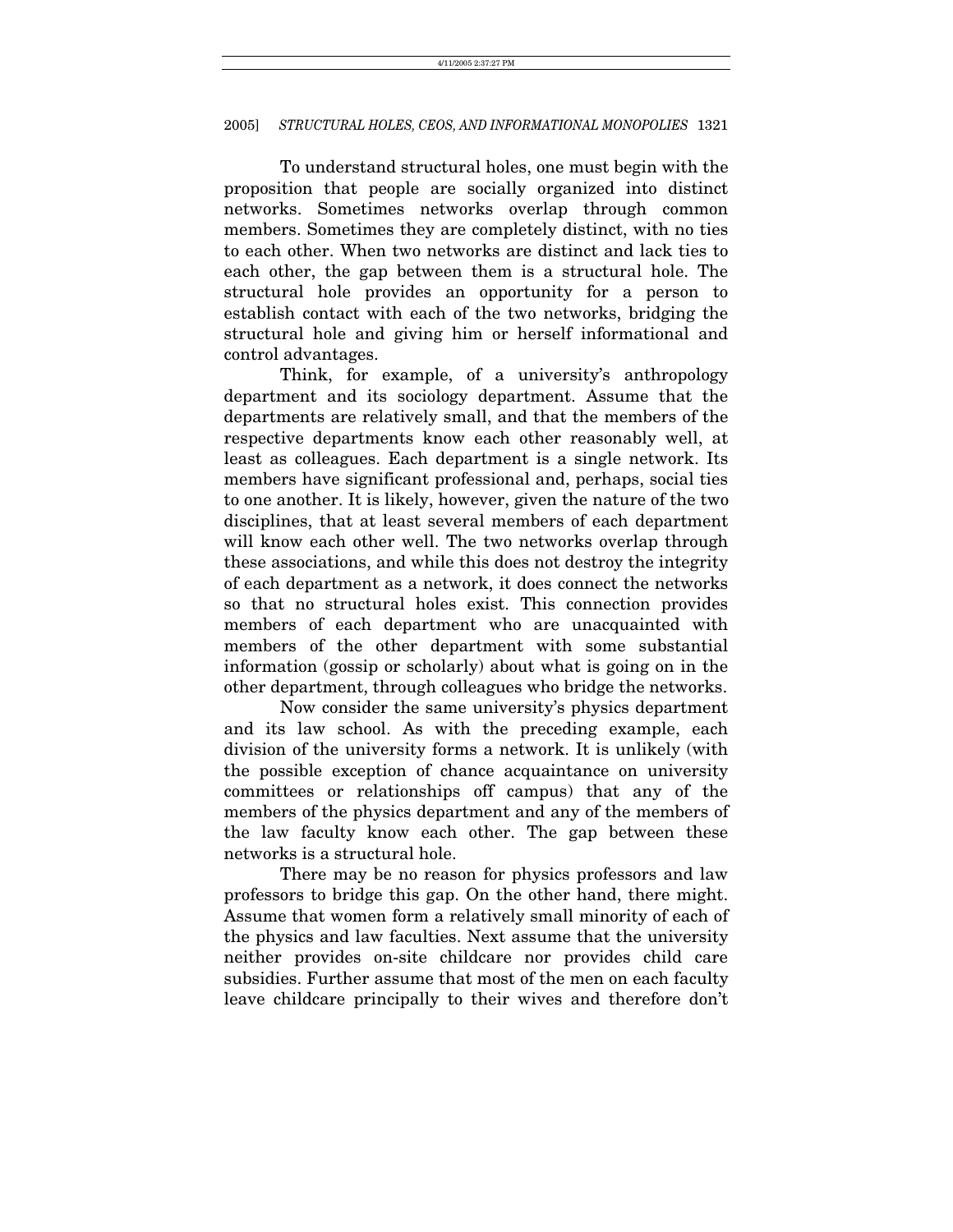view it as of particular concern.<sup>26</sup> But some of the women do. However, these women do not form a sufficiently large constituency in either department to compel their respective faculties to act, or to challenge the university's parsimony. A woman who is a member of the law faculty, forced to deal with this problem, can consciously make the effort to become acquainted with at least one woman on the physics faculty. She is now bridging the structural hole. The utility of such a bridge is obvious. Through her contact with the physics professor, the law professor unites the two networks (or in this case subnetworks) of women faculty. By so doing, she is able to gauge the strength of the inchoate demand for childcare and, by joining the networks (particularly if the law professor repeats this effort in every department and school of the university), she may be able to compel the administration to act. This is one value of bridging structural holes.

There is a negative side to structural holes too. Assume that no woman on the university faculty sees this structural hole opportunity. The only bridge among the different departments and schools is the university administration (and for sake of simplicity, let us identify the administration as the university president). If the women in the physics department approach the president and ask for child care relief without themselves bridging the structural hole, the president is in a position to play the faculties against each other to his or her advantage. He or she might, for example, threaten to cut a portion of the law school's budget to pay for on-campus childcare because the physics department, which already has budgetary constraints, is demanding the service. The law school will object to having its budget cut to subsidize the physicists, even if the women law faculty might benefit. The president can then cite the law school's protest to the physics department as a reason to deny child care benefits. As the sole bridge of the structural hole, the president can set the two sides off against each other.

The president can also manipulate the situation by creating a structural hole that remains unfilled—in other words, by intentionally splitting two connected networks. For example, assume that the president sets up a management structure in which department heads and deans report only to

<span id="page-10-0"></span> $26$  I realize this example is gendered but plead current social realities as a justification.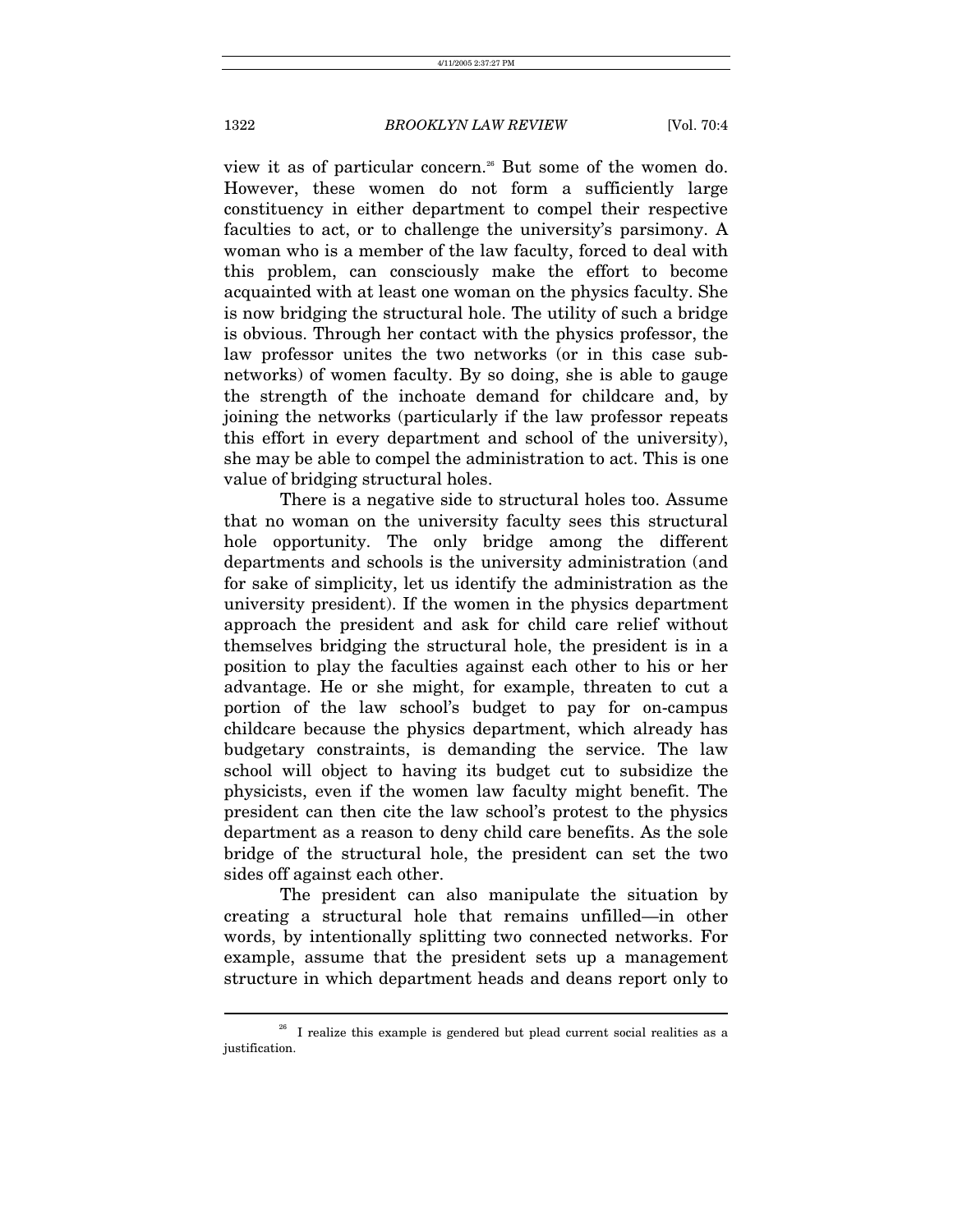the provost, and that all university-wide faculty committees, whether ad hoc or formal, can gain audience only with the provost or one of his subordinates. The president delegates authority to the provost to make all decisions that come out of these reports, ensuring that the provost has a good sense of the president's interests. By cutting off reporting from the provost, the president has created a structural hole between herself and the provost that is unfilled and, given her control and the university structure, unfillable. The provost can deny the request and there can be no appeal to the president.

Of course every faculty member knows that such a situation, if enacted in the world of academia, would create an uproar that would make the president's life miserable. I offer this example because it is simple and familiar. In the corporate context, to which I will later turn, such manipulation is much easier, for power is more clearly defined, less democratically wielded, and job termination is always a threat. For the moment, however, the foregoing should clarify the definition of structural holes and provide some insight into their utility. Figure One illustrates a structural hole bridged by you.

#### **Figure 1: Structural Hole**



Structural hole theory was developed by Ronald Burt in the 1980s and early 1990s, culminating in *Structural Holes*,<sup>[27](#page-11-0)</sup> its most comprehensive examination. Burt explains competition as a function of social structure by looking at the ways in which competitors can maximize their opportunities by

 $^{27}$  RONALD STATE BURT, STRUCTURAL HOLES: THE SOCIAL STRUCTURE OF COMPETITION (1992).

<span id="page-11-0"></span>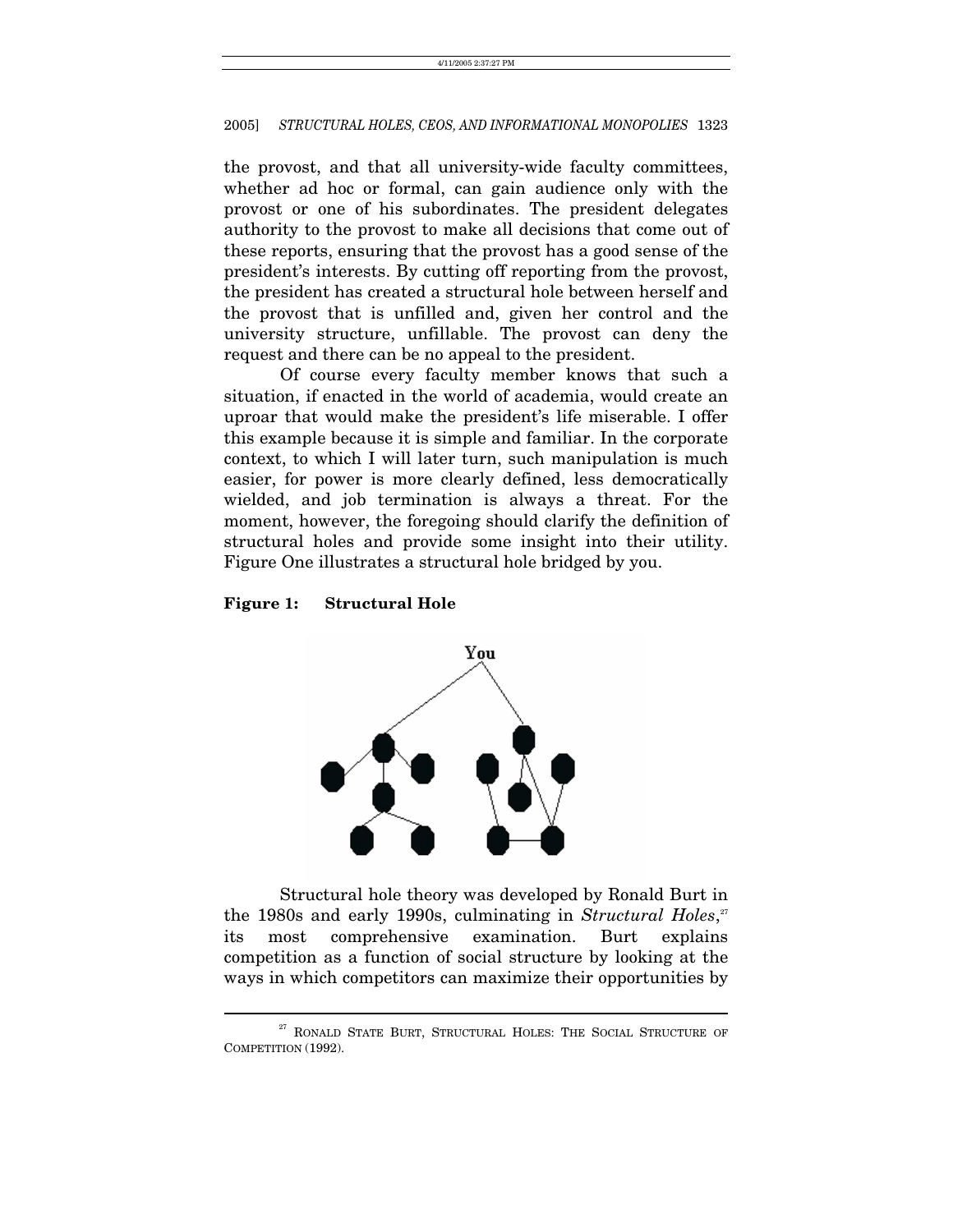manipulating to their advantage the social structures in which they operate. This contrasts with neoclassical economic analysis, which focuses on individual transactions and the wealth maximizing motivations of individuals. Structural hole theory is closely related to transaction cost economics,<sup>28</sup> which explains the origin of organizations in, among other things, the desire to restrain opportunistic behavior arising from the neoclassical goal of diminished transaction costs.<sup>29</sup> But it is richer than these theories because structural hole theory allows us to dispense with the unrealistic essentialized motivations of actors that characterize the competing theories as well as to broaden our perspective beyond the dyadic transaction[.30](#page-12-2) Instead, structural hole theory leads us to see competition as a process occurring within preexisting structures,<sup>[31](#page-12-3)</sup> obviating the need for unrealistic assumptions and situating the theory in the complexities of the world in which competition takes place.<sup>32</sup> Structural hole theory treats the

 Granovetter notes the undersocialized nature of Williamson's theory as well as his over reliance on the power of hierarchy to restrain opportunism. Mark S. Granovetter, *Economic Action and Social Structure: The Problem of Embeddedness*, 91 AM. J. SOCIOLOGY 481, 481-510 (1985).

 Structural hole theory also has close relationship to resource dependence theory which is not especially relevant to my analysis. JEFFREY PFEFFER & GERALD R. SALANCIK, The External Control of Organizations (1978) is the ur-text on resource dependence theory.

<span id="page-12-2"></span>unit of analysis. WILLIAMSON, *supra* note 28, at 1-2.<br><sup>31</sup> To put it differently, for all of its sophistication in trying to come to grips

<span id="page-12-3"></span>with organizational structure and its sources and consequences, transaction cost theory remains mired in the unrealistic assumptions of neoclassical economics. 32 Burt himself, especially in his argument in Chapter Seven, sometimes

<span id="page-12-4"></span>seems to lapse into the same motivational assumptions (although he doesn't describe them this way) as Coase and Williamson. Nevertheless, from a purely structural perspective, one can easily read his basic theory as dispensing with these assumptions

<span id="page-12-0"></span> $28$  Transaction cost economics, or "the new institutional economics," finds its origin in Ronald Coase's 1937 theory of the firm, Ronald Coase, *The Nature of the Firm*, 4 ECONOMICA 385 (1937), and was developed most thoroughly by Oliver Williamson. OLIVER WILLIAMSON, MARKETS AND HIERARCHIES: ANALYSIS AND ANTITRUST IMPLICATIONS: A STUDY IN THE ECONOMICS OF INTERNAL ORGANIZATION (1975).<br><sup>29</sup> Williamson's theory is considerably more complex than this, describing the

<span id="page-12-1"></span>origins of organization not only in terms of restraining opportunism but also as a result of conditions of uncertainty, asset specificity, bounded rationality, and the like. *See*  WILLIAMSON, *supra* note 28, at 7. The analysis does focus on transaction cost reduction, however, and I focus on opportunism in the text because it is the aspect of Williamson's concern most related to this paper.

To be sure, Burt takes great pains to show the consistency of his theory with transaction cost theory and resource dependency theory (and even traces some of his intellectual roots back to Coase) in his development of his theory of the firm. BURT, *supra* note 27, at 238-45. My characterization of the differences in the text that lead me to argue that structural hole theory is an improvement over these theories is my own, not Burt's.<br><sup>30</sup> Williamson proclaims his unrelenting reliance on the transaction as the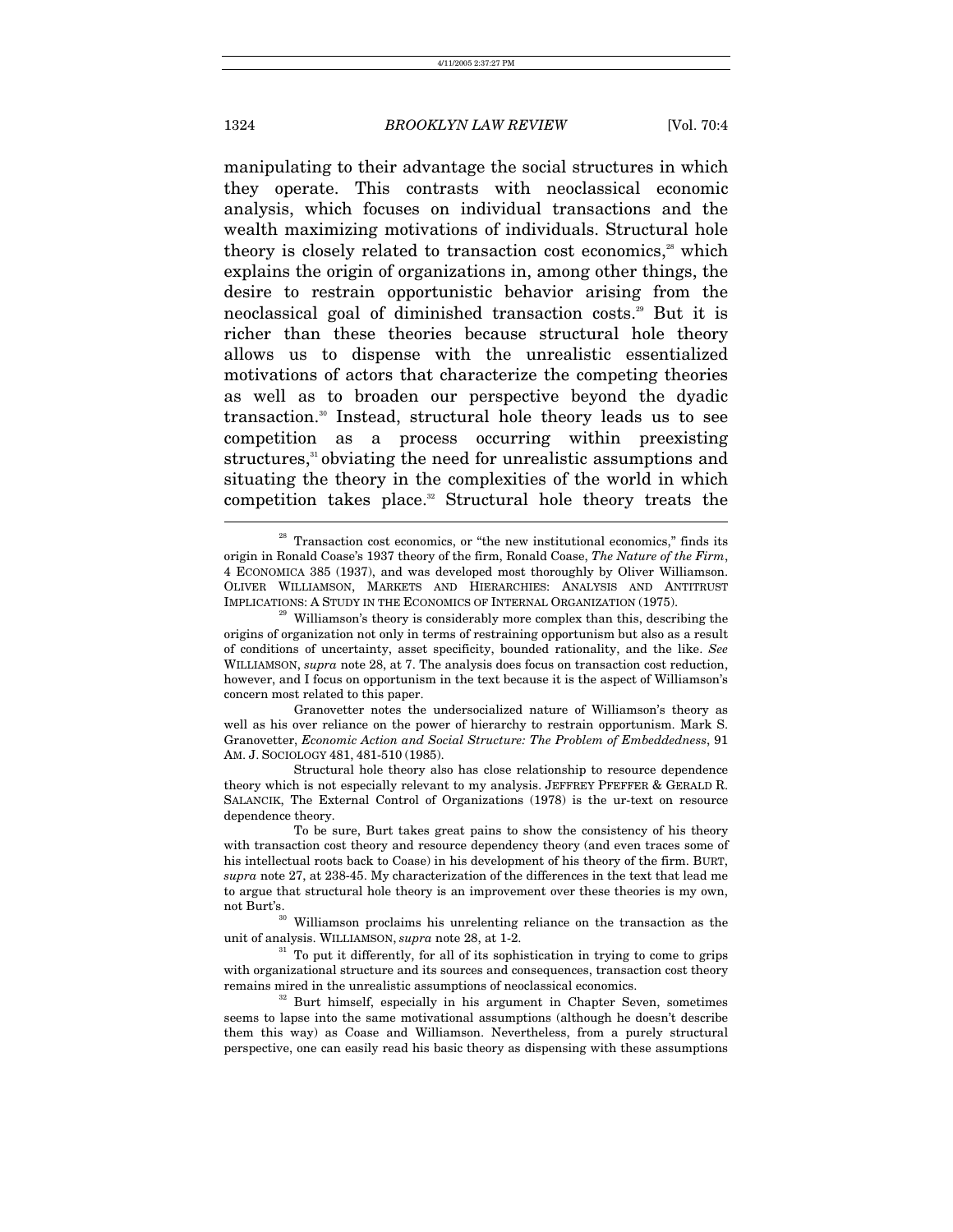process of competition as a function of relations that are visible only by their absence—an absence we might refer to as gaps in the social structure. These gaps—these structural holes—allow actors within a social network the freedom to behave entrepreneurially (or opportunistically). As a general matter, the kinds of social networks most relevant to this discussion are networks of managers within the corporation.

While there are many ways in which an actor in this context can manipulate the social structure, the kind of opportunism most relevant here is that of a manager placing herself in a position where she will maximize the likelihood of receiving information and the opportunity to disseminate it as she desires.<sup>33</sup>

The freedom to behave opportunistically within social networks—including the social networks within corporations arises because they create circumstances of imperfect competition by placing given actors in advantaged positions (or creating opportunities for them to seize advantaged positions). Further, social networks structure these positions and the relations between other actors in such a way that movement for those who are not in advantaged positions is relatively difficult. (In economic terms, social structure introduces friction into the "market" so that competition is imperfect.) Circumstances of imperfect competition create opportunities for advantage. In practical terms, imperfect competition in this context means that some actors are "stuck" in place in the corporate hierarchy or are positionally situated to be constrained by other actors, while others, who have the ability to identify gaps in the structure, are free to move in and fill the gaps.[34](#page-13-1) This is most likely to be the case when a given actor performs the same (or largely the same) function as another actor. As I will later explain, in network terms, such actors are redundant—they have the same contacts—and so only one, if either, will be of use to an actor in an advantaged position and j

<span id="page-13-1"></span><span id="page-13-0"></span>

as he does on his own terms. *See BURT, supra* note 27.<br><sup>33</sup> *See generally BURT, supra* note 27, at ch. 4.<br><sup>34</sup> The use of the economic concept of imperfect competition here may be jarring to those who are used to seeing it used only in the context of markets. But competition can occur in other spheres of life as well and it is at least metaphorically, if not literally, useful to adopt the phrase to describe the circumstances under which social behavior within social networks takes place. I ask the reader to be careful, however, because I am using the term (and applying the theory) in the corporate context, which itself is an economic realm and could easily lead readers to think of the competition I describe in economic terms. In my application, the competition is social, not economic (even if in some cases it may have economic consequences).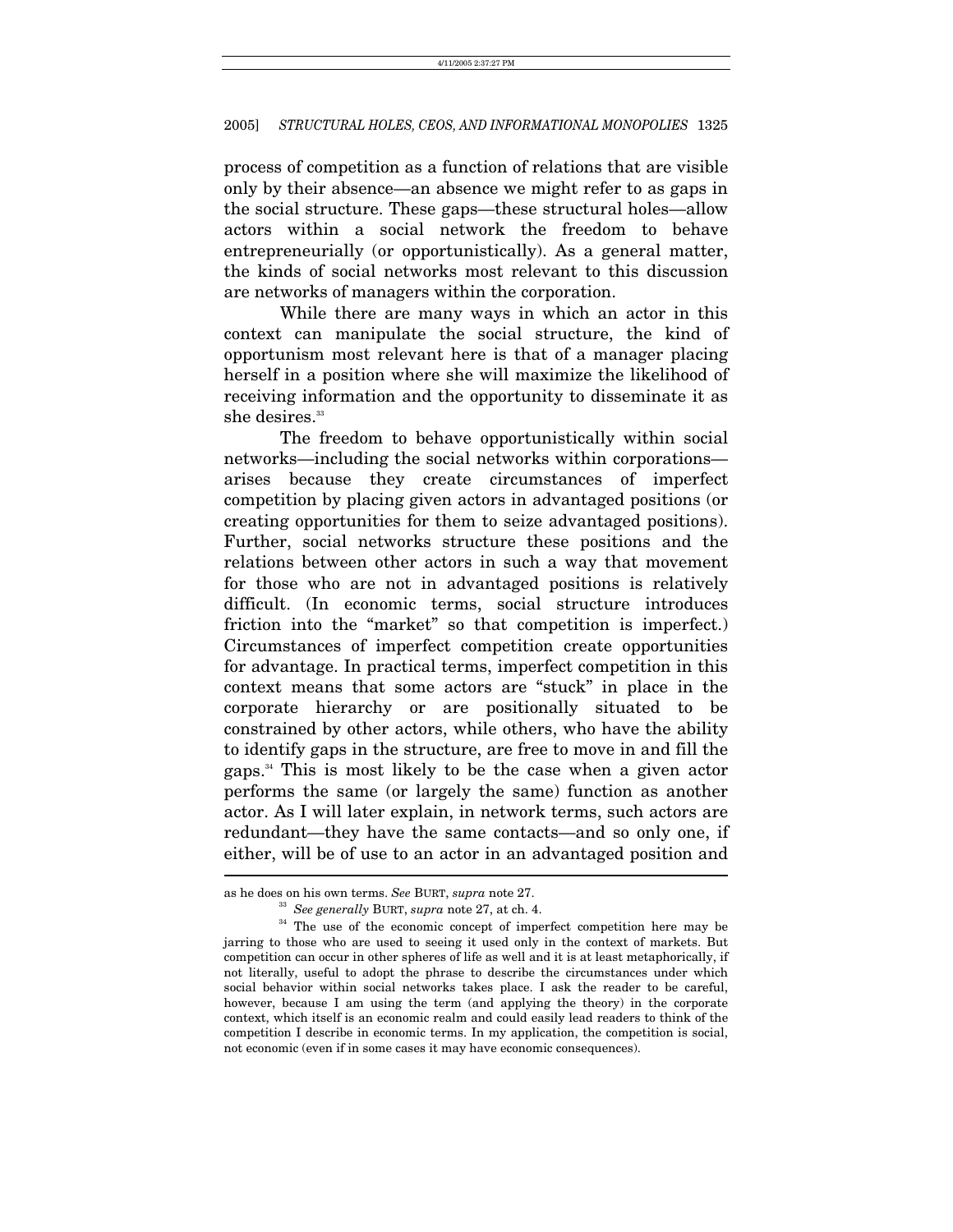only one will therefore have the opportunity to move into the advantaged position.

The principal benefits accruing to the advantaged actors—the actors who can see and are free to occupy structural holes—are access to information and the ability to control others. The actor who best understands how to exploit the informational and control advantages of the structural holes (and indeed knows best how to recognize and occupy those structural holes) is the actor who will emerge as the most successful: he is a network entrepreneur. These opportunities are resources existing in every social network and organization and they are waiting to be exploited. Those who can identify and fill the structural holes will do better—whatever the rewards of the network—than those who lack this ability.

I should note that Burt presents his theory as a positive one; that is, a theory of enhancing value that explains how competitors can improve their positions and attain the advantages that go with this improvement. But there is a dark side to structural hole theory as well.<sup>35</sup> Though it is a theory of value, it can also be seen as a theory of manipulation, opportunism, and inefficiency. This article will focus on these aspects of the theory in the context of corporate governance.

This very brief introduction to structural hole theory demonstrates why it is such a powerful analytical tool. Corporate governance scholarship has traditionally centered on what has come to be known as the "agency problem."<sup>36</sup> The question the agency problem presents is how to restrain corporate managers from shirking responsibility or stealing corporate assets. In the bulk of corporate scholarship over the last thirty years, the problem has taken the form of finding ways to reduce agency costs, i.e., the costs that arise from monitoring and preventing shirking and stealing (deadweight economic losses) or, to put it differently, of finding the most efficient ways to restrain shirking and stealing. While agency cost theory has made substantial contributions to our

<span id="page-14-0"></span><sup>35</sup> *See* Carlo Morselli, *Structuring Mr. Nice: Entrepreneurial Opportunities and Brokerage Positioning in the Cannabis Trade*, 35 CRIME, LAW & SOC. CHANGE 203 (2001); Robert Tillman & Michael Indergaard, *Field of Schemes: Health Insurance Fraud in the Small Business Sector*, 46 SOC. PROBS. 572 (1999).<br><sup>36</sup> Despite the predominance of neoclassical economic analysis since that

<span id="page-14-1"></span>time, as I noted earlier, the focus has existed at least since the time of Berle and Means. ADOLF A. BERLE & GARDINER MEANS, THE MODERN CORPORATION AND PRIVATE PROPERTY (1933). *See also* Adolf A. Berle, *Corporate Powers as Powers in Trust*, 44 HARV. L. REV. 1049 (1931).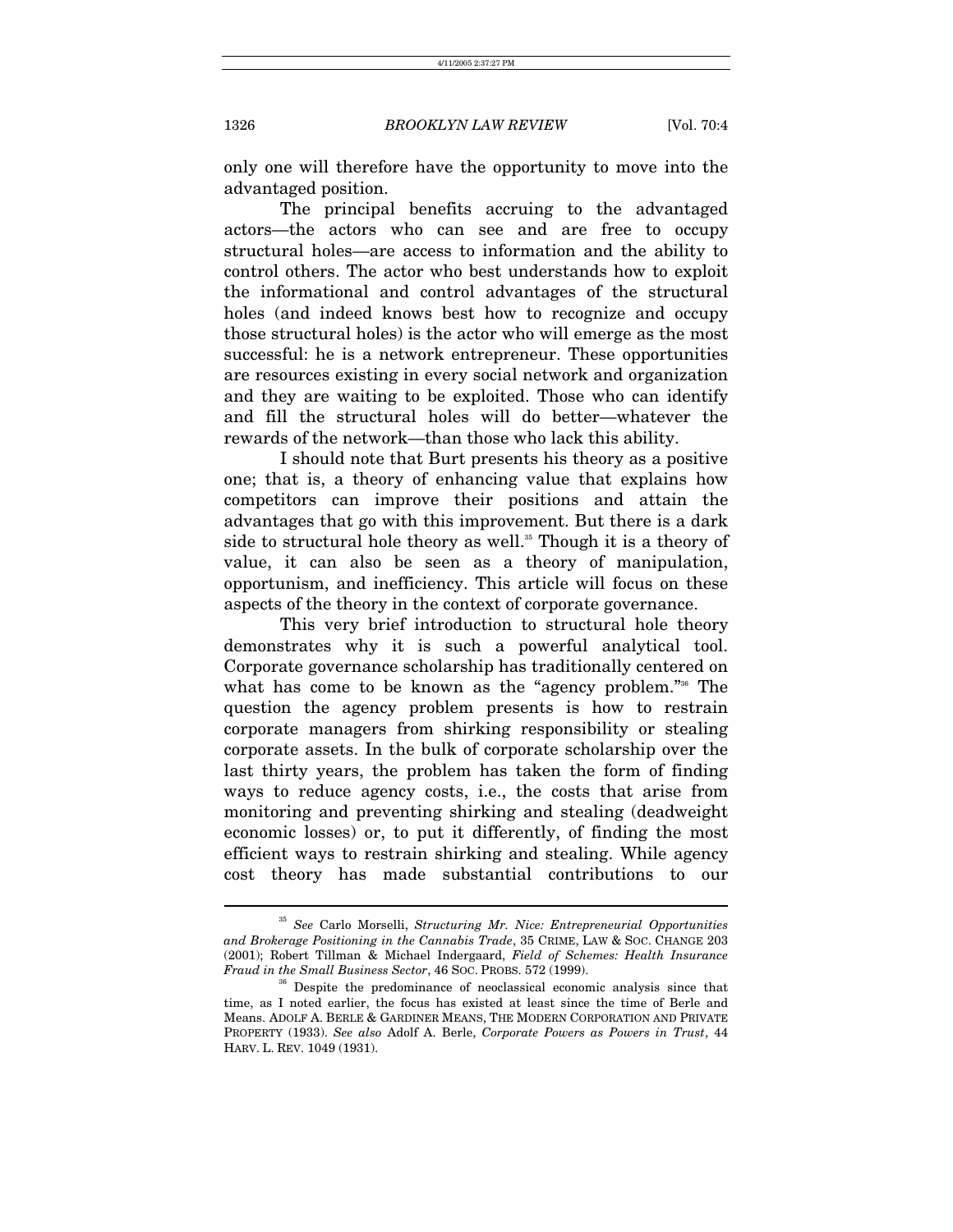understanding of corporate governance, its flaw is that it takes the traditional analytical approach of the subject as a given—it begins with the received structure of corporate law and treats the internal workings of the corporation largely as a black box.<sup>37</sup> Of course this is a flaw in the traditional approach itself.<sup>38</sup>

Structural hole theory refocuses our inquiry by taking us into the box. Its power derives from several aspects of the sociological approach in which it originates. First, because the theory focuses on structure, it need not resort to the simplified assumption used by agency cost and transaction cost theorists that corporate actors seek only to maximize their wealth.<sup>[39](#page-15-2)</sup> While this assumption does have utility in economic modeling, it places the corporate reformer in a difficult position. If we start with greed as an immutable motivation for behavior in the corporate context,<sup> $40$ </sup> our goal of reforming corporate law is hamstrung by the fact that we need to devise tools to restrain corporate actors' pursuit of their own wealth even to the point of transgressing corporate norms. But history has demonstrated that restraining greed is an enormously difficult task. Even the attempts to align managerial and stockholder interests by encouraging executive compensation in the form of stock options has encouraged greed, which has led to substantial abuse, and is thus a partial cause of much corporate misbehavior.<sup>[41](#page-15-4)</sup>

<span id="page-15-0"></span> $\mathrm{^{37}}$  This is actually not true of the work of Fama and Jensen themselves, who build the corporate structure as evolving to provide the most efficient solutions to the agency problem. Fama & Jensen, *supra* note 11. *See also* Eugene Fama, *Agency Problems and the Theory of the Firm*, 88 J. POL. ECON. 288 (1980). Bainbridge also provides and exception, looking within corporate hierarchies to evaluate the quality of information flows throughout the corporation. Stephen M. Bainbridge, *Participatory* 

<span id="page-15-1"></span><sup>&</sup>lt;sup>38</sup> See Lawrence E. Mitchell, *Trust and Team Production in Post-Capitalist Society*, 24 J. CORP. L. 869 (1999) (arguing for the need for corporate governance

<span id="page-15-2"></span> $\overset{\text{39}}{\text{Williamson}}$  extends the self-interest model to opportunism. *See* WILLIAMSON, *supra* note 28, at 26-30.

<span id="page-15-3"></span><sup>&</sup>lt;sup>40</sup> I recognize that the pursuit of maximum self-interest assumed by neoclassicists can extend beyond monetary greed and apply to other preferences as well. In the corporate context, however, it is almost invariably assumed that the issue is money. Thus the reference to greed seems perfectly appropriate and accurate.

<span id="page-15-4"></span><sup>&</sup>lt;sup>41</sup> See LAWRENCE E. MITCHELL, CORPORATE IRRESPONSIBILITY: AMERICA'S NEWEST EXPORT (2001); Bebchuk et al., *supra* note 5; Murphy, *supra* note 14. For an excellent example of the relationship between managerial opportunism and corporate bureaucracy (which nonetheless focuses more on inefficient information production rather than structure *per se*), see Walter Novaes & Luigi Zingales, *Bureaucracy as a Mechanism to Generate Information*, CENTRE FOR ECON. POL'Y RES., June 2003, which argues that the information (managerial performance) creating potential of bureaucracies, coupled with managerial incentives to extract undue rent from the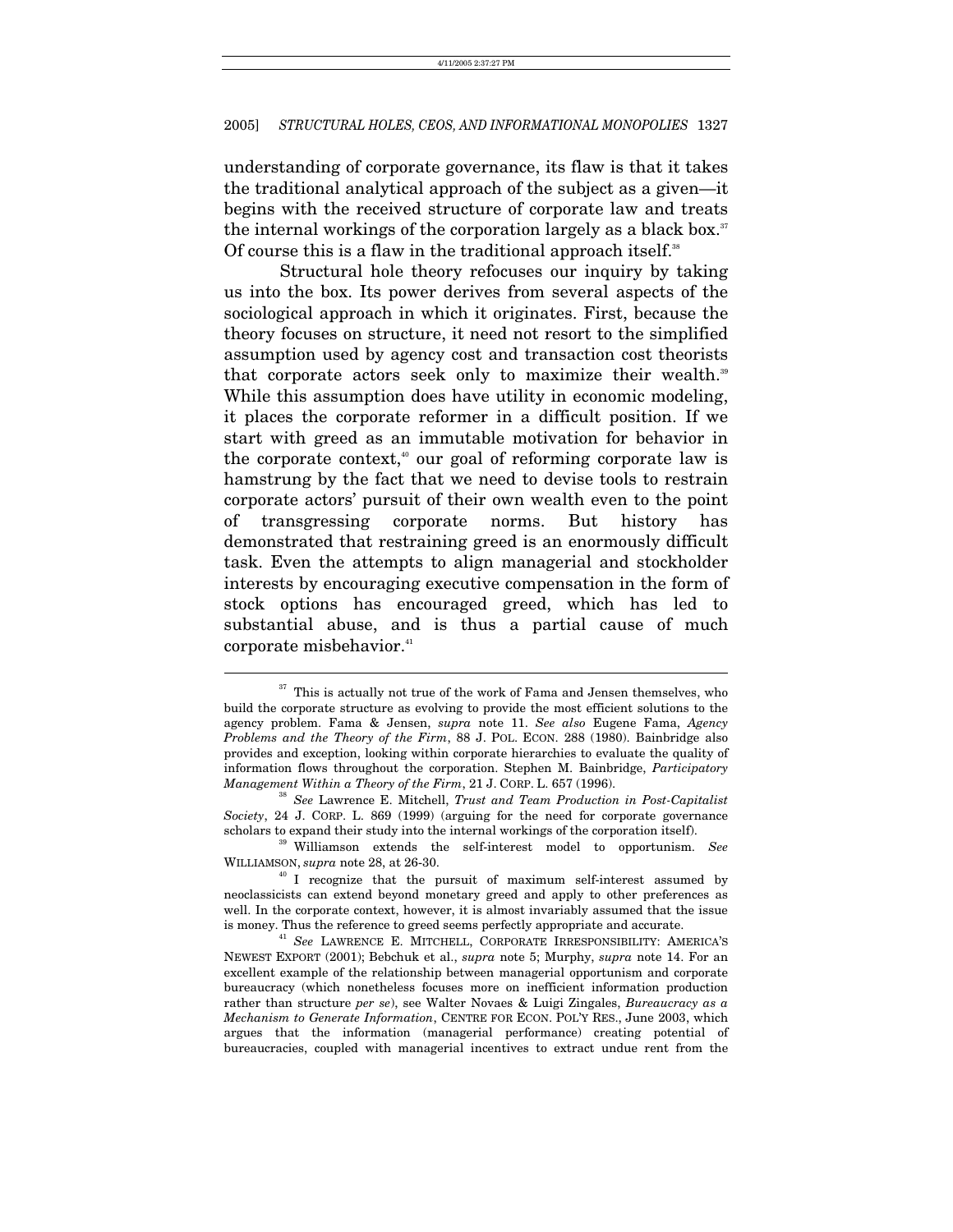$\overline{a}$ 

## 1328 *BROOKLYN LAW REVIEW* [Vol. 70:4

A focus on structure as creating the conditions for opportunistic behavior allows us not only to consider broader motivations, but also enables us to see the way in which structural freedoms and constraints, in contrast to monitoring and mistrust, can alleviate problems that are the concern of agency theorists and other corporate scholars. In other words, rather than focusing on the restraint of greed, structural hole theory identifies places in the corporate structure that provide room for opportunistic behavior and allows us to concentrate on eliminating these opportunities for corporate actors to behave in self-serving ways. For the same reason, it enhances transaction cost analysis (which begins with the same motivational assumptions) by allowing us to begin with given structures rather than individually modeled behavior that leads to institutional structures. In this way, it reveals the power of position within structures, and enables us to see ways of restructuring hierarchies to reduce the circumstances in which opportunistic behavior can flourish.<sup>42</sup> In addition to these benefits, structural hole theory is well conceived for rigorous empirical testing, as Burt demonstrates. Instead of relying upon reductionist accounts of motivation or attitudinal or psychological self-reporting, all structural hole theory requires is that survey subjects disclose those people with whom they have contacts, as well as the regularity and intensity of those contacts. These results can be verified by independently obtaining the same information from those with whom the subject claims to be in contact. Thus the structure emerges as empirical fact, with relatively little room for distortion.

As a normative matter, structural hole theory can also show how a corporation can both eliminate structural blockages and enhance the efficiency of information flows. It does this by ensuring the proliferation of structural holes within its networks. As I noted earlier, Burt describes this

corporation, lead boards to choose a bureaucratic structure that produces more information about executive performance instead of what perhaps might be a more optimal structure for the maximization of profits. *Id.* 

<span id="page-16-0"></span> $42$  This structural approach bridges the micro approach of transaction cost economics with the macro approach of network theory. BURT, *supra* note 27, at 181. The search for ways to bridge micro and macro models has been a significant project for sociologists. The bridge provided by network theory is its recognition that structure provides the resources and individuals attempt to benefit from the resources structure provides. This is especially noted by social capital theorists. Kenneth A. Frank & Jeffrey Y. Yasumoto, *Linking Action to Social Structure Within a System: Social Capital Within and Between Subgroups*, 104 AM. J. SOC. 642, 645 (1998).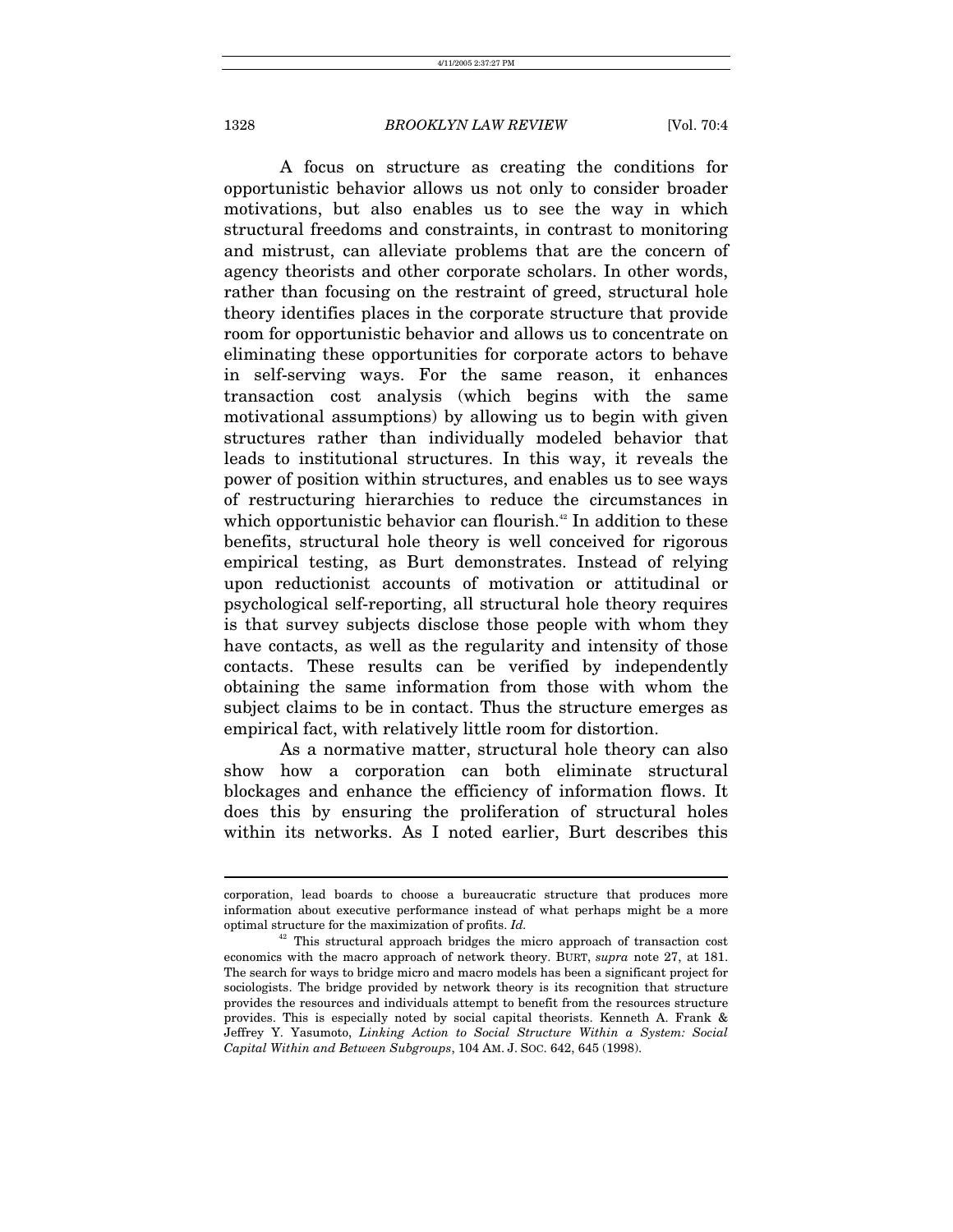positively, in an efficiency-enhancing way.[43](#page-17-0) Efficiency comes from the placement of trustworthy and loyal actors in positions where they can bridge structural holes, facilitating the transfer of information without the fear of manipulation. The theory can also be used positively for self-advancement, as a network entrepreneur sees the opportunity to fill a structural hole within the corporate bureaucracy.

Finally, and most practically, the theory has the power to explain why simple governance reforms such as creating independent audit committees, nominating committees, and compensation committees, or composing boards principally of independent directors, may not be capable of resolving problems of inadequate monitoring. All of the board reforms currently underway will fail unless the structural opportunities for CEOs and other senior managers to control and manipulate information are reduced or eliminated. The failure of corporate law scholars to focus on the special role of the CEO and his subordinates has limited the set of possible solutions to corporate governance problems.<sup>44</sup> The structural approach, however, presents new solutions.

## II. THE INTELLECTUAL PROVENANCE OF STRUCTURAL HOLE **THEORY**

Structural hole theory is a theory of social capital. While social capital is a concept that recently has garnered scholarly

<span id="page-17-0"></span><sup>43</sup> I will address the efficiency—or positive—aspect of structural holes *infra*  note 72 and accompanying text. My purpose in this paper is to use the theory in a way that it has not been used, to examine the dark side of structural holes in the

<span id="page-17-1"></span>manipulation of information within the corporation. 44 The CEO may not always be the appropriate focus. Wayne Baker, studying a commercial real estate development firm that appears to have been a partnership, explicitly designed to maximize intrafirm networks, but with a designated CEO, concludes that the absence of the CEO would have little or no effect on firm performance. *See* Wayne E. Baker, *The Network Organization in Theory and Practice*, *in* NETWORKS AND ORGANIZATIONS: STRUCTURE, FORM, AND ACTION 397 (Nitin Nohria & Robert G. Eccles, eds., 1992). The reason for his conclusion, however, appears to me to lie both in the partnership nature of the form and the conscious design of the firm to maximize networks (an approach to firm organization that he believes is highly unusual, since networks tend to develop spontaneously rather than consciously and wind up less complete and neat). Moreover, given the partnership nature of the firm, there does not appear to have been a board of directors, and so the essential structural hole I am exploring could not have existed. The likelihood of such a situation developing in a large public corporation, even one that is relatively flat in terms of structure, is not high, so the focus on the CEO in that context seems perfectly appropriate. *See id.*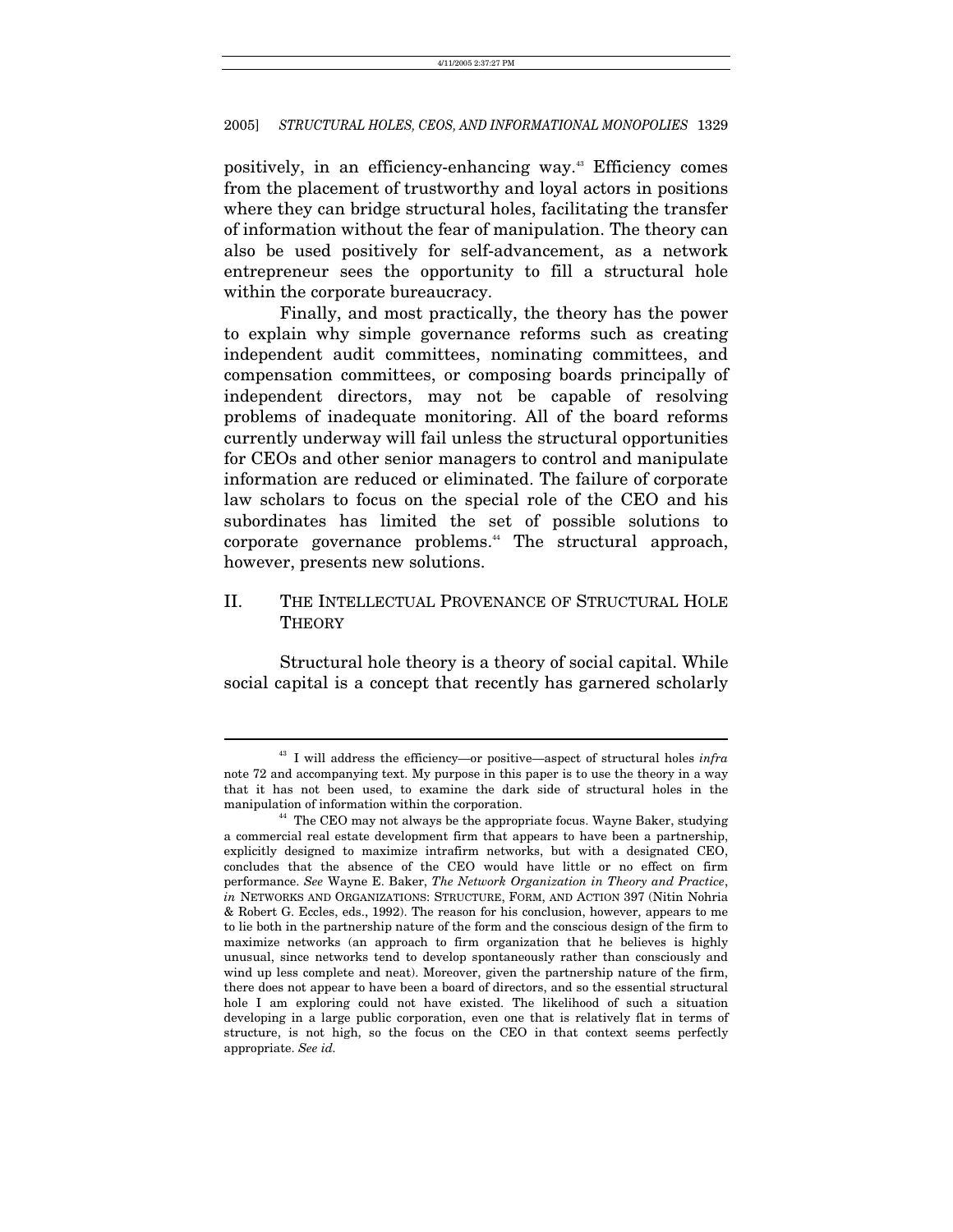and public attention,<sup>45</sup> its definition is both elusive and debated. For purposes of this article, social capital, defined in its minimal formulation, is the set of resources available to a person, organization, or community that inheres in its social structure.<sup>46</sup> Social structure includes the webs—or networks—of people and institutions that collectively constitute families, friendships, organizations, communities, and societies.<sup>[47](#page-18-2)</sup> Although all treat social capital as a resource, the particular understanding of how the resource works and where it is found (in addition to whether it is more in the nature of a public good or more in the nature of an individual asset) differs among the various social capital theorists.

One of the earliest approaches to social capital was the work of French sociologist Pierre Bourdieu in the 1960s and 1970s. Bourdieu began from a distinctly anthropological perspective, understanding culture as "a dynamic and creative, but also a structured phenomenon."[48](#page-18-3) His theory established a triad of economic, cultural, and social capital, with economic capital the most dominant factor.

James Coleman's theory of social capital is a frank attempt to draw together economics and sociology, originating in his own theories of rational choice.<sup>49</sup> Coleman asked how human capital, which is educational attainment and skills, affected the equality or inequality of persons in society. Coleman theorized that social capital consisted of two parts: first, the social structures themselves, and second, the way they affected the actions of given actors within the structure.<sup>50</sup>  $\overline{a}$ 

<span id="page-18-0"></span> $45$  Largely due, most likely, to Robert Putnam's 2000 book on the subject. ROBERT PUTNAM, BOWLING ALONE (2000). Bowling Alone follows upon Putnam's earlier work on social capital in Italy, ROBERT PUTNAM, MAKING DEMOCRACY WORK (1993).<br><sup>46</sup> At this point the functional definition of social capital as a resource seems

<span id="page-18-1"></span>generally accepted. Frank & Yasumoto, *supra* note 42, at 645. The earliest use of the term, adopting a definition similar to the one in the text (but in a different context) appears to be by Glenn Loury. JAMES S. COLEMAN, FOUNDATIONS OF SOCIAL THEORY 300 (1990). *See* Glenn C. Loury, *A Dynamic Theory of Racial Income Differences*, *in* WOMEN, MINORITIES, AND EMPLOYMENT DISCRIMINATION 153 (Phyllis A. Wallace, ed., 1977); Glenn C. Loury & John David Skrentny, *Passing Strict Scrutiny: Using Social Science to Design Affirmative Action Programs*, 90 GEO. L.J. 835, 841 (2002).<br><sup>47</sup> Network theory itself has been recently popularized in DUNCAN E. WATTS,

<span id="page-18-2"></span>SIX DEGREES: THE SCIENCE OF A CONNECTED AGE (2003) (laying out a new way to understand the way networks grow, work, and how they drive collective behavior). 48 Tom Schuller et al., *Social Capital: A Review and Critique*, *in* SOCIAL

<span id="page-18-3"></span>CAPITAL: CRITICAL PERSPECTIVES 1, <sup>3</sup> (Stephen Baron et al., eds., 2000). 49 *See generally* James S. Coleman, *Social Capital in the Creation of Human* 

*Capital*, 94 AM. J. SOC. 95 (1988) for an explication of his functionalist view of human capital at a late stage in his career. 50 COLEMAN, *supra* note 46, at 302.

<span id="page-18-5"></span><span id="page-18-4"></span>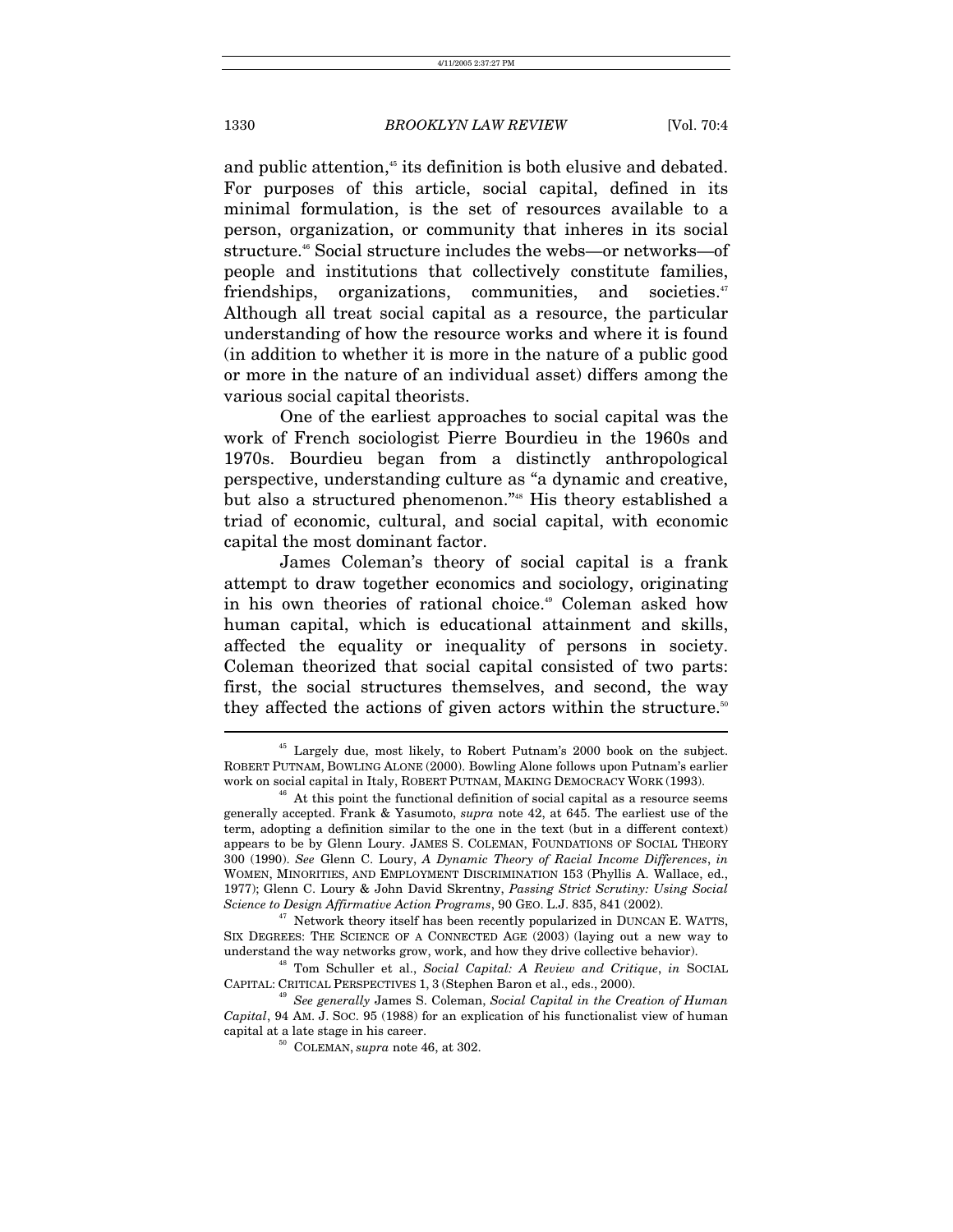Coleman's argument focused on the way in which powerful people remained powerful through their social networks with other powerful people. Coleman also saw social capital itself as a resource that could be manipulated through the creation of social relations with other actors, including trust, obligations of reciprocity, and specific social expectations. Given the common understanding of human capital as the educational attainment and skills of an actor, Coleman believed that social capital and human capital were interrelated.<sup>51</sup> The principal flaw in Coleman's work is the circularity of its conclusion—powerful people tend to remain powerful because they are powerful people, without a clear explanation of how they become powerful in the first place[.52](#page-19-1)

Robert Putnam, whose famous early work on social capital derived from his study of regional governments in Italy, noted a distinct difference in the performance of governments in the north and south, leading him to focus on the extent to which civic engagement made a difference in explaining the greater effectiveness of northern governments.<sup>53</sup> The particular variables he examined were associational life, newspaper reading, voter turnout, and voter preferences. He expanded his examination of these variables in his book, *Bowling Alone*, in which he looked at the decline in associations from bowling leagues, coffee time with neighbors, sewing circles, and similar activities, concluding that the level of civic engagement in the United States had seriously declined. He hypothesized that this decline was largely due to a dramatic increase in television watching.<sup>54</sup> The core of social capital, in Putnam's definition, lies in three factors: social networks, social norms, and trust. Unlike Bourdieu and Coleman, who focused on the benefits of social capital to the individual actor, Putnam took a more global view. Thus, he treated social capital as a true public good, essential to the maintenance of civic society, as is foreshadowed by the title of his seminal work on Italy, *Making Democracy Work*. [55](#page-19-4) This, of course, is not surprising given Putnam's training as a political scientist. In fact, the different

<span id="page-19-0"></span>

<span id="page-19-1"></span>

<span id="page-19-3"></span><span id="page-19-2"></span>

<sup>51</sup> Schuller, *supra* note 46, at 6. 52 *See* COLEMAN, *supra* note 46. 53 *See id*. 54 It's probably worth noting that criticism of Putnam's empirical base and social capital categories has become something of a cottage industry. It may be that this has pushed him to a more instrumental view of social capital. 55 *See* COLEMAN, *supra* note 46

<span id="page-19-4"></span>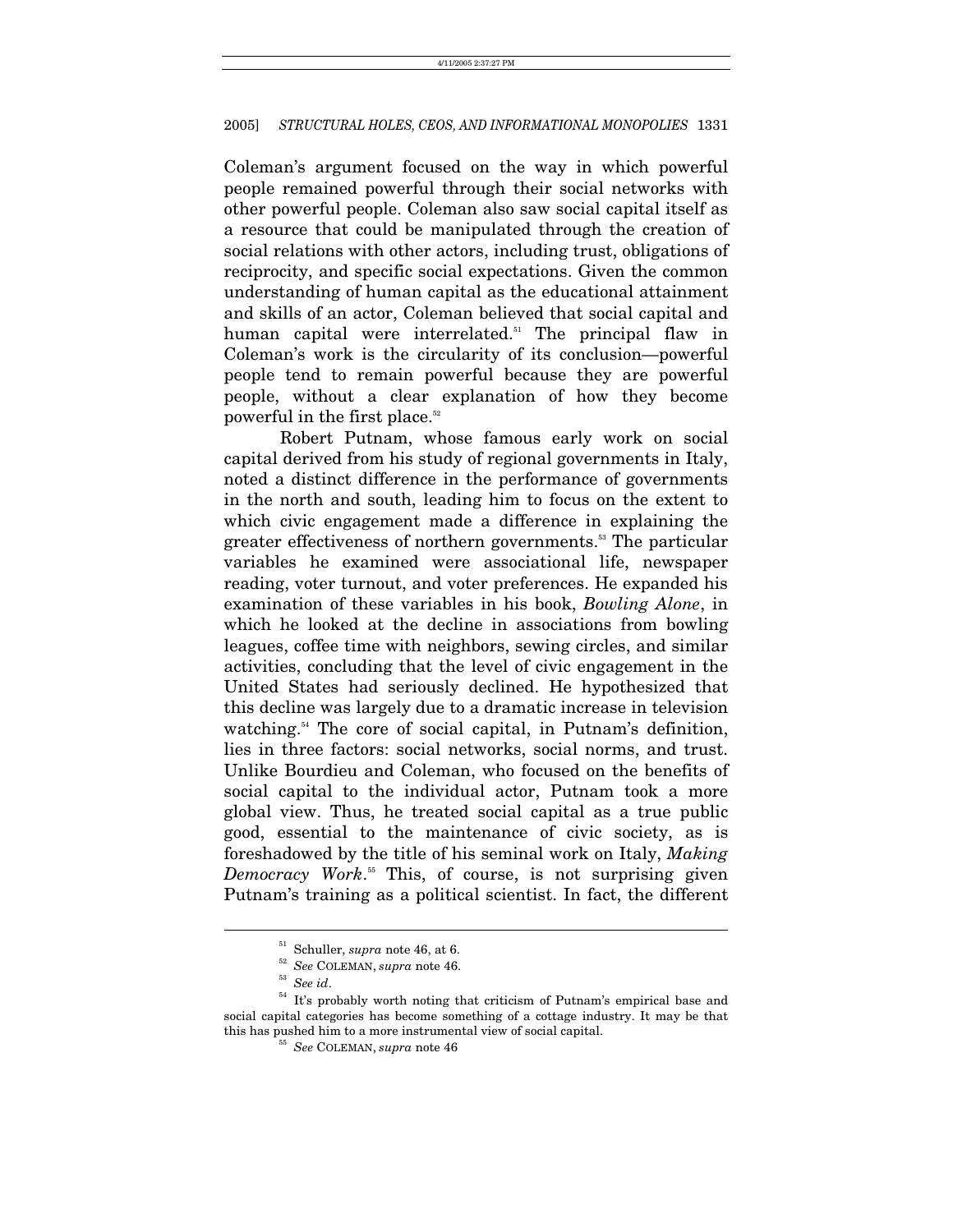professional backgrounds of these three major theorists of social capital help to explain their understanding of the importance of the concept, as illustrated by Bourdieu's interest in culture, Coleman's in rational behavior, and Putnam's in democratic governance.<sup>[56](#page-20-0)</sup>

Structural hole theory grows out of the confluence of social capital theory with economic sociology. Social capital theory and economic sociology—and thus a greater interest in how social structure contributes to private goods—developed along a somewhat parallel historical track. In the mid-1970s, Mark Granovetter, working with the sociological tool of network theory, which seeks to explain the ways in which particular social structures affect relations among people, $57$ developed his seminal theory of "the strength of weak ties."<sup>[58](#page-20-2)</sup> The paradox, Granovetter explained, was that network theorists treated close relationships among people as the key variable affecting their behavior, relationships that he described as "strong ties." But it was not these strong ties that were essentially important in the economic realm.<sup>59</sup> Rather, he found, most people surveyed found their jobs not through close friends and family but through more casual acquaintances, relationships he described as "weak ties." The more weak ties a person had, the broader and more far-reaching was her social network, and thus the more likely it was that she could maximize her own opportunities by exploiting those ties in order to advance her career. Granovetter later retested this hypothesis with somewhat mixed results,<sup>60</sup> but the theory itself has become one of the principal building blocks of economic sociology. It should be clear that weak ties are a form of social capital, a resource deriving from the social structure that actors can use to better their positions and which actors can

<span id="page-20-0"></span><sup>56</sup> As Putnam's work has developed, his focus has shifted from pure participation in associational life to the ways in which such participation develops norms of reciprocity that form the core of social obligation. In other words, Putnam seems to have moved from an understanding of social capital as more like public good to social capital as more like a private resource, albeit necessarily sustained by the

<span id="page-20-1"></span>social structure.<br> $57$  This is in contrast, for example, to the ways in which the structures of particular institutions might affect behavior. 58 Mark S. Granovetter, *The Strength of Weak Ties*, 78 AM. J. SOC. 1360

<span id="page-20-2"></span><sup>(1973).</sup>  $59$  Granovetter's particular interest at the time was how people found work.

<span id="page-20-3"></span>MARK S. GRANOVETTER, GETTING A JOB: <sup>A</sup> STUDY OF CONTACTS AND CAREERS (1974). 60 Mark S. Granovetter, *The Strength of Weak Ties: A Network Theory* 

<span id="page-20-4"></span>*Revisited*, *in* SOCIOLOGICAL THEORY 201 (Randall Collins ed., 1983).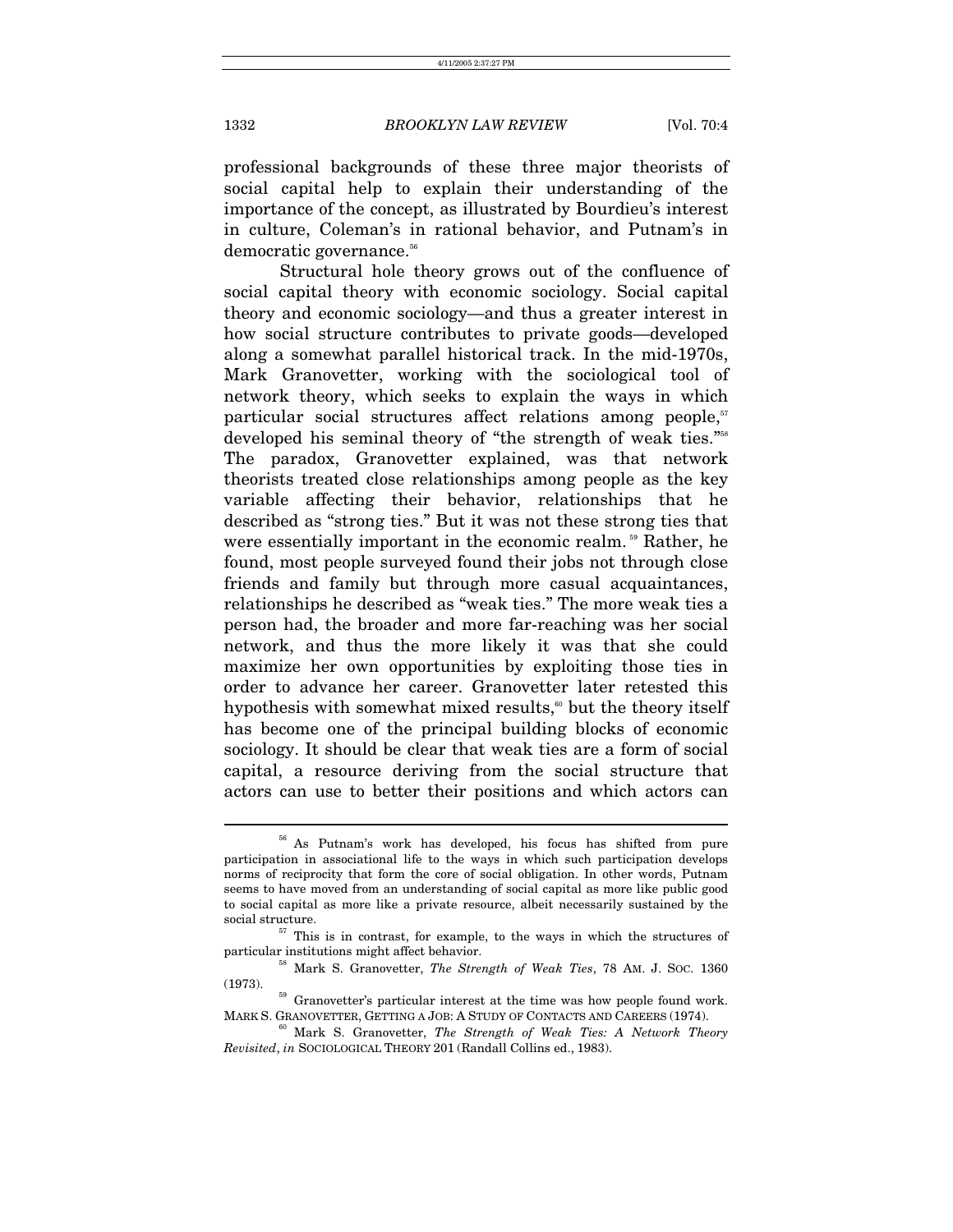consciously seek to accumulate. As I will discuss, the theory of structural holes begins in part with Granovetter's theory.

Structural hole theory is a theory of social capital because as it develops it takes the two component words of the term quite literally. First, it is "social" in that the exploitive opportunities of an actor derive from the social networks in which he is embedded. Second, it is "capital" in that the actor's particular placement in that network—in the position described as a structural hole—is, like weak ties, a resource that can be used to maximize other resources by allowing the actor to affect the terms of his own relationships with others.

While structural hole theory is a theory of social capital, it is different from the work that I described earlier because of its relentless instrumentality.<sup>61</sup> Moreover, unlike much sociological work, structural hole theory is not simply descriptive, but is also predictive: based on extensive empirical testing, Burt has identified the specific network structures and hierarchies that allow us to predict things like which managers in a given corporation will advance at the fastest rate. The ideal network structure for this purpose varies with the age, gender, and duration of a particular manager's employment.<sup>62</sup>

This predictive aspect of the theory can also help us determine the best structures of governance for public corporations by allowing us to see how given social structures are defective. That is, structure reveals informational and control opportunities which network (in our case, corporate) actors could use either to the advantage or disadvantage of the corporation while serving themselves. The theory further provides insight into how we might alter structures to prevent the proliferation of these *locii* of self-interest or, to the extent they are desirable, increase them. It is for this reason that structural hole theory holds great promise as a tool for focusing

<span id="page-21-0"></span> $61$  This isn't terribly surprising since Burt studied with Coleman. Richard Swedberg, *Major Traditions of Economic Sociology*, 17 ANN. REV. SOC. 251, 269 (1991). Swedberg's own theories, based on theories of rational choice, were themselves instrumental. Burt's work, while serious and scholarly, sometimes reads like a sociological version of *How to Succeed in Business Without Really Trying.*

<span id="page-21-1"></span> $62$  Burt's empirical data were derived from his study of "one of America's largest high-technology firms." BURT, *supra* note 27, at 118. He later used what appears from his description to be the same firm in his refinement of the theory although he reports data from other studies in this article. Ronald S. Burt, *The Contingent Value of Social Capital*, 42 ADMIN. SCI. Q. 339 (1997). He based his study of market competition and structural holes on seventy-seven product markets as classified by the U.S. Department of Commerce. BURT, *supra* note 27, at 85.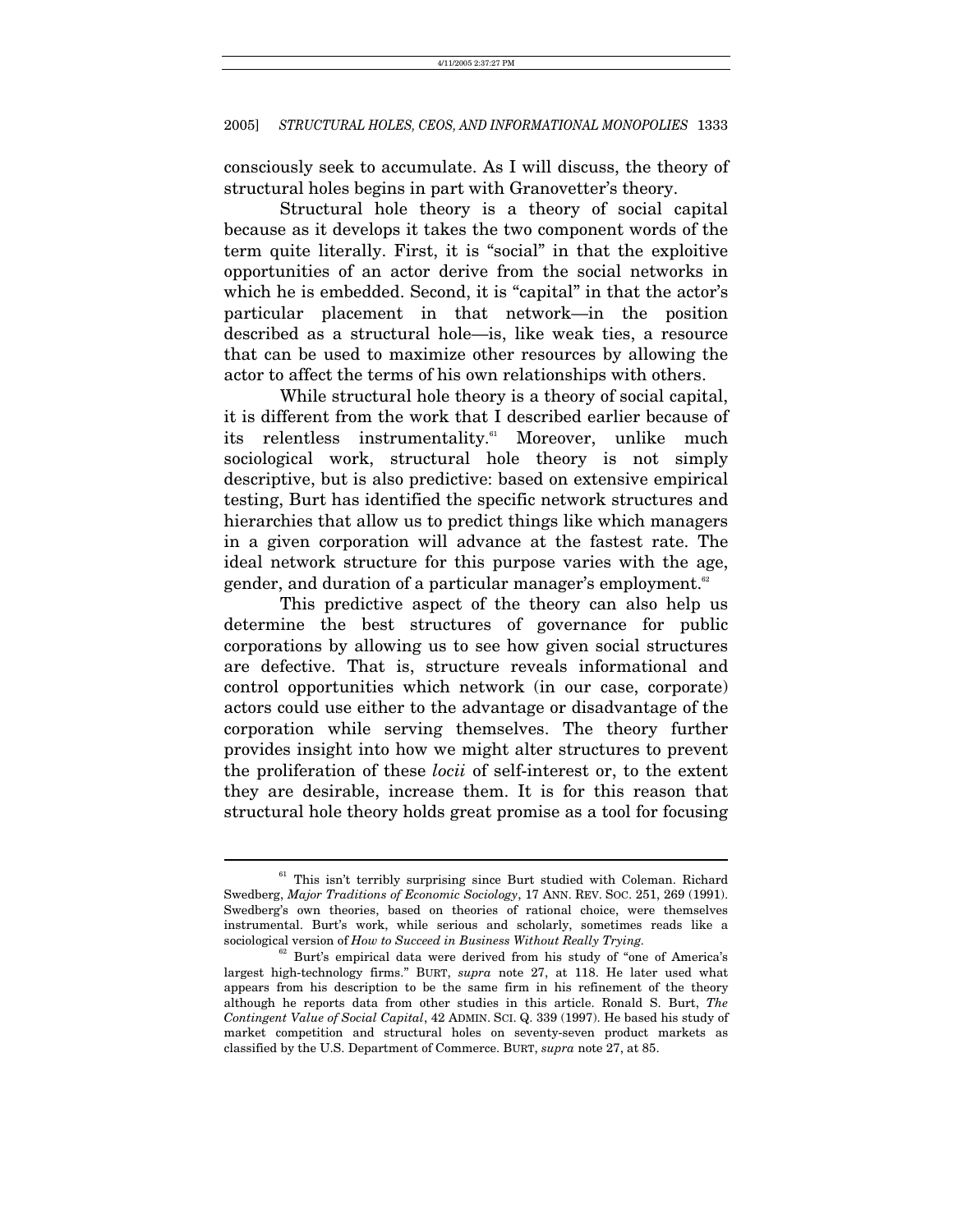the debates over the most effective methods of corporate governance.

Burt's theory of structural holes developed from the groundwork of Granovetter's theory of weak ties.<sup>63</sup> Recall that Granovetter saw the weakness of social ties as a correlate of information flows that enables actors with weak ties to have access to information that they otherwise would not. Burt's departure from Granovetter's theory rests on two aspects of that theory. First is the issue of causation. What is causative of the effectiveness of weak ties, he argues, is not the strength or weakness of the particular ties themselves, but of the structural holes they span $64$  (or the opportunity presented by the structural hole for an entrepreneur to place himself in the middle of potential information flows among networks). The second is that Burt finds that the strength or weakness of the ties does not matter—information flows over both. The relevant question for Burt is whether or not those ties are redundant (which, as I will later explain, means whether they efficiently and effectively reach the same people or whether they reach new networks).

Burt criticizes Granovetter's theory by arguing that "the weak tie argument obscures the control benefits of structural holes.<sup>"65</sup> The theory of weak ties is about bridges—about the paths along which information flows. The structural hole argument is about "chasms"—the interruptions of those flows.<sup>[66](#page-22-3)</sup> The person who can see the chasm and bridge it is in a position not only to receive information, but to control the information flows himself, regardless of whether the tie is weak or strong.

## III. WHAT IS A "STRUCTURAL HOLE"?

With this brief introduction to the development and basic insight of structural hole theory, it is time now to explain

<span id="page-22-3"></span>

<span id="page-22-0"></span>

<span id="page-22-2"></span><span id="page-22-1"></span>

<sup>&</sup>lt;sup>63</sup> BURT, *supra* note 27, at 26-28.<br><sup>64</sup> *Id.* at 26-27.<br><sup>65</sup> *Id.* at 28. Burt is not always clear about whether structural holes are spaces in the social structure or intersections of networks that occur within individuals. My best reading is that he means they are both. *Compare id*. at 190, 192 (describing structural holes as relations that intersect). I don't believe that the ambiguity is at all important. Structural holes, it appears, can be both gaps unfilled between or among networks, or the gap once filled. The important point is that the possibility of filling the gap creates the competitive opportunities that are the essence % of structural holes.<br> $\frac{66}{Id}$ . at 28.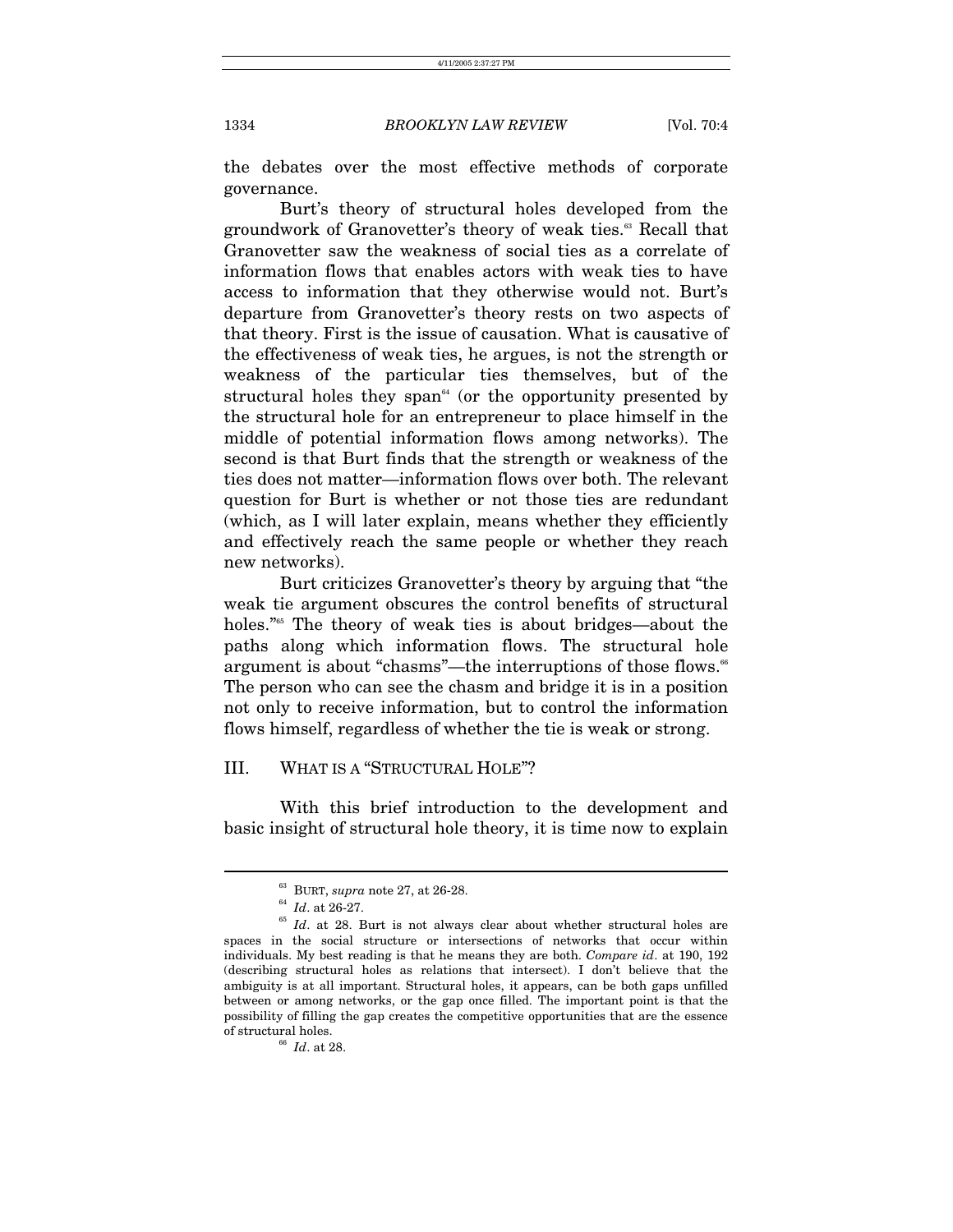some of the technical aspects of the theory.<sup> $\sigma$ </sup> A structural hole is a bridge between nonredundant contacts.<sup>[68](#page-23-1)</sup> *Nonredundancy* is characterized by the presence of two criteria: lack of cohesion and lack of structural equivalence. *Cohesion* refers to the strength of the relationship in question. Strong relationships signal that no structural hole exists. Burt provides examples of cohesive ties as between father and son or husband and wife. If either one of the actors in that relationship is a strong contact of yours, you effectively have access to the other person. Think of a group of close friends who live in the same neighborhood, travel together, and meet socially on a regular basis. A strong tie with one of these friends, in effect, gives you access to the information possessed by the entire network.<sup>69</sup> Leaving aside information that is understood by the group to remain confidential within it, contact with one is contact with all.<sup>[70](#page-23-3)</sup> There is no gap in the network for you to occupy. As a result, you derive no informational benefits (although you might derive social pleasure) from establishing ties to other members of the group. The relationship is characterized by cohesion and is therefore redundant. Figure Two illustrates this idea.

<span id="page-23-0"></span> $67$  The theory itself is rather complex, although it depends upon one central, fairly simple, insight. The complexity of the theory lies more in its various implications than in the concept itself. I have thus drawn on the centrally important aspects of the theory as being those that are relevant to an initial explication of the problems of corporate governance in an attempt to avoid complicating the story and confusing the

<span id="page-23-2"></span><span id="page-23-1"></span>

<sup>&</sup>lt;sup>68</sup> BURT, *supra* note 27, at 17-18.  $\frac{69}{100}$  Limited, although Burt disregards this, by norms of confidentiality and perhaps somewhat tempered by in-group psychology. For a recent application of ingroup psychological theory see generally O'Connor, *supra* note 12. One of the gaps in Burt's work, as I read it, is his failure to account for the role of group norms in regulating behavior within networks. However, this appears to be quite intentional and characteristic of the structural approach taken by Burt, because it also provides one of the virtues of the structural approach, in its relentless empiricism based on observable facts (which norms, beliefs, and values are not). Sociologists working in the general area of structural equivalence (of which structural hole theory is an example) have been criticized for failing to account for actors' "beliefs, values, and normative commitments." Mustafa Emirbayer & Jeff Goodwin, *Network Analysis, Culture, and the Problem of Agency*, 99 AM. J. SOC. 1411, 1425 (1994). *See generally* Frank & Yasumoto, *supra* note 42, for a more norms based social capital approach to

<span id="page-23-3"></span>competition and cooperation within competitive networks. 70 The likelihood of information moving from one member of the group to another is a direct function of the strength of their ties. BURT, *supra* note 27, at 18-19.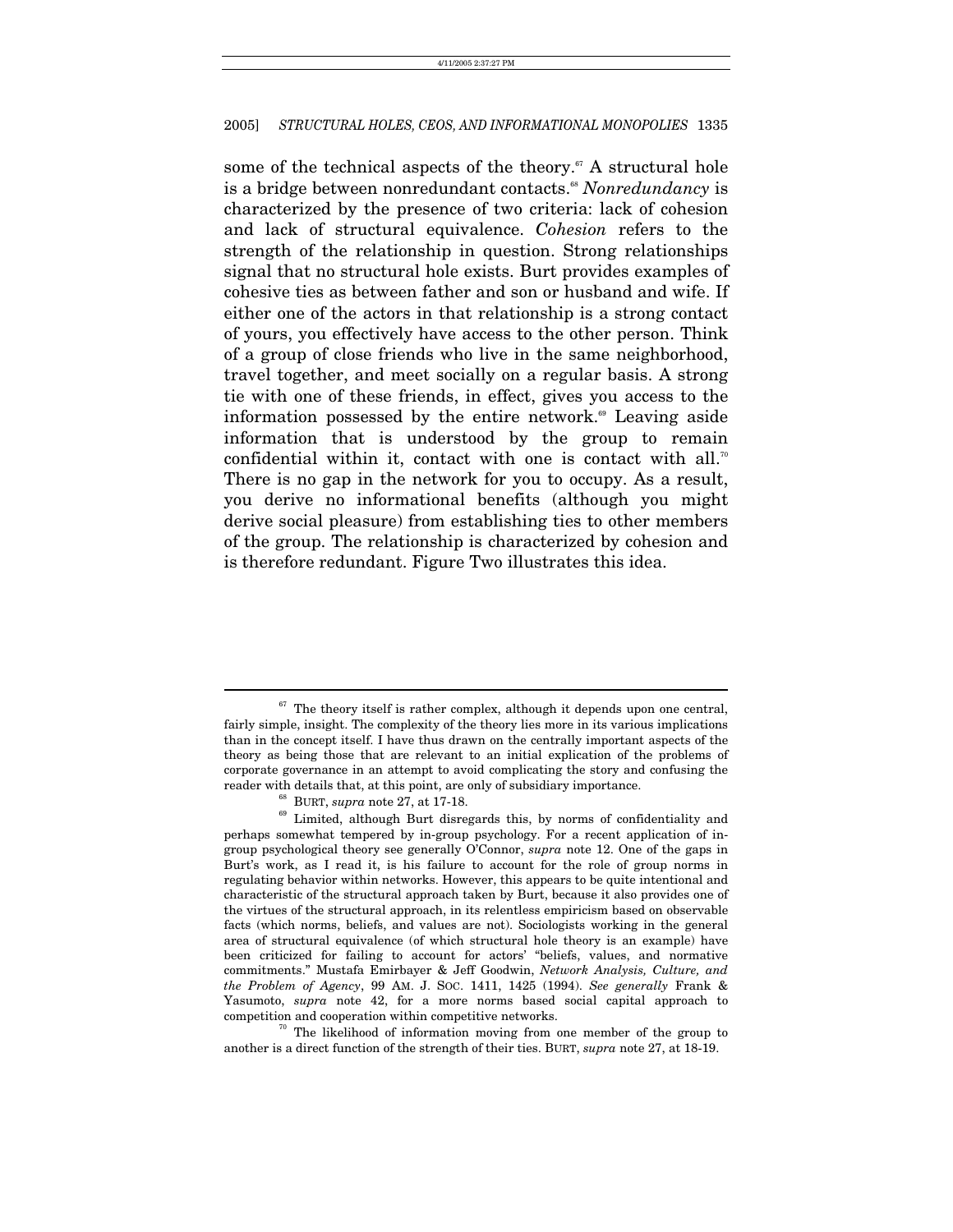

*Structural equivalence* refers to people who have the same contacts. Take the group of friends mentioned earlier. Let us assume you have contacts with Ivan and Alyosha. If Ivan and Alyosha each have contacts with Fyodor and Dmitri, Ivan and Alyosha are structurally equivalent—your connections with Fyodor and Dmitri are indirect, but redundant through Ivan and Alyosha. You can magnify the structural equivalence even further if Fyodor and Dmitri each have contacts with Adelaida and Sofya. Your contacts with Ivan and Alyosha do nothing to increase your network advantages. Each provides you with exactly the same network benefits as your own tie to the other. Figure Three is an illustration of this point.

## **Figure 3: Structural Equivalence**



Once we have determined that your contacts are neither cohesive nor redundant, we turn to the question of the efficiency and effectiveness of the network ties provided by your contacts. An *efficient network* is one in which you

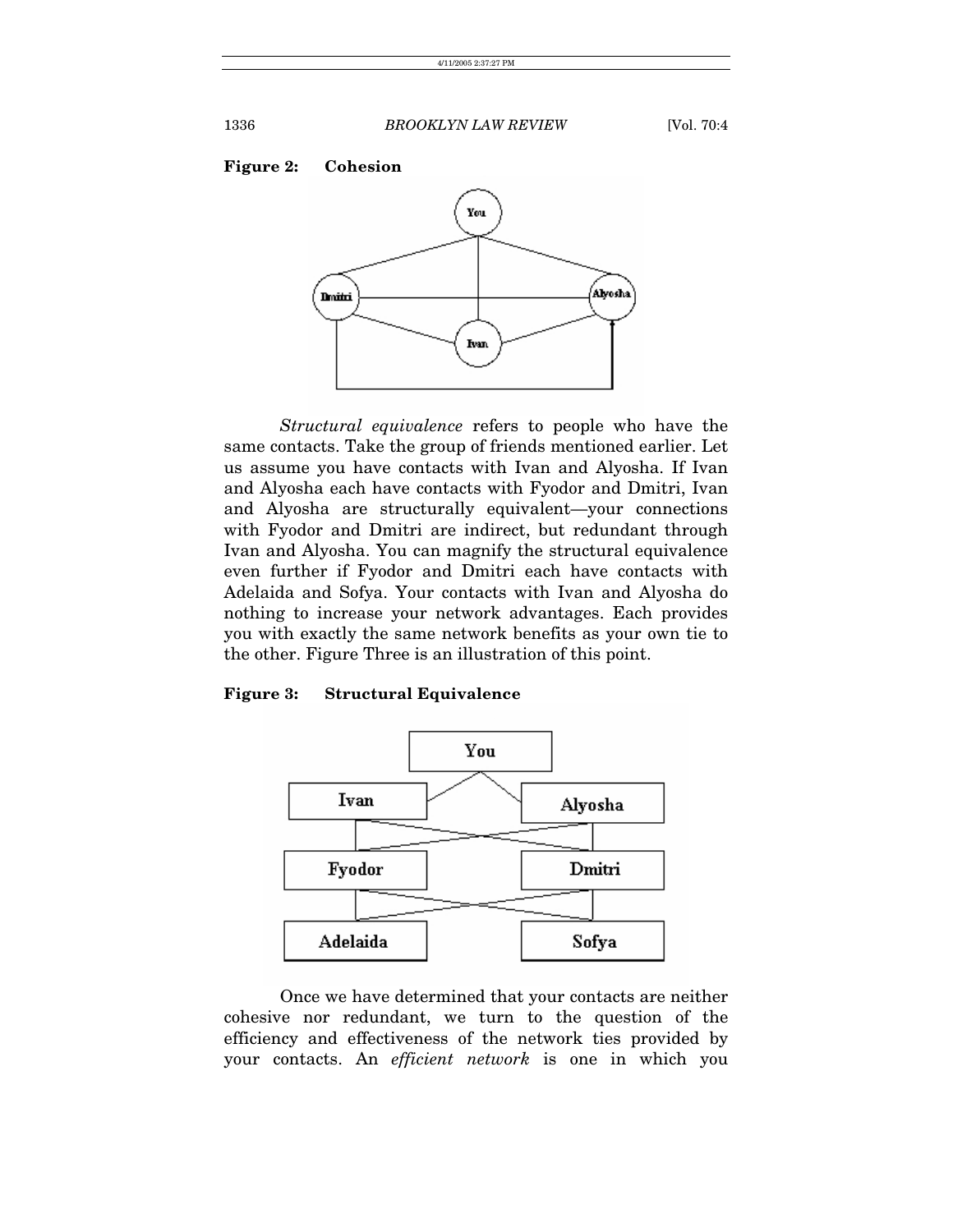maximize your nonredundant ties in a particular network (that is, ties that lack coherence and structural equivalence). It does you no good to maintain contact with members of the same network, since this produces precisely the redundancy you are trying to avoid. Maximizing your nonredundant ties maximizes the number of structural holes you get for each contact. In other words, you can maintain contact with the same number of people (that is, the network), at significantly lower cost by focusing your energies on only one primary contact in the network.<sup> $n$ </sup> As is implied by the concept of economic efficiency upon which Burt draws, such an approach allows you to maintain your contacts at the lowest possible cost.

For example, assume that you know Ivan and Alyosha, who also know each other. You also know Fyodor and Dmitri, who know each other but neither of whom know Ivan or Alyosha. You are wasting your time maintaining all four contacts. You're far better off forgetting about Alyosha and Dmitri. Your contact with Ivan gives you access to information from Alyosha, and your contact with Fyodor gives you access to information from Dmitri. By transferring your energies from all four contacts only to Ivan and Fyodor, you have increased the efficiency of your networks by maintaining four contacts for the cost of two. The time saved by dropping your contact with Alyosha and Dmitri can be used to expand your network by making other contacts. Figures Four and Five illustrate an inefficient and efficient network.

## **Figure 4: Network Inefficiency**



<span id="page-25-0"></span> $^{71}\,$  There is an additional element necessary to create the efficient network as Burt discusses, and that is to select the right person in each network with whom to make contact. This largely turns on the question of who you think you can most trust in the network to provide you with timely and accurate information. Burt also notes that network efficiencies imply that you should choose as your contact not only the most trustworthy member of the group but the one with whom contact is easiest to maintain and who is most likely to reciprocate personal favors. *Id*. at 20-21.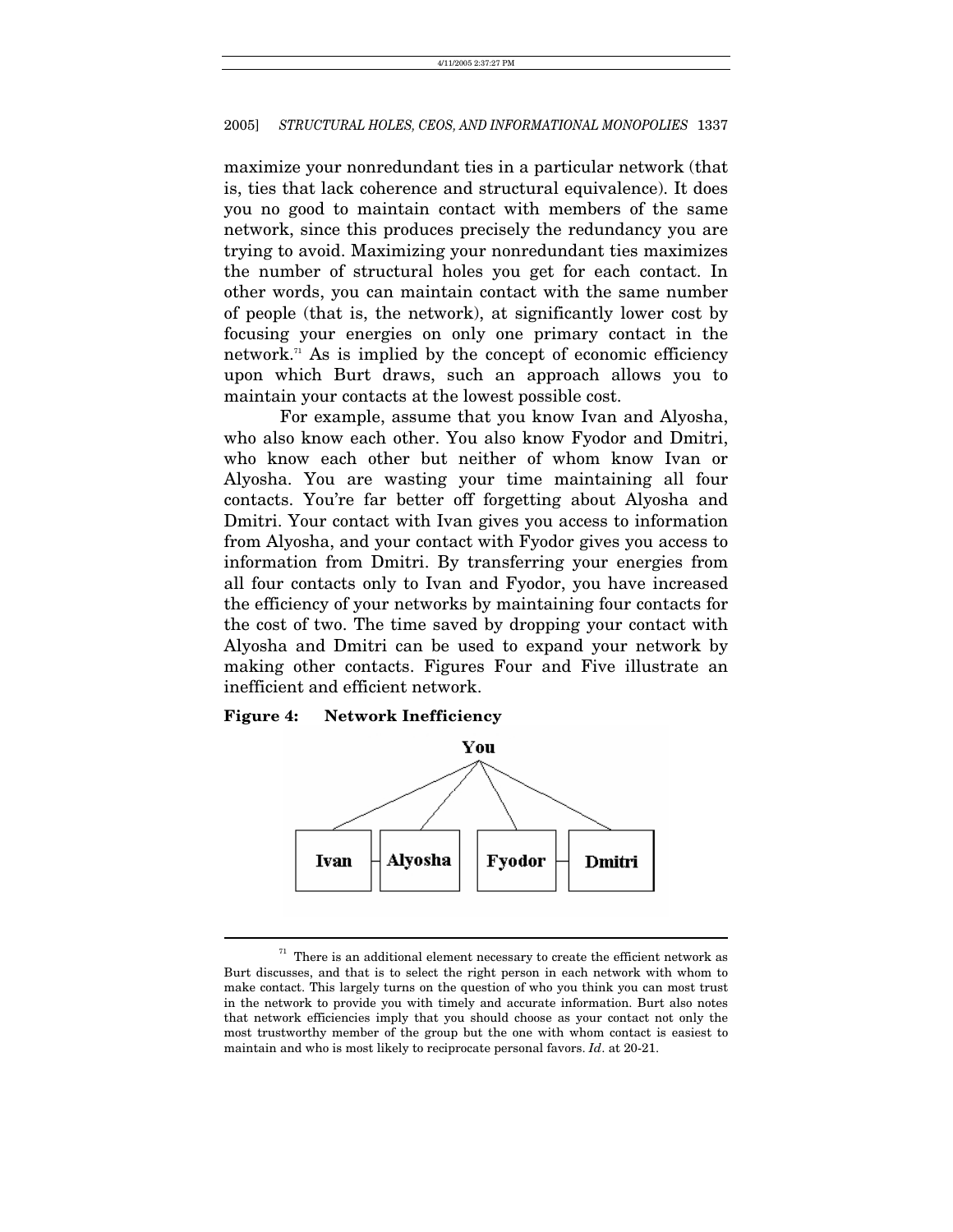

This concept of nonredundancy explains why the existence of structural holes might increase corporate efficiency. The greater the extent to which managers are connected only to primary contacts in a network, the less time they waste by spending it with people who will provide redundant information. In order to see this, simply take the preceding example and imagine that Ivan and Alyosha, and Fyodor and Dmitri, respectively work in different divisions of the corporation. By dropping Alyosha and Dmitri, you get the same informational benefits with less work. To the extent that bureaucracies are information-producing organizations, using structure to achieve this result is a relatively low-cost way of improving the efficiency of this informational function. There is, however, a tradeoff for this increased efficiency, as I will later demonstrate. The corporation that undertakes to create structural holes may do so at its peril.

*Network effectiveness* is about increasing the total size of your network. The concept mandates that you deploy your resources efficiently by maintaining your primary contact, thus enabling you to use the remainder of your resources to establish and maintain primary contacts in different networks. Doing so, you will maximize the total size of your network by connecting to people who themselves have connections to other networks. In effect, you ideally choose one primary contact, and you leave to this person the job of developing and maintaining the cluster of contacts that form his network.<sup>72</sup> In a sense, you

<span id="page-26-0"></span> $72$  Burt is not entirely clear as to whether you should choose primary contacts who have the largest networks or choose primary contacts and maintain them while they build their networks by including more people (which increases your number of secondary contacts, and thus total contacts). The ambiguity arises from his assertion in the text that the primary contact maintains the network. *Id*. at 21. His diagram shows you maintaining the same number of primary contacts, but with their networks growing, which he also describes as the goal of network effectiveness. *Id.* at 20-23. I believe the second reading is more consistent with his theory and it is the reading I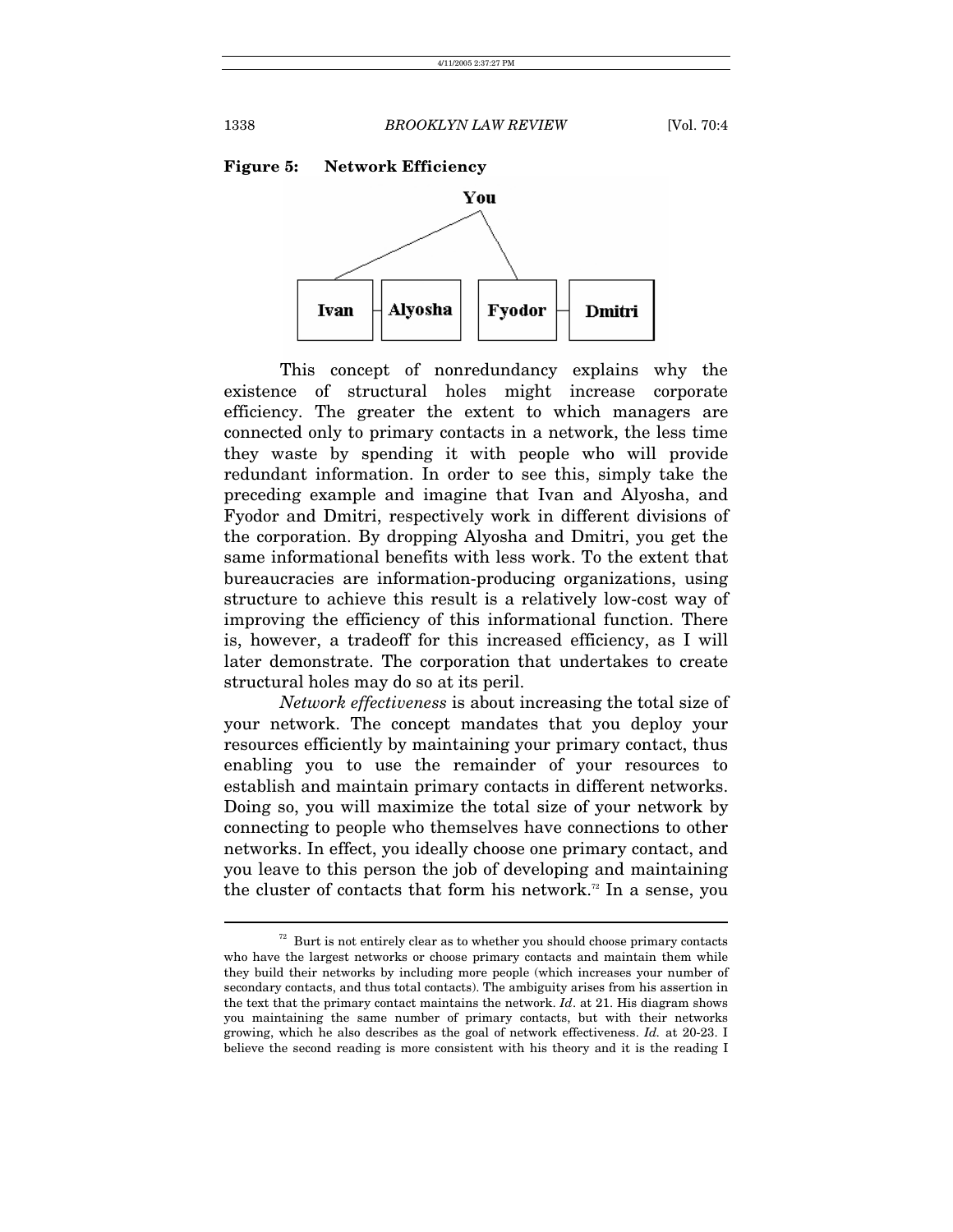are using your primary contact to diversify your network portfolio, while at the same time she increases it. Because you are the bridge among various networks, you receive information from one network that might be desirable to members of other networks. You are thus in a position to use that information as you see fit, or to use it (as we will later see) to manipulate the various networks to which you are connected. Network effectiveness contrasts with network efficiency. Network efficiency diminishes the cost of maintaining networks for each contact. Network effectiveness increases the overall size of your network.

Choosing effective contacts means choosing contacts in each network who are the most likely to make contacts with others. If they are not, they are probably not good choices for helping you to establish an effective network. Similarly, you should choose the contact in each network who is likely to be the most trustworthy and loyal to you. It is this combination of ability to build their own networks, trust, and loyalty in your primary contacts that enables you to build an effective network. As an example, assume that you know Ivan and Alyosha, neither of whom knows the other. Ivan and Alyosha become acquainted with Fyodor and Dmitri, respectively. Fyodor and Dmitri respectively become acquainted with Adelaida and Sofya. And Adelaida and Sofya become acquainted, respectively, with Pyotr and Vorokhov. Simply by maintaining your primary contact with Ivan and Alyosha, your network has expanded from two contacts to eight contacts. Assuming they are trustworthy and loyal, Ivan and Alyosha are effective primary contacts. This is an effective network. While Ivan and Alyosha grow and maintain their networks, you are free to seek out other primary contacts. Now assume that you meet Ahab. From your conversation with him, you learn that the only other contact he has is Moby and, given your assessment of his personality, you don't believe he is likely to expand his network beyond Moby. This is reason enough for you not to establish primary contact with him (not to mention your suspicions about his trustworthiness and loyalty). You are far better off using your energy to make a more promising additional primary contact. Figure Six illustrates network effectiveness.

present in the text.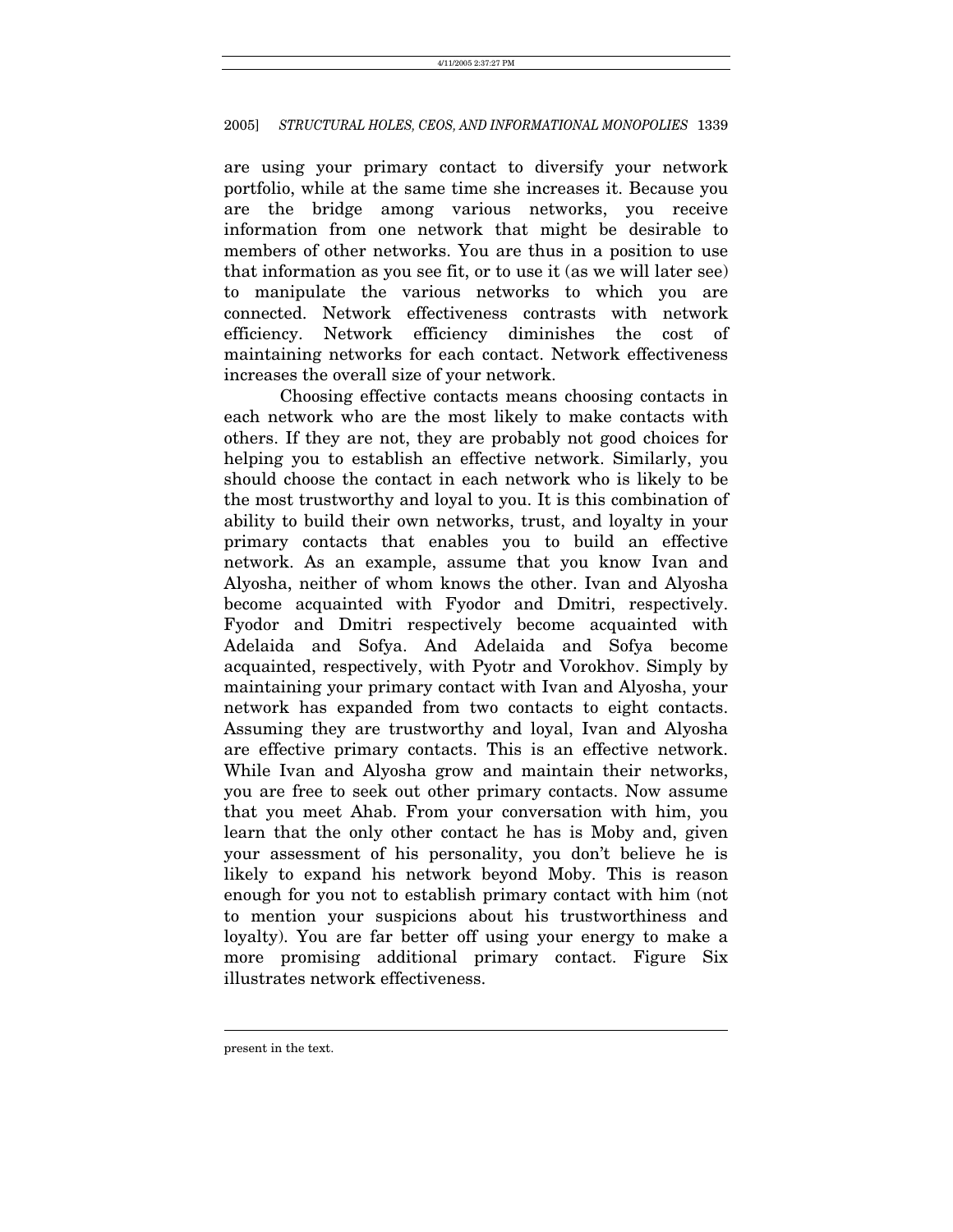



**Effective Network** 

There are several situations in which network efficiency is not optimal. One, specifically mentioned by Burt, is a dense cluster of resources, like a board of directors and a CEO. The other is friendship networks because, in Burt's felicitous phrasing, "Judging friends on the basis of efficiency is an interpersonal flatulence from which friends will flee."[73](#page-28-0) As he says with respect to networks like the board:

These clusters are so important to the vitality of the rest of the network that it is worth treating each person in them as a primary contact, regardless of redundancy. Saturation [the phrase he uses to describe such networks] minimizes the risk of losing effective contact with the cluster and minimizes the risk of missing an important opportunity anywhere in the cluster. $74$ 

As I will later discuss, while treating the board as a saturated cluster (a single network in which the actor has ties to each member) may be important to the CEO's success, it has more nefarious implications as well.

Thus far we have principally focused on the informational benefits of structural holes. There is, however, a second benefit of structural hole theory—control.<sup>75</sup> Effectively

<span id="page-28-0"></span>

<span id="page-28-2"></span><span id="page-28-1"></span>

<sup>&</sup>lt;sup>73</sup> *Id.* at 24-25.<br><sup>74</sup> *Id.* at 25.<br><sup>75</sup> As with the efficiency-increasing properties of structural holes for information flows within organizations, the control benefits of structural holes may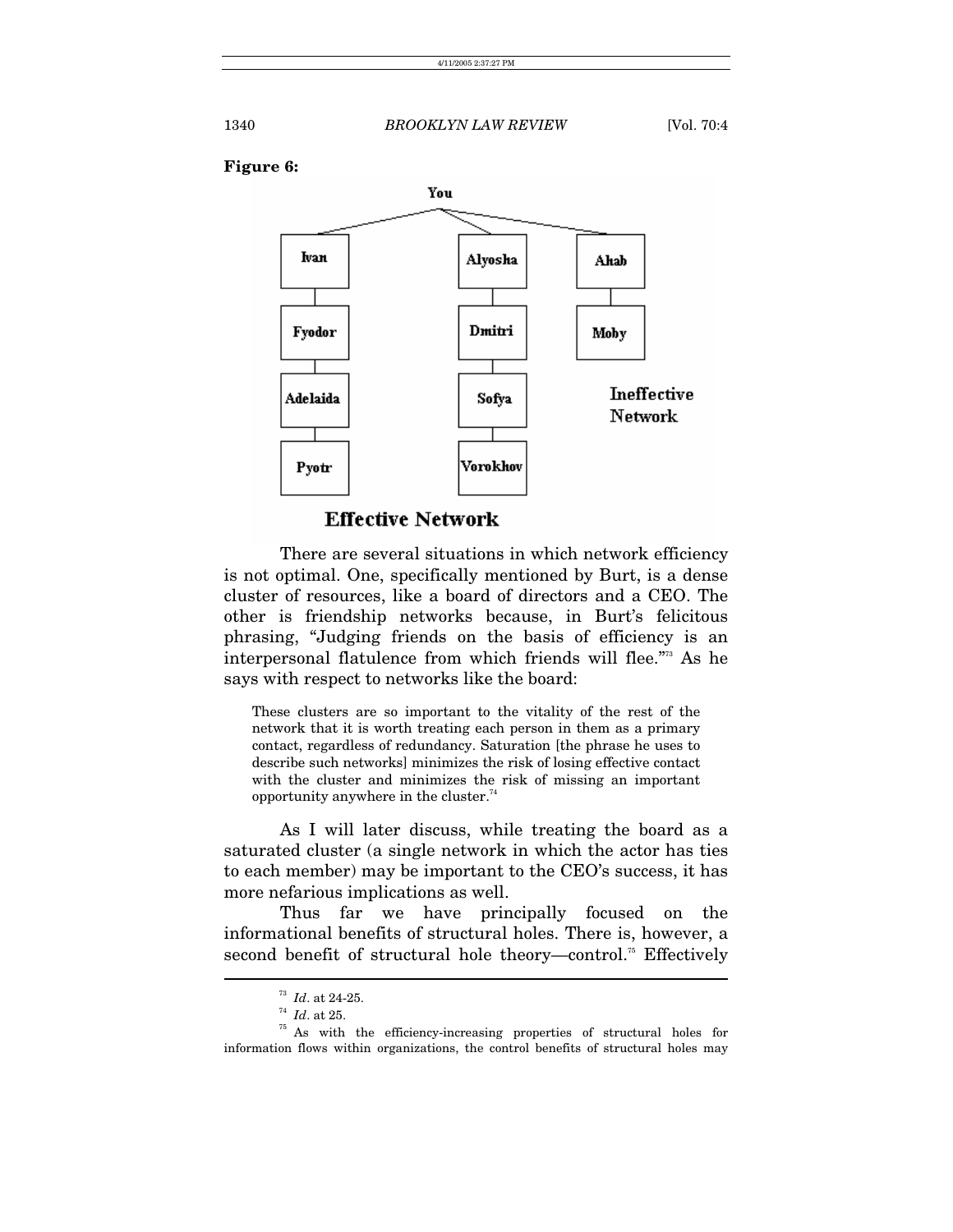exploiting a structural hole allows you to manipulate various networks to which you are connected (or individual people who are nonredundant contacts) by playing them off against one another in two different ways. The first way is exemplified by a simple economic transaction. Assume that you want to sell your house and you have two bidders. Clearly you can increase the price you will receive if you encourage them to bid against one another.[76](#page-29-0) Fostering this type of bidding war ties the control advantage of structural holes to the informational advantage previously discussed.

The second kind of control benefit occurs when one is situated between two players who have conflicting desires. This can occur, for example, when an associate in a law firm is working on major deals with two different partners, both of which heat up simultaneously, leaving each partner to compete for the associate's time. The associate is in a position to play one off the other to his advantage. Robert Merton describes an actor in the associate's position as "a more or less influential bystander $\mathbf{r}^{\prime\prime\prime\prime}$  whose function is to make the partners' conflicting demands their problem rather than the associate's problem. (This is similar to the role of a child in a two parent family). Both strategies have implications for the structure of corporate governance.

All of this sounds terribly manipulative, and one might reasonably ask again what using structural hole theory to analyze corporate governance adds to the already rich tool box of neoclassical and behavioral economics. After all, these approaches assume manipulative or opportunistic actors. And the theory resembles one that describes ways in which actors can maximize their wealth by becoming social capital entrepreneurs.

also increase efficiency depending upon the way they are exploited by the actor who identifies them.<br> $\frac{76}{16}$  All the better if neither knows the other's bid—this often can get you a

<span id="page-29-0"></span>higher price than you would otherwise receive because their lack of information may lead one to bid more than is necessary to beat the other. Real estate brokers in hot markets have caught on to this idea by including escalation clauses in their clients' contracts which set up an auction among multiple bidders. Such contracts specify incremental increases in bidding price a potential buyer is willing to offer in a contest to obtain a house and is usually capped at some amount. Such clauses have become *de rigueur* in parts of the Washington, D.C. metropolitan area.<br><sup>77</sup> ROBERT K. MERTON, SOCIAL THEORY AND SOCIAL STRUCTURE 431 (1968).

<span id="page-29-1"></span>The technical term for such a person is a *tertius gaudens* from an Italian proverb meaning "one who benefits." I avoid the use of the term in the text to avoid introducing jargon unnecessary to the paper.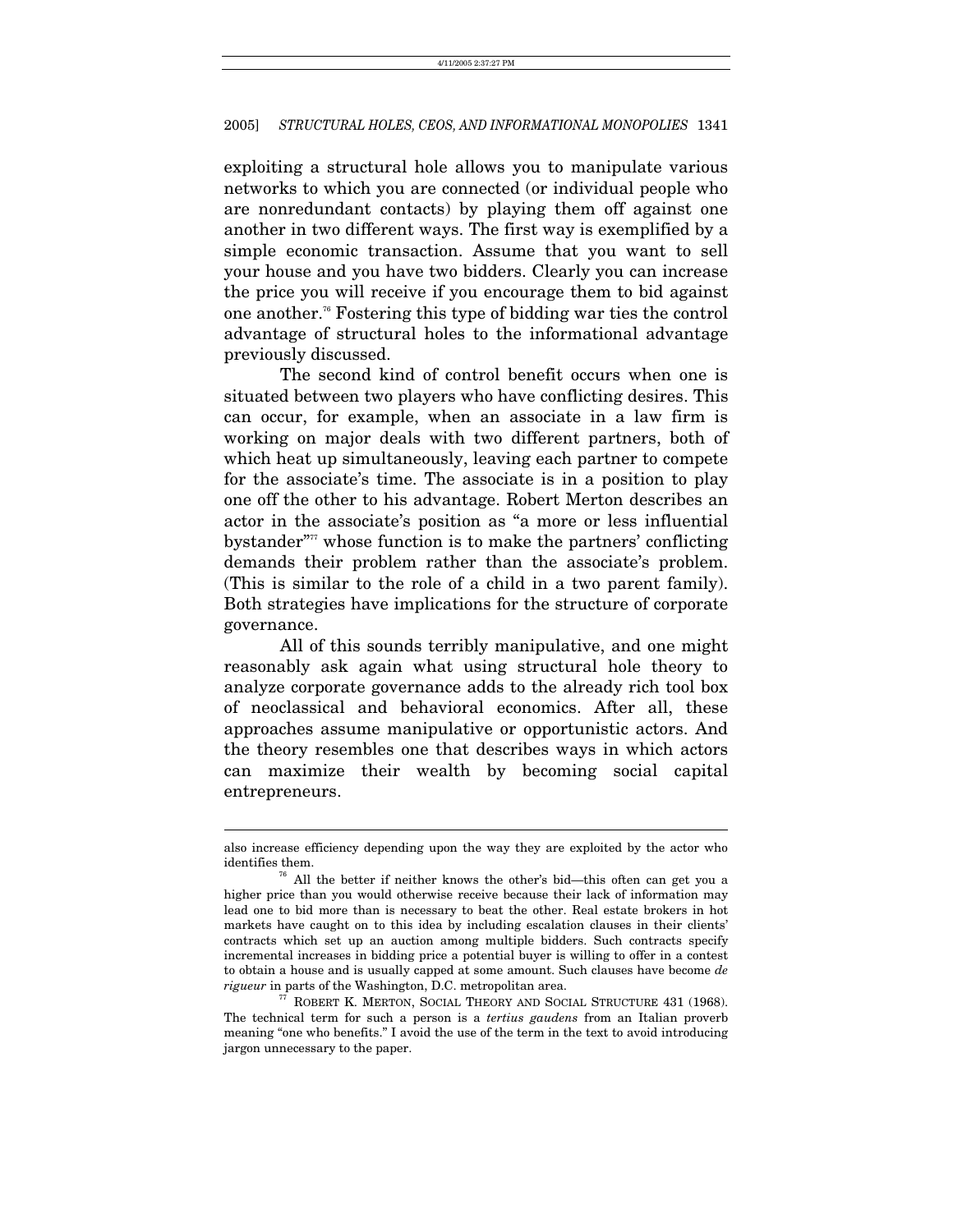But the theory does add significantly to these other methodologies. First, it eliminates the neoclassical presumption that actors are autonomous and that the dyadic transaction is the appropriate focus of inquiry. Actors are not autonomous—they are embedded in social networks, and for all of its occasional reversion to neoclassicism, structural hole theory advances considerably beyond asocial neoclassical approaches by explaining the ways in which networks are themselves the sources of competition. Gaps in the network facilitate competition by creating opportunities to obtain positional advantages.

In addition, structural hole theory provides a powerful alternative to neoclassical analysis by eliding the need to identify wealth (or anything else for that matter) as a maximand.[78](#page-30-0) People behave entrepreneurially for a variety of reasons: for instance, the simple psychological desire to succeed, the fun of the game, and the maximization of wealth, among others. Burt believes that clarifying opportunities is motivation enough in and of itself. That is to say, given two opportunities an actor will take the clearer path.<sup>79</sup> Thus, Burt treats motive and opportunity as equivalents.<sup>80</sup> This may appear to be a cop-out; after all, the manipulative behavior observed and, to some extent, prescribed by, structural hole theory is unpleasant to many of us. $^{81}$  Moreover, the opportunities described are frequently, if coincidentally, wealth maximizing opportunities.<sup>82</sup>

 $\overline{a}$ 

 Others, however, believe that structural instrumentalists like Burt actually rely upon utility maximization. *See* Emirbayer & Goodwin, *supra* note 69, at 1428.<br><sup>82</sup> Some of this may derive from Burt's use of American institutions as his

<span id="page-30-4"></span>empirical base. This practice embeds his theory in a society which, at least in the economic realm, has come to embody many of the characteristics described by the neoclassical model. *See* Nicole Woolsey Biggart & Gary G. Hamilton, *On the Limits of a Firm-Based Theory to Explain Business Networks: The Western Bias of Neoclassical* 

 $^{78}$  In this respect it also advances beyond transaction cost economics which remains mired in neoclassical assumptions about motivations and goals.

<span id="page-30-1"></span><span id="page-30-0"></span>

<span id="page-30-3"></span><span id="page-30-2"></span>

<sup>&</sup>lt;sup>79</sup> BURT, *supra* note 27, at 35. <sup>80</sup> *Id.* at 35-36. <sup>81</sup> Burt effectively admits that this stance is a cop-out. "I am begging the question of how opportunity and motivation are connected. I emphasize the causal priority of opportunity. The opposite emphasis is traditional in sociology. . . . Here I emphasize opportunity because I can analyze it in a rigorous way with network concepts and describe a great variety of empirical events." *Id*. at 275 n.13. His dispensation with concerns of motivation (although they do appear in Chapter Seven) isn't especially troubling for my purposes because the point of this project is to develop a purely structural analysis that can identify particular points of weakness or strength within the corporate structure.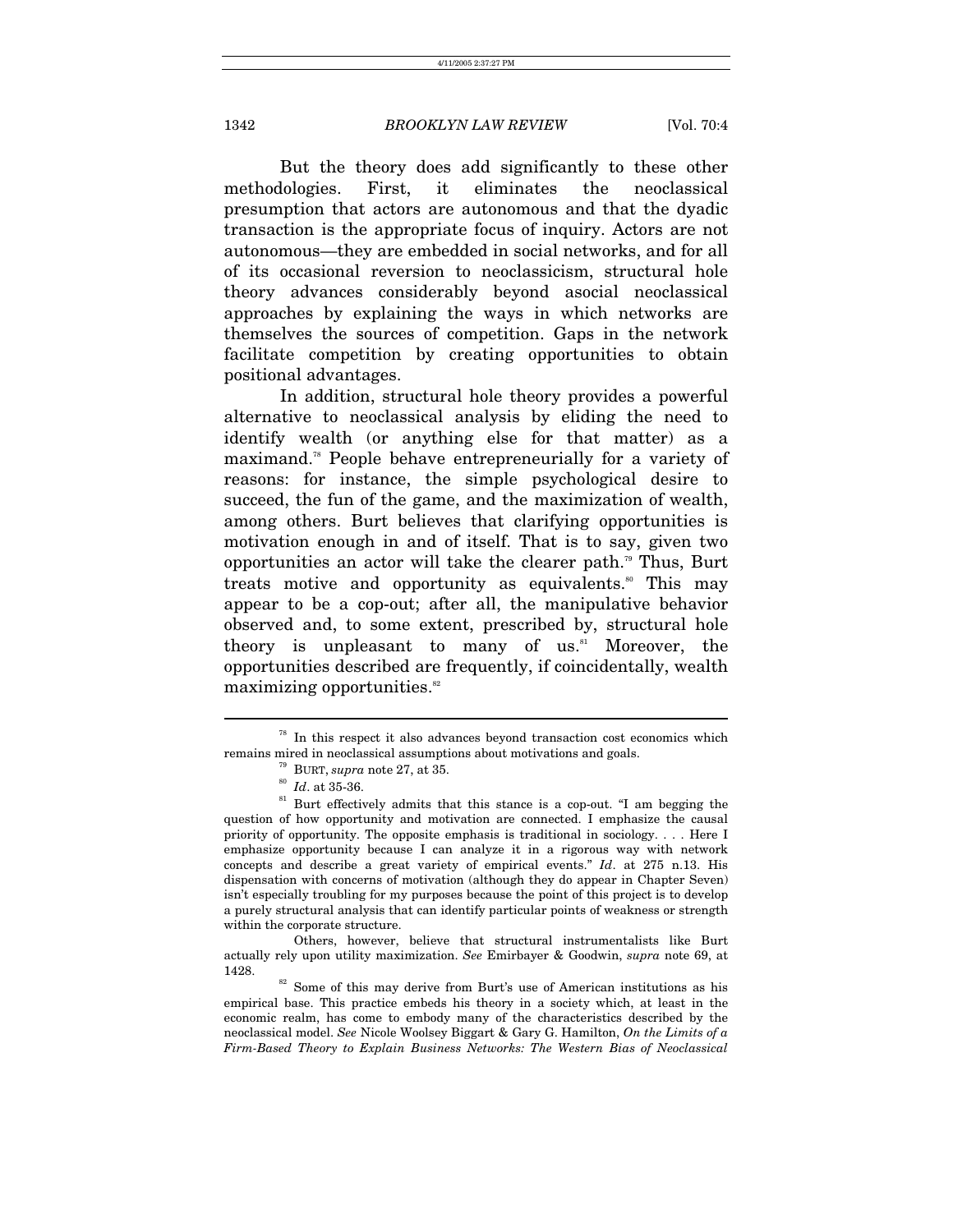For purposes of this article and its focus on the CEO (who has already demonstrated network entrepreneurship by climbing the corporate ladder), it may be enough to leave the question of motivation open, since control is central to structural hole theory and control is, after all, the job and goal of the CEO.<sup>83</sup> But for those who demand a maximand in order to appreciate a theory, perhaps we can make do for purposes of this discussion with maximization of control as the behavioral motivation. For the broader uses of structural hole theory (perhaps even broader uses within the context of analyzing corporate behavior at lower levels, or at the board level), it is enough to say that—at least in its descriptive and, in my adaptation of it, diagnostic aspects—structural hole theory needs no particular motivational assumption in order to enable us to examine organizational structure. Thus, our goal is to identify, as points of weakness, holes that can be occupied by actors who are then able to manipulate corporate behavior or to control information flows in ways that may be disadvantageous to the corporation. Whether or not corporate actors take advantage of the opportunities provided by structural holes, the important observation is the manner in which structure creates these opportunities. In this way, structural holes can be seen as a source of freedom obtained by opening up networks, where desirable, to either permit a freer flow of information or to destroy the possibility of control monopolies. Whatever the motivation of particular actors might be, the opportunities that are created by network structure can be used for good or ill (or not used at all). Knowing where they are and their potential

*Economics*, *in* NETWORKS AND ORGANIZATIONS, *supra* note 44, at 471, 488. *See also*  GRANOVETTER, *supra* note 59, at 447 (noting that rational or instrumental behavior aims not only at economic goals but also "at sociability, approval, status, and power"). On the other hand, the structural equivalence approach to sociology of which Burt's work is an example has been criticized for conceptualizing actors in "narrowly utilitymaximizing and instrumental ways." Emirbayer & Goodwin, *supra* note 69, at 1425. I do not find this especially troubling, despite my personal distaste for neoclassical analysis, because these motivations, while perhaps implicit (especially in economic sociological work) are not necessary aspects of the theory which itself relies solely upon structure. So while narrow instrumentalism might be implicit in a structuralist account, it is tangential and irrelevant to the explanatory power of the theory. For a motivational account analyzing the interrelationship between structure and psychological motivation, see James N. Baron & Jeffrey Pfeffer, *The Social Psychology of Organizations and Inequality*, 57 SOC. PSYCH. Q. 190 (1994). 83 Harrison C. White, *Agency as Control in Formal Networks*, *in* NETWORKS

<span id="page-31-0"></span>AND ORGANIZATIONS, *supra* note 44, at 92. ("To manage is to make use of ties. To gain and maintain control requires attending to networks of ties.") The classic work on the subject of the role of the CEO is CHESTER BARNARD, THE FUNCTIONS OF THE EXECUTIVE (1938).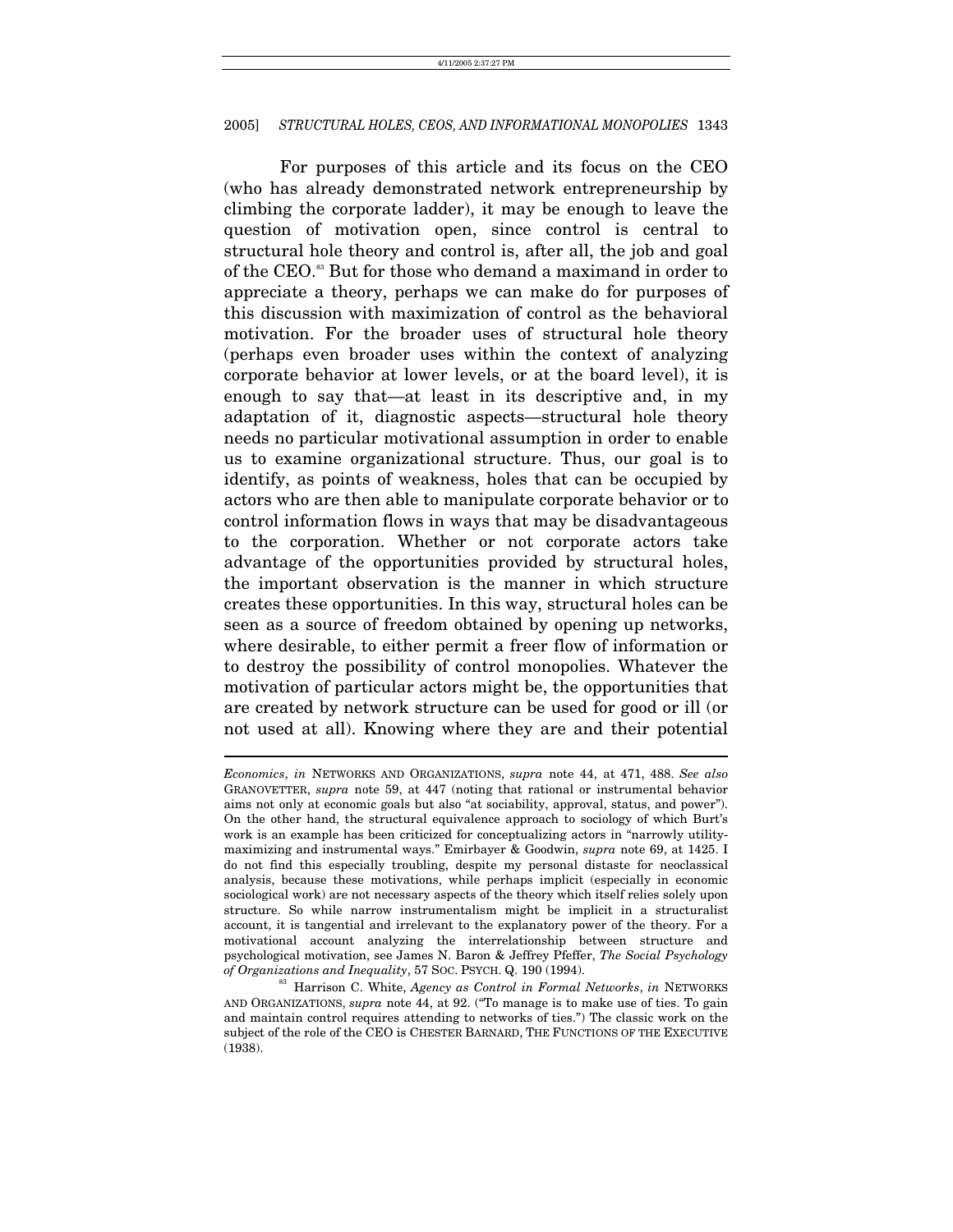effects allows us greater insight into appropriate organizational design.

## IV. THE APPLICATION OF STRUCTURAL HOLE THEORY TO PROBLEMS OF CORPORATE GOVERNANCE

Corporations are webs of social networks. The power of an actor in a social network depends more on his connections between networks than on his position within a given network. Simply put, the corporate actor with the most nonredundant network contacts (who has bridged the greatest number of structural holes) is better positioned to monopolize information, engender competition between networks or other actors (i.e., the house auction), and control the behavior of other actors (i.e., the university president and the law firm associate), which may translate into the ability to determine his own power and profit. These opportunities are available to him because, by taking advantage of structural holes, he effectively becomes the sole vector of a variety of separate networks, $^{84}$  a position that gives him substantial autonomy in managing intracorporate relations and, as a consequence, his own position in the corporation.<sup>[85](#page-32-1)</sup>

The basic aspects of structural hole theory and their applicability to the problem of corporate boards should now be clear. Prior to the 1980s, most public corporation boards were comprised of a majority of non-independent directors.<sup>[86](#page-32-2)</sup> The tradition of inside directors (or at least directors with substantial ties to the corporation and corporate management below the level of  $CEO^{s\gamma}$  began in the early stages of bureaucratic corporate growth and persisted into the 1980s. These directors were, generally, high level executives of the corporation or so-called "gray" directors: the corporation's bankers or lawyers who regularly worked with upper management.<sup>88</sup> Whatever the problems of these inside directors,

<span id="page-32-0"></span> $84$  This is a bit of an oversimplification, but suffices for purposes of discussion. For a more complex depiction, *see* BURT, *supra* note 27, at 22 fig. 1.4, which illustrates the process of optimizing your structural holes. 85 *See id*. at 45-49; Burt, *supra* note 62. *See also* Mark S. Granovetter, *The* 

*Strength of Weak Ties*, 78 AM. J. SOC. 1360 (1973)<br><sup>86</sup> Bhagat & Black, *supra* note 15, at 238.<br><sup>87</sup> These are commonly referred to as "affiliated directors" and are typically

<span id="page-32-3"></span><span id="page-32-2"></span><span id="page-32-1"></span>

professionals like lawyers and investment bankers, whose day to day work with the corporation typically involves substantial and sustained contact with executives other than the CEO.<br><sup>88</sup> Gray directors are typically classified as a form of outside director. I depart

<span id="page-32-4"></span>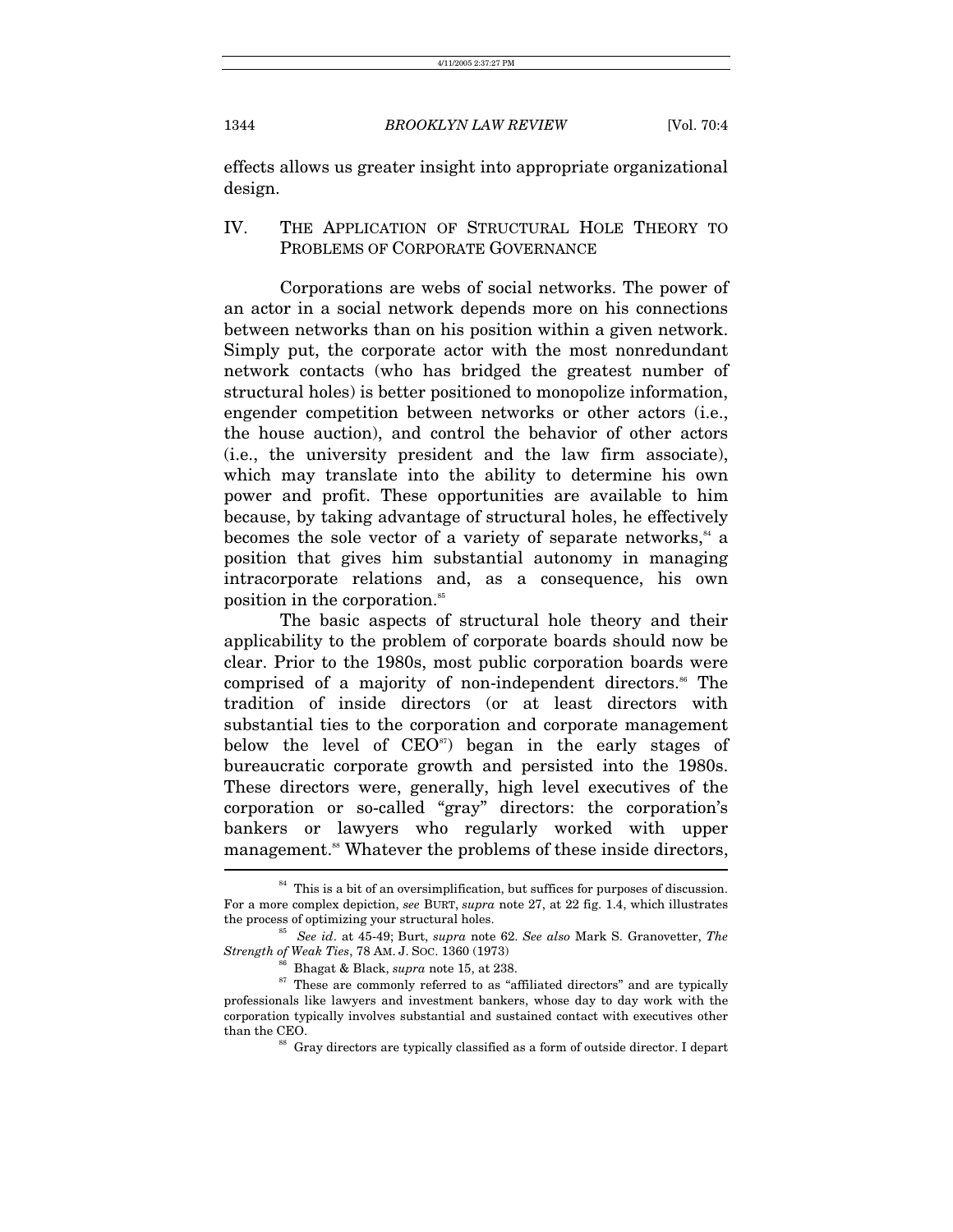real or perceived, the very nature of their relationships with the corporation ensured that they had ties to corporate managers below the level of CEO. Put in terms of network theory, they had ties to networks that were independent of the CEO. Thus the number of nonredundant corporate contacts they had, and therefore their access to corporate information, was not dependent solely upon the CEO. These ties to networks below the CEO gave them independent access to corporate information, putting them in a position to verify information provided by the CEO (whether or not they actually took advantage of it by challenging the CEO).

Beginning in the 1980s, the number of inside directors on corporate boards began to diminish as corporate boards moved toward independence. This shift was spurred, in part, by two developments.<sup>89</sup> First, the American Law Institute adopted its Principles of Corporate Governance, which initially advocated independent directors (directors without personal or financial ties to the corporation) in a variety of contexts. Although the ALI took a more moderate position in its final draft,<sup>90</sup> the Principles do envision a "monitoring" board with a substantial number of independent directors, a concept which itself implies substantial directorial independence. Second, the Delaware Supreme Court, in fighting its way through a whirl of takeovers, tried to develop doctrine appropriate to evaluate boards' fulfillment of their fiduciary obligations. The Court noted repeatedly that boards dominated by independent directors were likely to receive more deference than boards with a substantial number of inside directors.<sup>91</sup> As finance came

<span id="page-33-1"></span><sup>30</sup> The moderation largely was a result of political pressure from large firm lawyers protecting their perception of their clients' interests.<br><sup>91</sup> See, e.g., Paramount Communications, Inc. v. Time Inc., 571 A.2d 1140,

from this usage because, with respect to the problem I'm discussing, they are situated more like inside directors than independent directors who are true outside directors.

<span id="page-33-0"></span><sup>&</sup>lt;sup>89</sup> Westphal and Zajac have noted the substantial increase in boards. dominated by outside directors. James D. Westphal & Edward J. Zajac, *Defections from the Inner Circle: Social Exchange, Reciprocity, and the Diffusion of Board Independence in U.S. Corporations, 42 ADMIN. SCI. Q. 161 (1997).* 

<span id="page-33-2"></span><sup>1154 (</sup>Del. 1989); Mills Acquisition Co. v. MacMillan, Inc., 559 A.2d 1261, 1287 (Del. 1988); Ivanhoe Partners v. Newmont Mining Corporation, 535 A.2d 1334, 1343 (Del. 1987); Revlon, Inc. v. MacAndrews & Forbes Holdings, Inc., 506 A.2d 173, 176 n.3 (Del. 1986); Moran v. Household Int'l, Inc., 500 A.2d 1346, 1356 (Del. 1985). There may also be a sociological dimension to the proliferation of outside boards. Gerald Davis and Henrich Greve, examining the spread of golden parachutes and poison pills among corporations, look to network theory to explain how the adoption of these devices may well be attributable to information flows through interlocking directorates. Gerald F. Davis & Henrich R. Greve, *Corporate Elite Networks and Governance Changes in the 1980s*, 103 AM. J. SOC. 1 (1997). The same mechanism might at least in part have been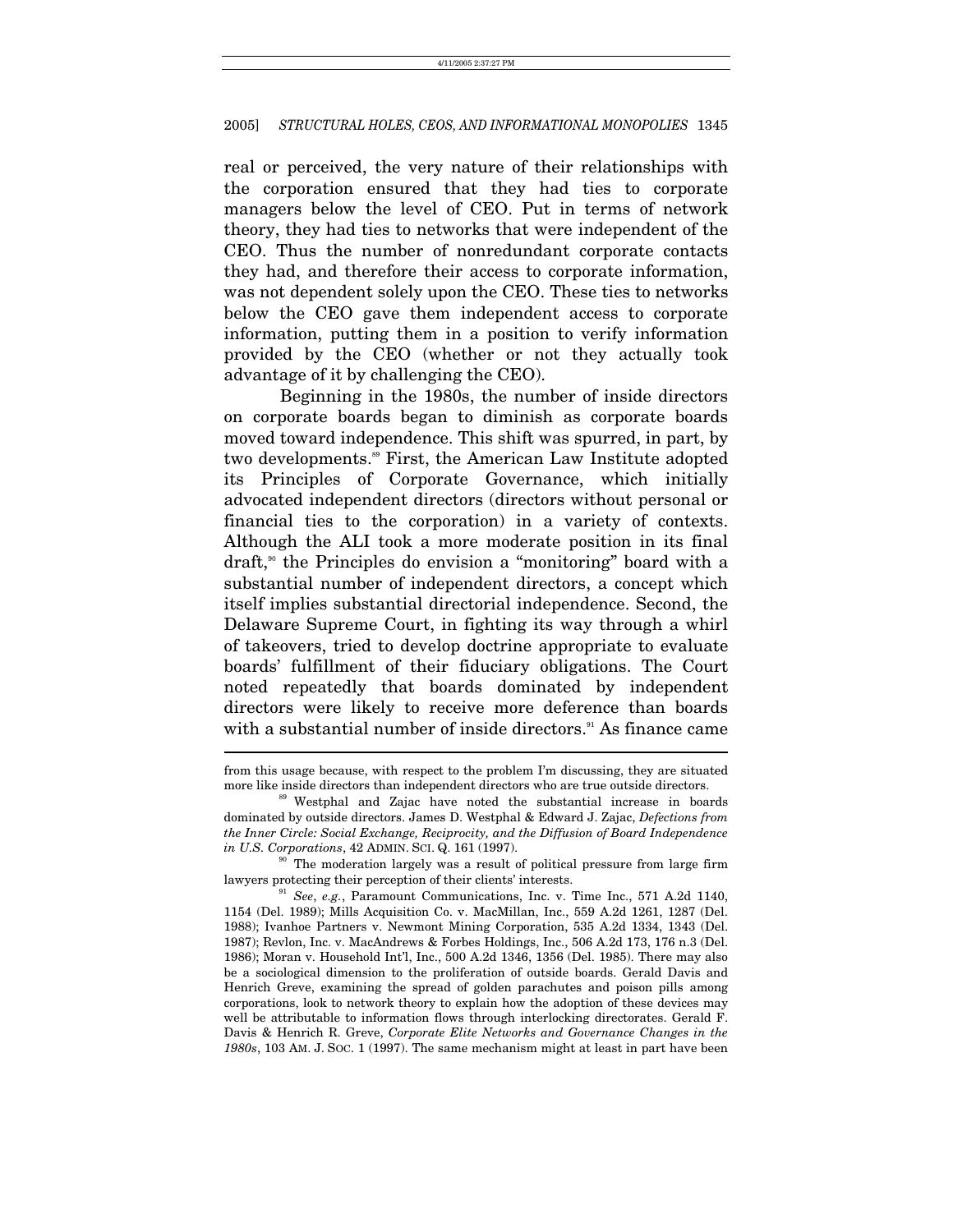to dominate management and the intercorporate transaction became an important tool of continued corporate development, the need for corporations to be free of fiduciary taint increased. Boards became increasingly independent.<sup>[92](#page-34-0)</sup> Finally, the corporate scandals of 2002 led not only to the passage of the Sarbanes-Oxley Act, with its emphasis on directorial independence, but also to New York Stock Exchange reforms requiring listed corporations to have a majority of independent directors. Other business associations joined in advocating largely independent boards as well.<sup>93</sup> With directorial independence, and the absence of corporate insiders other than the CEO and perhaps one other executive on the corporate board, directors began to lose their network ties into the corporate structure. Ties with managers and other corporate insiders were eliminated, and replaced by a single tie into the network, the CEO.<sup>94</sup> As a result, directors became more dependent on the CEO for their information. Directors were not left completely isolated. Executives themselves belong to networks of other executives that tend to produce institutional conformity among corporations.<sup>[95](#page-34-3)</sup> The relatively small number of directors of large American corporations compared to the total number of corporations suggests some degree of director overlap. In addition, a substantial subset of directors are CEOs of their own corporations, which provides them with significant network ties outside of the particular corporations they serve. While this may produce a level of conformity among directors, it does not itself suggest that the majority of independent directors have network ties within a given corporation beyond the CEO and any other insider who happens to sit on the board.

<span id="page-34-1"></span><span id="page-34-0"></span>

responsible for the spread of outside boards.<br><sup>92</sup> See the survey data in Bhagat & Black, *supra* note 15, at 239.<br><sup>93</sup> Other organizations, like the Business Roundtable, have jumped on the bandwagon. BUSINESS ROUNDTABLE, STATEMENT ON CORPORATE GOVERNANCE (1997). The Business Roundtable is composed of leading CEOs. Their support for independent boards should not be surprising once one understands that this is entirely in their self-

<span id="page-34-2"></span>interest. 94 *But see* James D. Westphal, *Collaboration in the Boardroom: Behavioral and Performance Consequences of CEO-Board Social Ties*, 42 ACAD. MGMT. J. 7, 16 (1999) (finding empirical evidence that corporations with CEO social ties to board members improve collaboration and advice seeking and that such corporations show improved performance). 95 *See* Glenn R. Carroll & Albert C. Teo, *On the Social Networks of Managers*,

<span id="page-34-3"></span><sup>39</sup> ACAD. MGMT. J. 421 (1996); Marta A. Geletkanycz & Donald C. Hambrick, *The External Ties of Top Executives: Implications for Strategic Choice and Performance*, 42 ADMIN. SCIENCE Q. 654 (1997).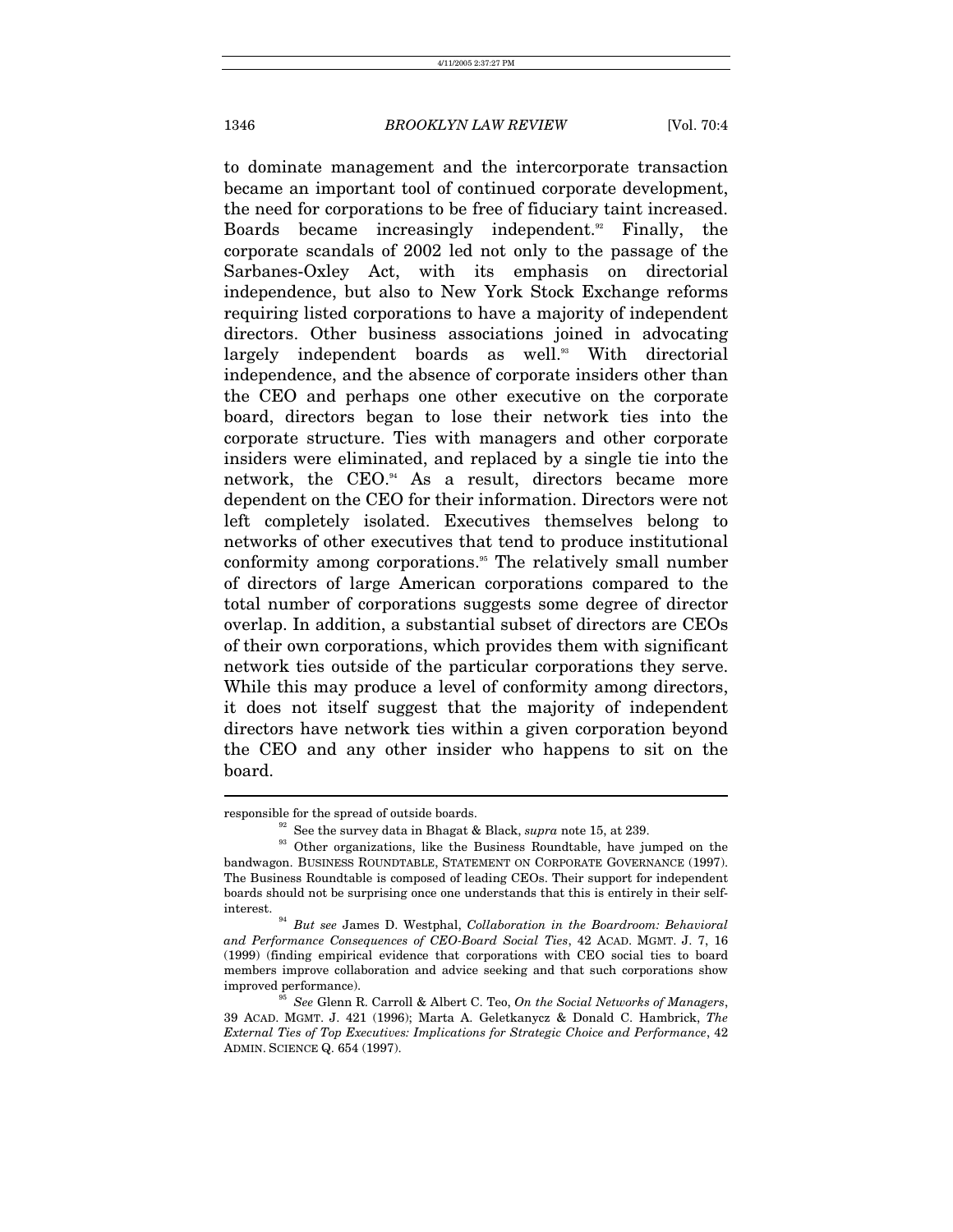These observations, in light of the insights provided by structural hole theory, suggest two hypotheses:

1. Corporations that have inside boards<sup> $\alpha$ </sup> will have a weak CEO*;* and

2. Corporations that have independent boards will have a strong CEO.

These hypotheses are counterintuitive and contrary to most of the accepted wisdom of corporate scholarship. $\mathfrak{I}$  It has long been an article of faith, as well as accepted by corporate  $scholarship<sup>98</sup>$  and in caselaw,<sup>99</sup> that corporations with inside boards have the strongest CEOs[.100](#page-35-4) Insiders, dependent for their jobs on the good will of the CEO, are unlikely to oppose him. This argument is fundamentally flawed. It assumes that the work of the board actually takes place at the board level. As a number of studies have demonstrated,<sup>101</sup> this simply is not true. To the extent that board members seek to challenge CEOs, they tend to do so in discussions outside of the board meeting. And, if confrontation with the CEO is to occur, it does so either informally or is choreographed in advance by the dissidents. While I lack evidence to substantiate this point, it follows logically that challenges to the CEO would be posed by *independent* directors, if at all. But the clear implication of network theory is that the independent directors will have received the information to challenge the CEO from their relationships, established on the board, with inside directors whose networks extend deep into the corporate hierarchy. By virtue of these relationships, the independent directors have sources of information independent of the CEO. They need not rely upon the kind or quality of the information the CEO

<span id="page-35-0"></span><sup>&</sup>lt;sup>96</sup> By "inside board" I do not mean to suggest that the board is exclusively or, even necessarily mostly, composed of insiders, only that a significant number of insiders other than the CEO sit on the board.

<span id="page-35-1"></span><sup>&</sup>lt;sup>97</sup> But see note 14 and accompanying text, for recent questioning of the desirability of independent boards and attention to CEO power in relation to the board. Although none of these studies provides a direct connection between independent boards and CEO power (although Westphal, *supra* note 19, comes close), they clearly intuit the problem. The hypotheses not only clearly identify the problem but provide an

<span id="page-35-4"></span><span id="page-35-3"></span><span id="page-35-2"></span>

explanation for these intuitions.  $^{98}$  *See supra* note 14 and accompanying text.  $^{99}$  *See <code>DEBORAH A. DEMOTT & DAVID F. CRAVERS, SHAREHOLDER DERIVATIVE*</code> ACTIONS: LAW AND PRACTICE (West 2004) (2003). <sup>100</sup> But see the work done on the relationship between independent boards and

<span id="page-35-5"></span>executive compensation cited *supra* note 14.<br><sup>101</sup> The classic, if dated, studies are JAY LORSCH & EVELYN MACIVER, PAWNS OR POTENTATES: THE REALITY OF AMERICA'S CORPORATE BOARDS (1989) and MYLES L. MACE, DIRECTORS: MYTH AND REALITY (1971).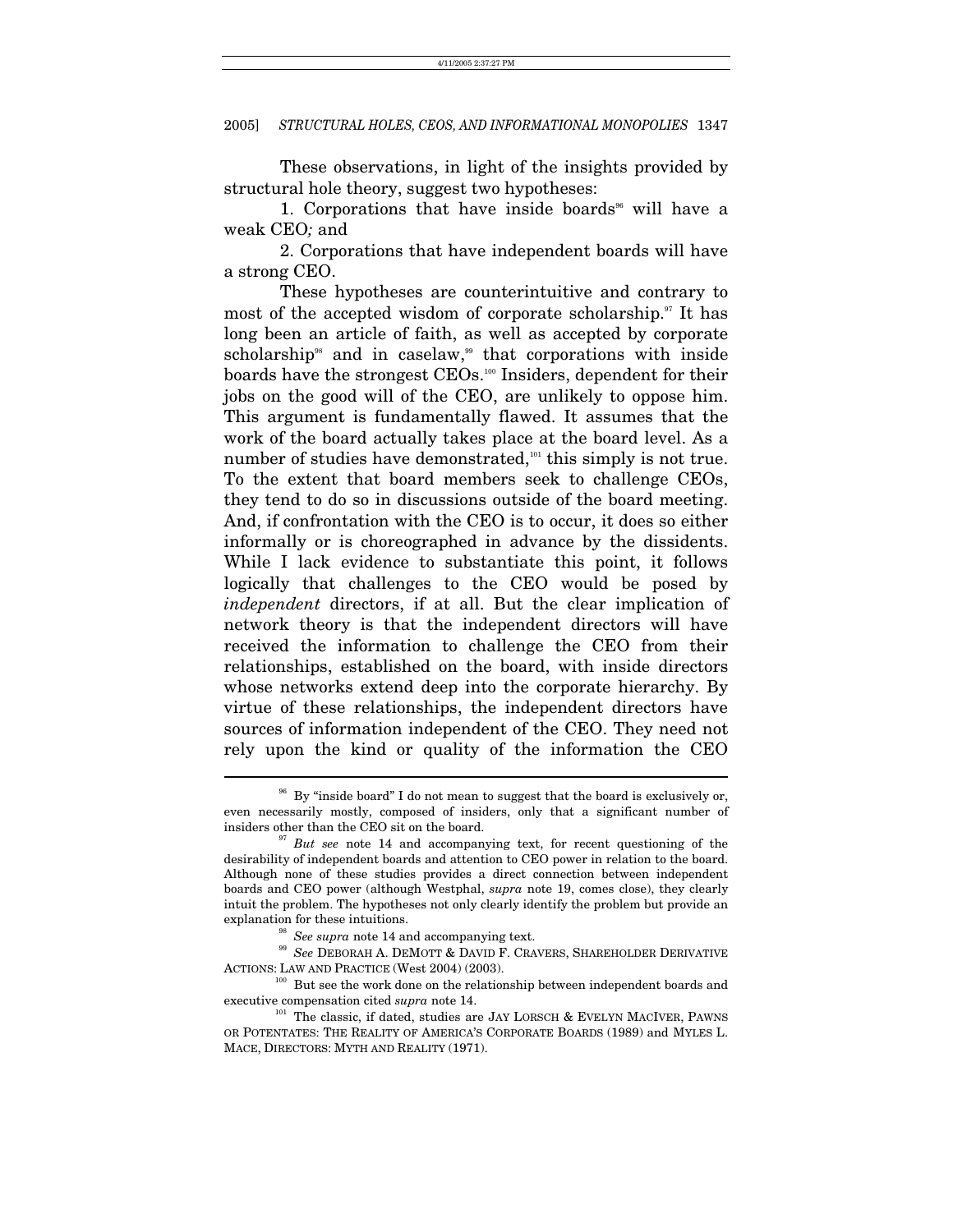presents. Given this greater access, the directors on an inside board, whether inside or independent, will be in a better position to challenge the CEO (even if the challenge is fronted by the independent directors to shield the inside directors from termination or retaliation for perceived disloyalty to the CEO). Hypothesis one is illustrated by Figure Seven.

## **Figure 7: Corporations that have inside boards will have weak CEOs**



Hypothesis two suggests that in a corporation with an independent board, the CEO will be strong. The reason should by now be obvious. Unlike the corporation with an inside board, containing members with substantial network ties into the corporate hierarchy—the corporation with an independent board has only one structural hole between the subordinate managers and the board. In other words, when the board is completely independent, the nonredundant contacts bridging structural holes between the corporation and the members of the board do not exist. The single structural hole is bridged by the CEO, who, as the only contact between managers and the board, is the board's sole source of information.<sup>102</sup> Unless a

<span id="page-36-0"></span> $^{102}$  Unless of course the CEO chooses to present insiders at board meetings or facilitate their contact with independent board members. It would, it seems, be irrational for a CEO to do this because in so doing he relinquishes his informational monopoly and the full power of his control position.

Of course auditors may provide a source of financial information to the board independent of the CEO. But the work of auditors is typically done in conjunction with management and, following Sarbanes-Oxley, we can expect the CEO to have an active role in the process of preparing audited financial statements. Moreover, the corporate scandals of 2002 demonstrated that independent auditors have greater incentives to please their employer than to provide truly independent audits. While this is likely to change, it only mitigates the problem at issue—it does not eliminate it.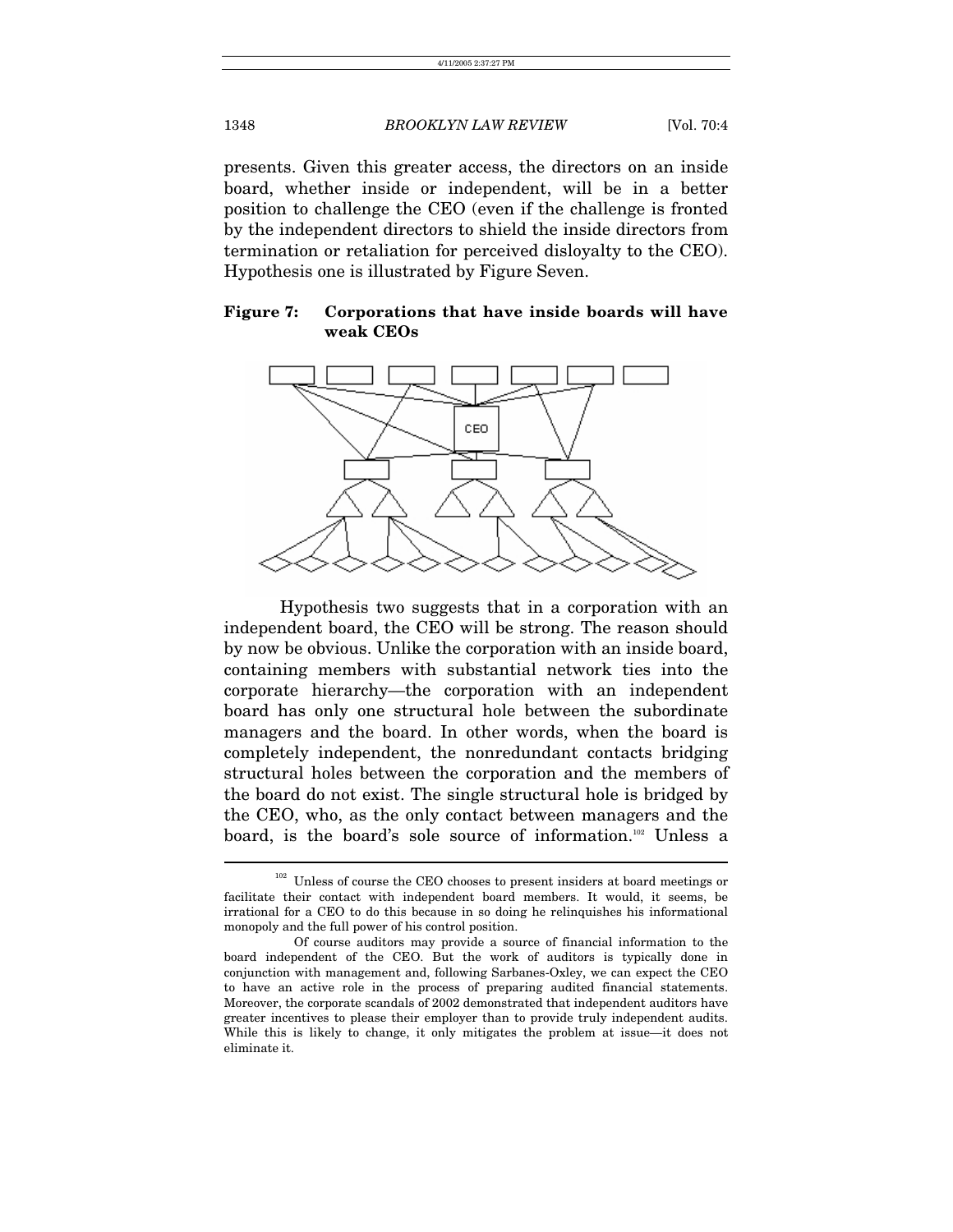subordinate manager has independent network ties to one or more of the independent directors, only the CEO is in a position to control and manipulate information flows to the board. This leaves the CEO in an enormously powerful position, with every incentive to present information to the board in a light that is most favorable to him.[103](#page-37-0) The board is constrained by the information the CEO chooses to present and how he chooses to present it.[104](#page-37-1) Consequently, the CEO in a corporation with an independent board should be strong.<sup>105</sup> The following figure illustrates hypothesis two.

## **Figure 8: Corporations that have independent boards will have strong CEOs**



It should therefore come as no surprise that there is some (albeit disputed) evidence that CEOs with independent boards tend to receive the highest compensation[.106](#page-37-3) But the reason may not be, as some suggest, the board's lack of sophistication with respect to option pricing and a consequent

<span id="page-37-0"></span><sup>103</sup> Langevoort, *supra* note 5, at 812 discusses the CEO's incentive to manipulate information to outside directors. *See also* Westphal, *supra* note 19 (discussing and analyzing CEO ingratiation and persuasion to offset the power of outside directors). 104 Westphal, *supra* note 19, provides empirical support for what he calls

<span id="page-37-1"></span>greater CEO ingratiation and persuasion behavior where the corporation has an independent board. Ingratiation and persuasion may not rise to the level of manipulation, but they're not far removed from it.<br><sup>105</sup> This helps to explain the superior bargaining position of the CEO in

<span id="page-37-2"></span>compensation matters observed by Bebchuk et al., *supra* note 5, as well as suggest opportunities for the CEO to engage in what they interestingly describe as "camouflaging" his compensation package. *Id.* at 789. 106 The empirical evidence is mixed on whether this is accurate. *See supra*

<span id="page-37-3"></span>note 23 and accompanying text.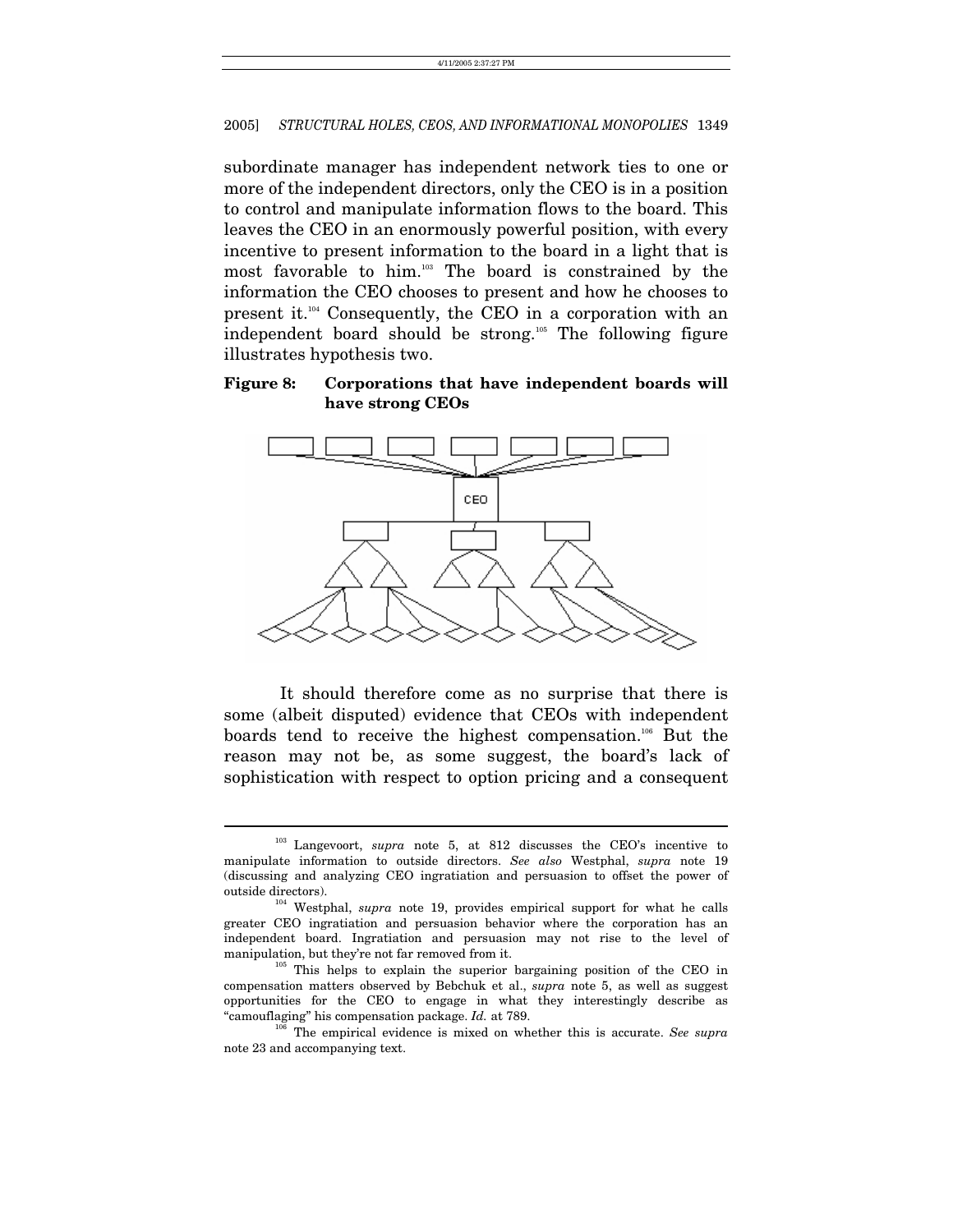tendency to be overly generous with options.<sup>107</sup> Instead, the reason may be that the independent board is reliant upon the CEO for information with respect to his own performance, information that can easily be manipulated or suppressed by the CEO because of his position as the sole source of information[.108](#page-38-1) This also may explain Bhagat and Black's evidence that independent boards do not necessarily improve corporate performance and may in fact make it worse.[109](#page-38-2) Finally, and perhaps most powerfully, it may account for one of the principal ways in which opportunities for executive misbehavior—and resulting corporate scandals—are created. As the sole bridge between corporate management and the board the CEO is put in an enormously powerful position. He has a monopoly over the information delivered to the body ultimately responsible for the integrity of corporate management and information.<sup>[110](#page-38-3)</sup>

At this juncture, it is important to note some qualifications. Corporations of any size, and especially public corporations, are highly complex. As they face a variety of different challenges, there will be exceptions to the hypotheses. One clear case, presented in *Joy v. North*,<sup>111</sup> is where a CEO has an insider dominated board that he has, by force of personality, largely subjugated to his control. Or, a corporation with an independent board may have directors who themselves possess sufficiently strong personalities as to insist upon verifying the information presented by the CEO[.112](#page-38-5) There are also certain

<span id="page-38-1"></span><span id="page-38-0"></span>

<sup>107</sup> *See* Murphy, *supra* note 14. 108 Bebchuk, Fried, and Walker recognize this problem, *supra* note 5. *See also* Novaes & Zingales, *supra* note 41 (discussing the relationship between bureaucratic

<span id="page-38-3"></span><span id="page-38-2"></span>

structure and compensation arrangements).<br><sup>109</sup> Bhagat & Black, *supra* note 15, at 263.<br><sup>110</sup> This does not mean that the CEO is unconstrained. Obviously the CEO will be dependent for his information on the information supplied to him by his subordinates. This can create its own informational problems, as I discuss *infra* Part

<span id="page-38-4"></span> $^{111}$  692 F.2d 880 (2d Cir. 1982). This is likely to be a relatively rare situation. Persons—even insiders—who sit on corporate boards tend to be powerful and highly successful in their own right, and while psychological theories, as well as studies of director selection, suggest that these directors are or become friendly to the CEO, the situation in which directors are complete pushovers is unlikely to be frequent.<br><sup>112</sup> This may well be increasingly the case, strong personalities or not, in light

<span id="page-38-5"></span>of the recent corporate scandals in which various boards were accused of failing to pay proper attention to internal corporate transactions, like the conflict of interest transactions approved by the board in the Enron case. WILLIAM C. POWERS, JR., 107TH CONGRESS., REPORT OF INVESTIGATION BY THE SPECIAL INVESTIGATIVE COMMITTEE OF THE BOARD OF DIRECTORS OF ENRON CORP. 1-17 (Feb. 1, 2002) [hereinafter POWERS REPORT].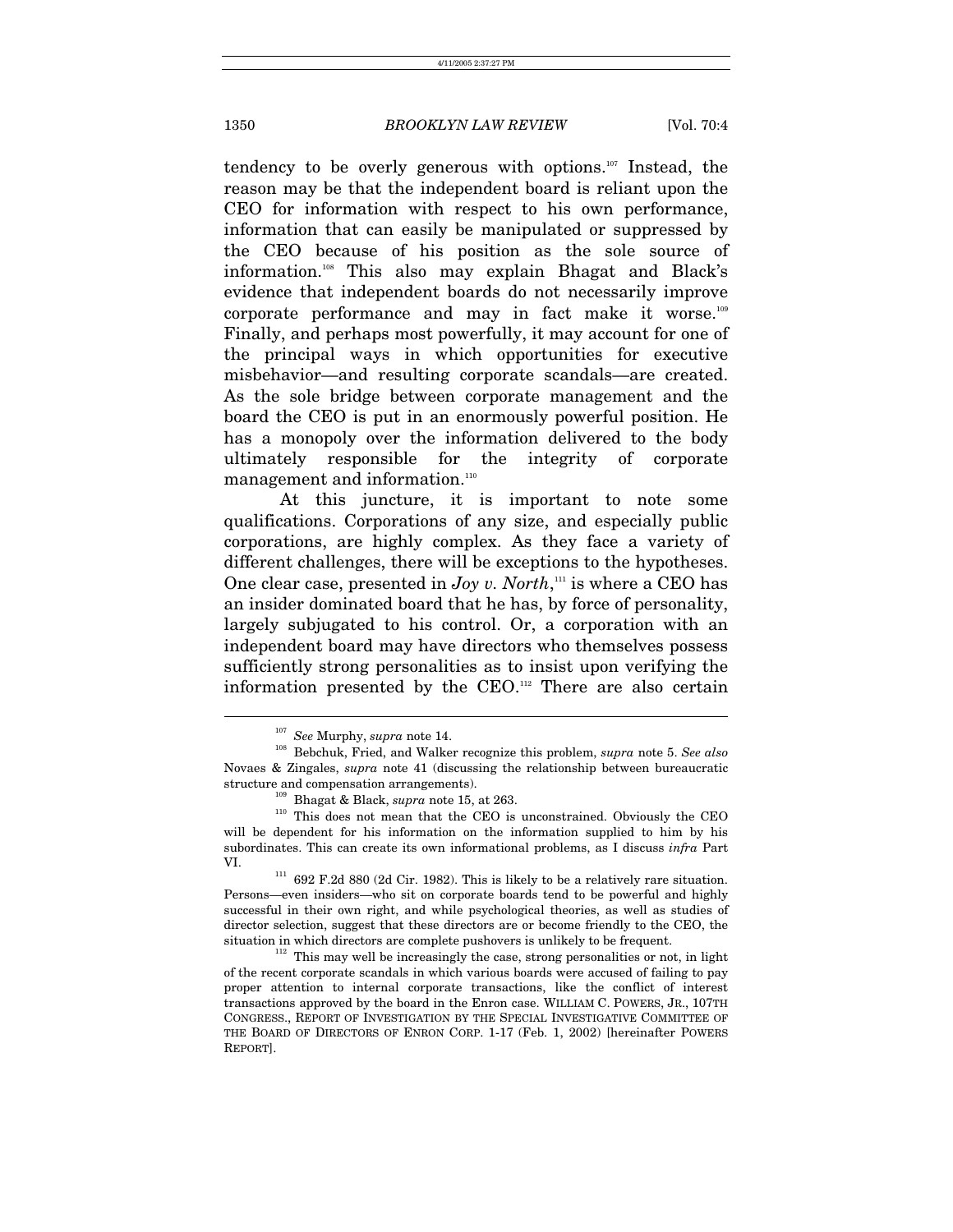types of transactions, like board-authorized compensation, for which an inside board may be beneficial to the CEO (particularly if the compensation plan simultaneously benefits the senior managers who sit on the board).<sup>113</sup> Other types of transactions, like takeover situations, may focus the board (at least in part because of potential legal sanctions for failing to fulfill their duties in highly visible transactions), such that they become more demanding of verified information (as, for example, in the employment of investment bankers to give fairness opinions). And a situation such as a corporation in reorganization may result in a grant of extraordinary power to the CEO (or result in a new CEO with such power), notwithstanding board composition or corporate structure. Nonetheless, for ordinary monitoring situations of the type that evidently failed in the recent corporate scandals, the hypotheses hold as a theoretical matter.<sup>[114](#page-39-1)</sup>

Finally, I recognize that in basing the hypotheses on a wholly independent board (except of course for the CEO), I am relying on an ideal type that may not exist in practice. But using the ideal type allows us to clarify the problems an independent board faces with respect to the CEO, and formulate better questions for analysis.

## V. EXTENDING THE IMPLICATIONS—SENIOR MANAGERS

It should be apparent that what holds true for the CEO has the potential, under the right circumstances, to hold true for senior managers. For purposes of this paper, I define senior managers as those executives who are the CEO's immediate subordinates and, depending upon the corporation's internal structure, the managers directly below them.

In order for senior managers to seize the opportunities presented by structural holes at the top of the corporate structure, at least one of several conditions must exist. One potential condition is that the CEO, despite his rank, is a poor network player, either because of his inability to recognize structural holes or because he has allowed them to proliferate  $\overline{a}$ 

<span id="page-39-0"></span><sup>&</sup>lt;sup>113</sup> The evidence on whether independent or inside boards overcompensate CEOs is disputed. Even in these circumstances, the CEO's ability to control information about his own performance with respect to an independent board may give

<span id="page-39-1"></span>him an edge.<br> $114$  I know this is the typical law professor's cop-out but I am truly unequipped to do this kind of empirical work. I do hope, in the not too distant future, to find a way to conduct adequate empirical testing of the hypotheses.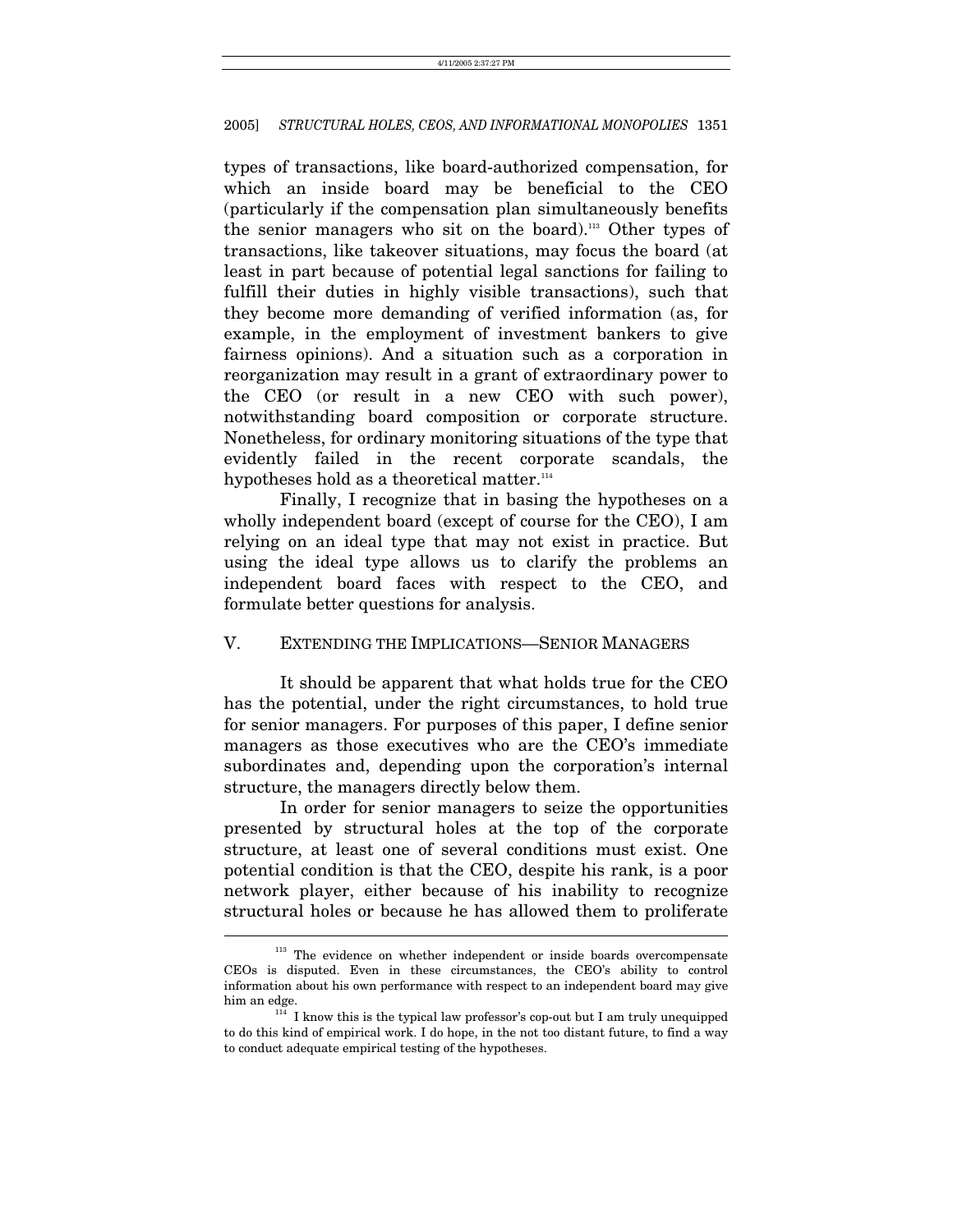at high levels. Another is that one or more senior executives might collude with the CEO in order to control and manipulate information with respect to the board. A third possibility is that the CEO intentionally creates structural holes in order to separate himself from the manipulation of information and control that would then be possible at the senior manager level. A final condition would be that the senior executives are good network players, with efficient and effective networks within the corporate hierarchy, and the ability to identify structural hole opportunities. Several examples will illustrate the existence of these conditions and the resulting possibilities for senior management misconduct.

The poster child of corporate scandals, the Enron fiasco, presents the first example. The facts of the decline and fall of Enron are well known. Enron engaged in a number of offbalance sheet transactions which, contrary to generally accepted accounting principles, it failed to disclose, resulting in highly overstated earnings and highly understated assets. Moreover, some of the transactions engaged in were shams. These transactions provided certain executives (most notably Andrew Fastow, the corporation's chief financial officer, and some of his subordinates), with opportunities for rich rewards. The collapse of Enron resulted in an internal investigation<sup>[115](#page-40-0)</sup> and well-publicized congressional hearings<sup>116</sup> which involved the testimony of a number of the Enron participants.

Most striking in both the reports and the hearings were CEO Jeff Skilling's continuous denials of knowledge of the transactions, their financial structures, and the extent of Fastow's conflicts of interest and profit opportunities. (Some of the transactions took place under the watch of Skilling's predecessor CEO, Kenneth Lay, who refused to testify. The Powers report suggests the extent to which Lay may have lacked knowledge.)<sup>117</sup> Particularly striking was Skilling's congressional testimony, under oath, that he was not aware of the mayhem transpiring beneath him in the managerial ranks.

<span id="page-40-1"></span><span id="page-40-0"></span>

<sup>&</sup>lt;sup>115</sup> POWERS REPORT, *supra* note 112.<br><sup>116</sup> *The Collapse of the Enron Corporation: Full Committee Hearings Before the State Comm. on Commerce, Sci., and Transp.*, 107th Cong. Part IV (Feb. 26, 2002) (testimony of Jeffrey Skilling).

<span id="page-40-2"></span> $117$  The Powers report is critical of the board, which evidently approved certain transactions on the basis of incomplete knowledge. POWERS REPORT, *supra* note 112, at 1-17. This of course is consistent with the notion that boards lacking strong network ties into the corporate hierarchy are more easily manipulated.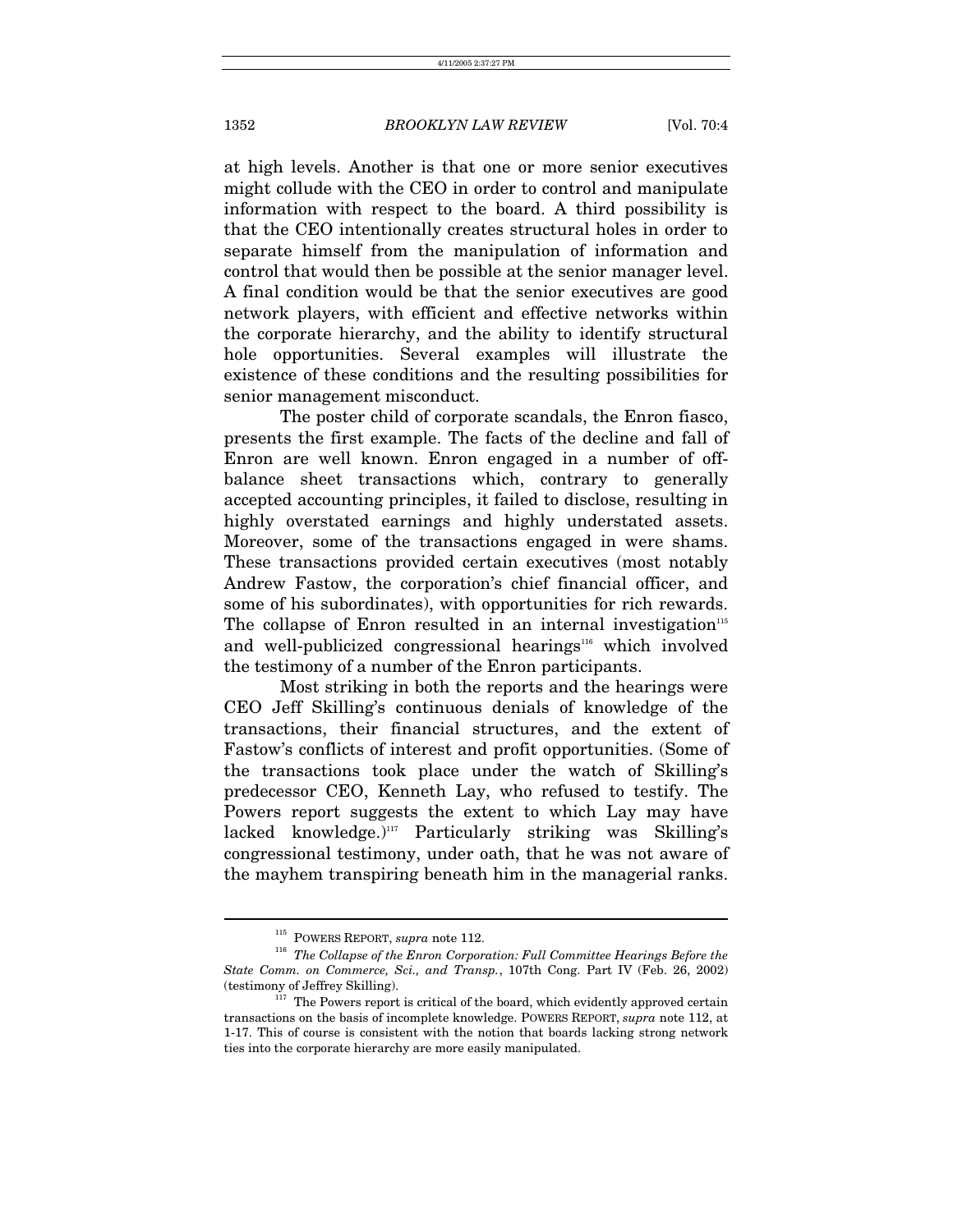The Powers report also suggests that Skilling may have been uninformed at some level.<sup>[118](#page-41-0)</sup>

The common wisdom, I believe, was that Skilling and perhaps Lay were lying.[119](#page-41-1) But it may well be that Skilling was telling the truth. How could a chief operating officer (later CEO) be so ignorant of what his immediate subordinates were doing? One answer is that Skilling, a highly accomplished network player, created a structural hole between himself and Fastow, which he intentionally left unbridged. This break established chains of command and reporting systems designed to stop with Fastow. Information would only reach Skilling selectively, if at all. If this was the case, it is a superb example of how a CEO can create a structural hole in order to protect himself from potential liability.

Why would a CEO do this? In Skilling's case, the answer may be because he needed Fastow's manipulations in order to maintain Enron's appearance as a highly valuable and continually growing corporation. That, after all, is what the offbalance sheet transactions were designed to do. The price for Fastow's cooperation may well have been the enormous compensation he received for his role in managing these entities. Assuming Skilling was aware both of Fastow's skill (as he undoubtedly was) and his lack of character, it would have been to Skilling's advantage to allow Fastow to operate as a free agent, while Skilling created plausible deniability through the creation of a structural hole—severing the link between COO (later CEO) and CFO.[120](#page-41-2) 

The financial fraud of MCI/Worldcom presents another possibility: senior managers colluding with the CEO. This case also presents a nice example of board ignorance as a result of managerial manipulation of information. Worldcom (as it is

<span id="page-41-2"></span><span id="page-41-1"></span><span id="page-41-0"></span>

 $\stackrel{118}{\longrightarrow} \text{Id. at 169-72.}$  <br>  $\stackrel{119}{\longrightarrow}$  Of course this is not in itself necessarily probative of their lack of knowledge; only that the government has yet to make a case.<br><sup>120</sup> This is where Burt's description of structural holes both as chasms and as

interlocks creates possibilities for expanding the utility of the theory. The use of structural holes in the context described in the text envisions the creation of a chasm which remains unfilled despite the fact that presumably both Skilling and Fastow perceived the opportunity to fill it. This defensive use of structural holes is not part of Burt's explanation of the theory. It is consistent with the theory I develop here based upon Burt's work.

I also do not mean to suggest that as a moral or ethical matter we ought to accept Skilling's denial of knowledge as a legal defense if indeed this is what happened. If I am right about the structure, however, it could make it difficult for prosecutors to establish a strong case against him.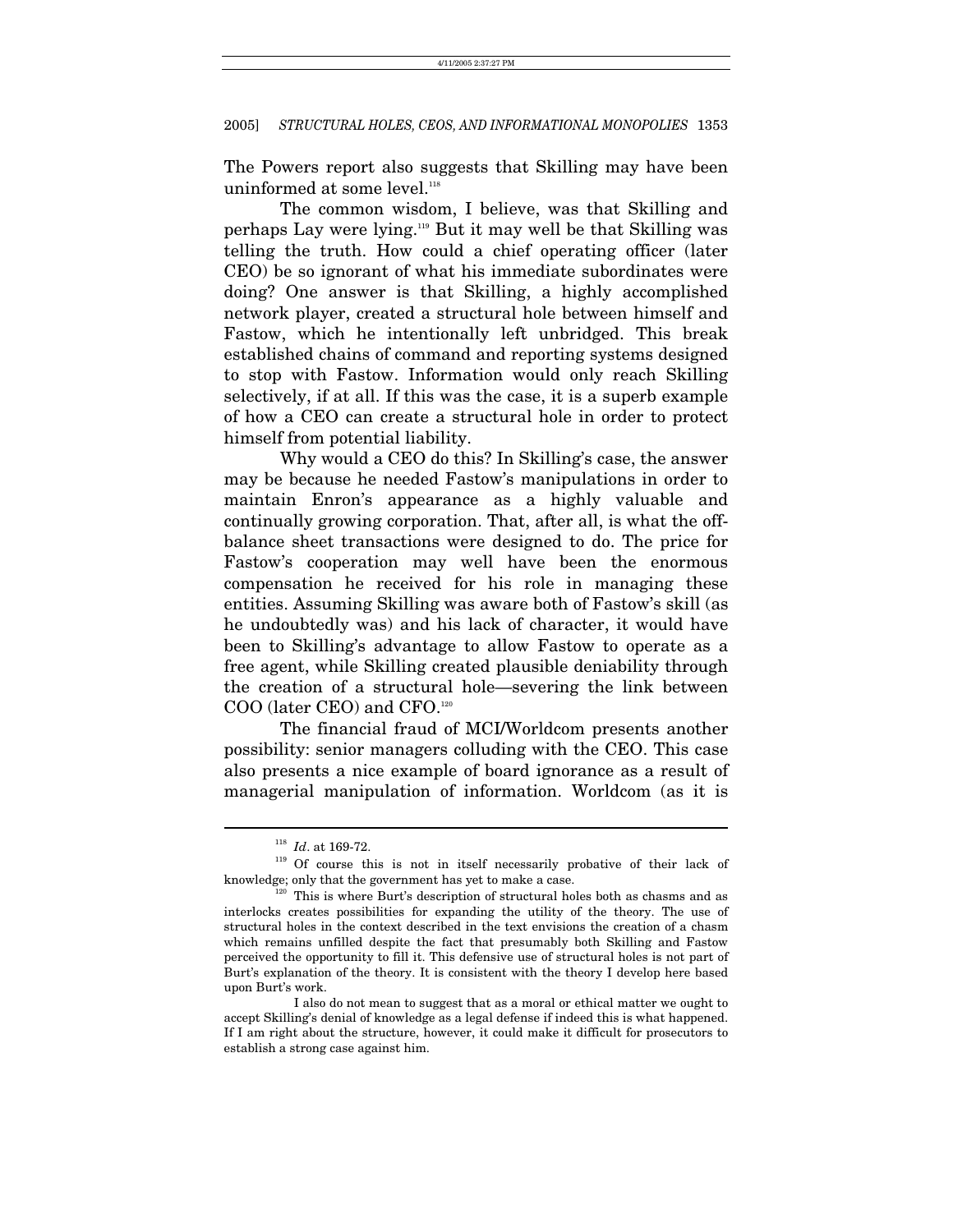now known), through chief financial officer Scott Sullivan and several of his subordinates, simply made up numbers that showed higher profits and revenues and lower costs than were actually the case. CEO Bernie Ebbers was convicted in 2005 for his role in the fraud. Yet it remains unclear how much he knew. A jury found that, despite Ebbers' denial of knowledge, he in fact was aware of the fraud and may have participated in it.[121](#page-42-0) As in the case of Enron, the clear purpose of the financial fraud was to support and increase the company's stock price despite underlying business conditions that would have in fact damaged the company (or at least its stock price) had they been properly disclosed.

To the extent that Ebbers was involved, Worldcom presents a paradigmatic example of collusion among the CEO and senior managers to take advantage of a structural hole. In contrast to the Enron case in which, on my reading, Skilling intentionally broke the network tie between himself and Fastow, in this case Ebbers and the senior managers involved themselves formed a network. This network stopped at the CEO and allowed the board to remain in the dark.

VI. EXTENDING THE THEORY—THE RELATIONSHIP BETWEEN BOARD STRUCTURE AND INTERNAL CORPORATE **STRUCTURE** 

Thus far my analysis has proceeded as if there were no significant differences among managerial systems. In fact there are two basic paradigms of internal corporate structure. The first is the traditional, hierarchical corporate bureaucracy, the development of which is described thoroughly and compellingly by Alfred Chandler.<sup>[122](#page-42-1)</sup> By this account, American big business grew through the first half of the twentieth century as multiunit enterprises that, of necessity, employed legions of corporate managers at various levels in huge bureaucracies. Such bureaucracies persisted well into the end of the century.<sup>123</sup>

The second kind of corporate structure is more condensed. Less hierarchical corporations rose in prominence

<span id="page-42-0"></span><sup>121</sup> Robert Frank et. al., *Executives On Trial: Scandal Scorecard*, WALL ST. J.,

<span id="page-42-1"></span>Oct. 3, 2003, at B1, B4. 122 *See generally ALFRED D. CHANDLER*, THE VISIBLE HAND: THE MANAGERIAL REVOLUTION IN AMERICAN BUSINESS (1977).

<span id="page-42-2"></span><sup>&</sup>lt;sup>123</sup> See DAVID M. GORDON, FAT AND MEAN: THE CORPORATE SQUEEZE OF WORKING AMERICANS AND THE MYTH OF MANAGERIAL "DOWNSIZING" (1996).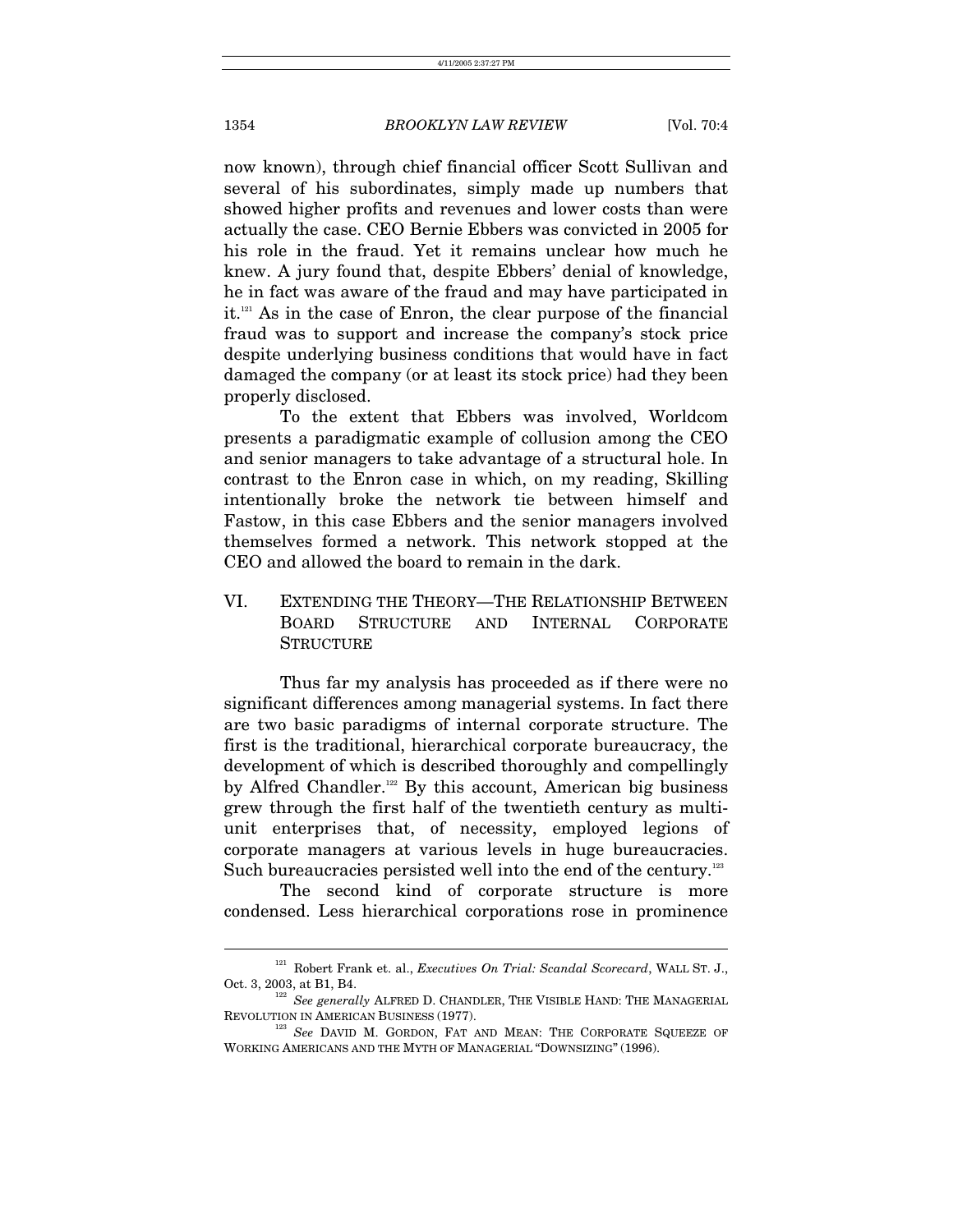as the large bureaucracies began to come apart.<sup>124</sup> These "flatter" corporations are organizations in which layer upon layer of middle management has been stripped out, leaving in its place a CEO, a number of high level executives on a relatively equal level, and several middle level managers above the worker. Raghuram Rajan and Julie Wulf, after surveying relevant information with respect to more than 300 large American corporations over fourteen years, concluded that the number of managers reporting directly to the CEO has increased, and the levels of managers between the CEO and the lowest manager with profit responsibility has decreased. The number of managers reporting directly to the CEO increased by 61% between 1986 and 1999, while the number of positions between the CEO and the lowest manager with profit responsibility decreased by 25%. This is clear evidence that American corporate hierarchies are flattening.<sup>[125](#page-43-1)</sup>

Each organizational type is designed to facilitate the flow of information.<sup>126</sup> Organizational theorists argue that the particular internal structures, or information paths, vary with the circumstances of the corporation. Bureaucratic structure tends to be found in stable industries where such factors as technology, supply, demand, and production are relatively predictable and unvarying. In this situation, the bureaucracy works precisely because it is designed for control, and control is possible and likely efficient because of the predictability of the business environment. Control is ensured by the creation of rigid hierarchies and separated divisions in which information flows up the pyramid to the responsible senior executive. By contrast, horizontal structures work best in industrial environments, where information and technology are rapidly changing, and the need for control is supplanted by the need

<span id="page-43-0"></span><sup>&</sup>lt;sup>124</sup> This is not to say that there are not a significant number of American corporations that still operate as hierarchical bureaucracies—only that they have become less dominant in the corporate population and tend to be concentrated in

<span id="page-43-1"></span><sup>&</sup>lt;sup>125</sup> Raghuram Rajan & Julie Wulf, *The Flattening Firm: Evidence from Panel Data on the Changing Nature of Corporate Hierarchies*, NAT'L BUREAU ECON. RES., Apr. 2003, *available at* http://papers.nber.org/papers/w9633.pdf. Rajan and Wulf are interested primarily in the effects this trend has had on managerial pay as well as the causes of the flattening (which they conclude is due to exogenous pressure in the form of technological and environmental changes.) These insights, while obviously

<span id="page-43-2"></span>important, are not especially relevant to the central argument of this paper. 126 Nohria & Berkley, *supra* note 20, at 118 ("Organizations control on the basis of knowledge: They are information-processors, or what could be seen in a metaphorical sense as a kind of human-based computer.")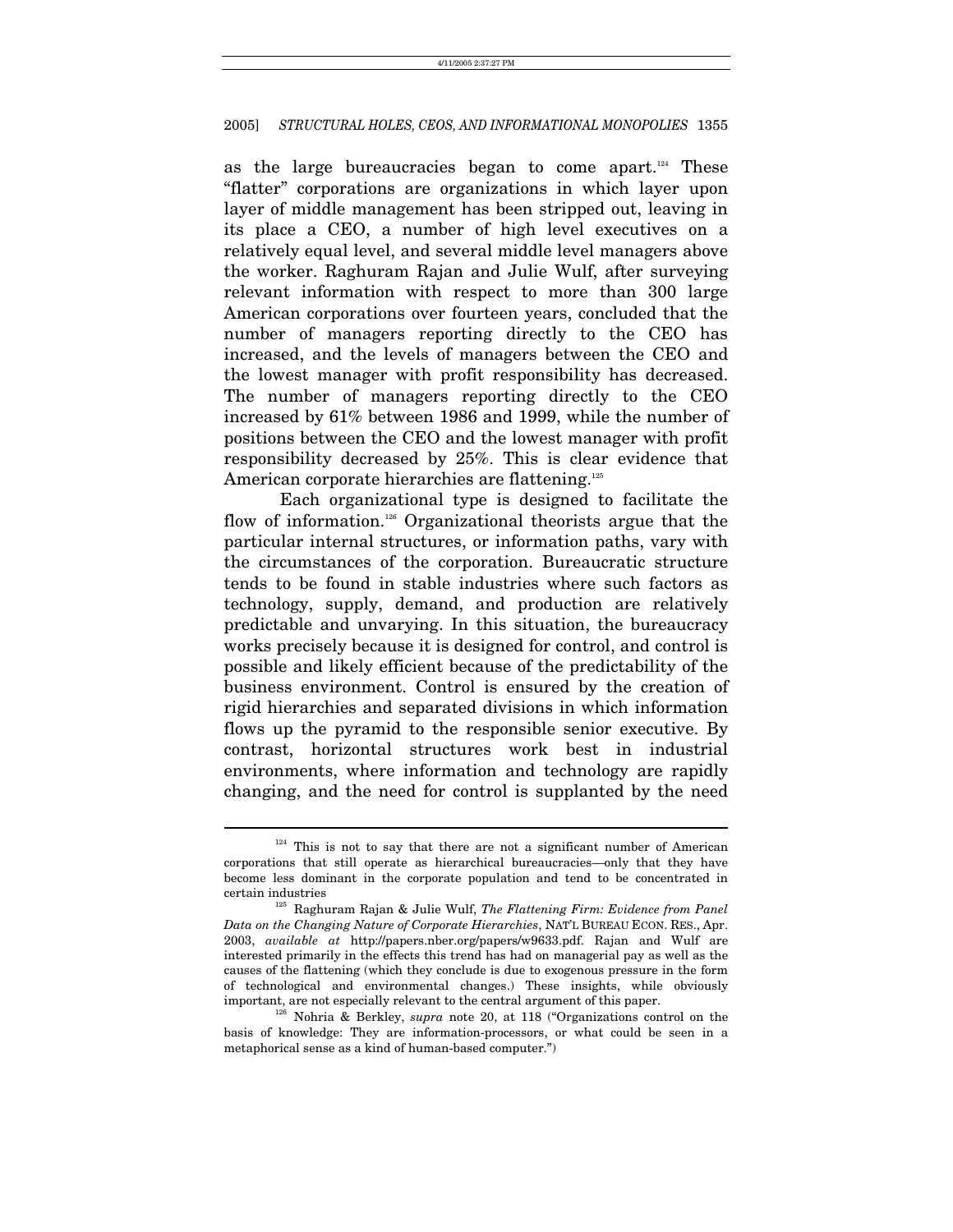for flexibility. Such flexibility is best obtained by loosening the bureaucratic hierarchy and allowing information to flow freely through the various intracorporate networks. Building upon structural hole theory as applied to CEO-board relationships, these observations regarding internal corporate structure lead me to formulate two additional, although tentative, hypotheses:

1. Corporations that are structured hierarchically and have independent boards will have a moderately weak CEO; and

2. Corporations that are structured horizontally and have inside boards will have a moderately strong CEO.

Before examining the two hypotheses individually, I propose four expanded hypotheses that result from the conflation of the two theories:

1. Corporations that are structured hierarchically and have inside boards will have a weak CEO;

2. Corporations that are structured hierarchically and have independent boards will have a moderately weak CEO;

3. Corporations that are structured horizontally and have inside boards will have a moderately strong CEO; and

4. Corporations that are structured horizontally and have independent boards will have a strong CEO.

The hypotheses in this broader iteration can also be presented in the form of a matrix:

|              | Inside            | Independent     |
|--------------|-------------------|-----------------|
| Hierarchical | Weak              | Moderately weak |
| Horizontal   | Moderately strong | Strong          |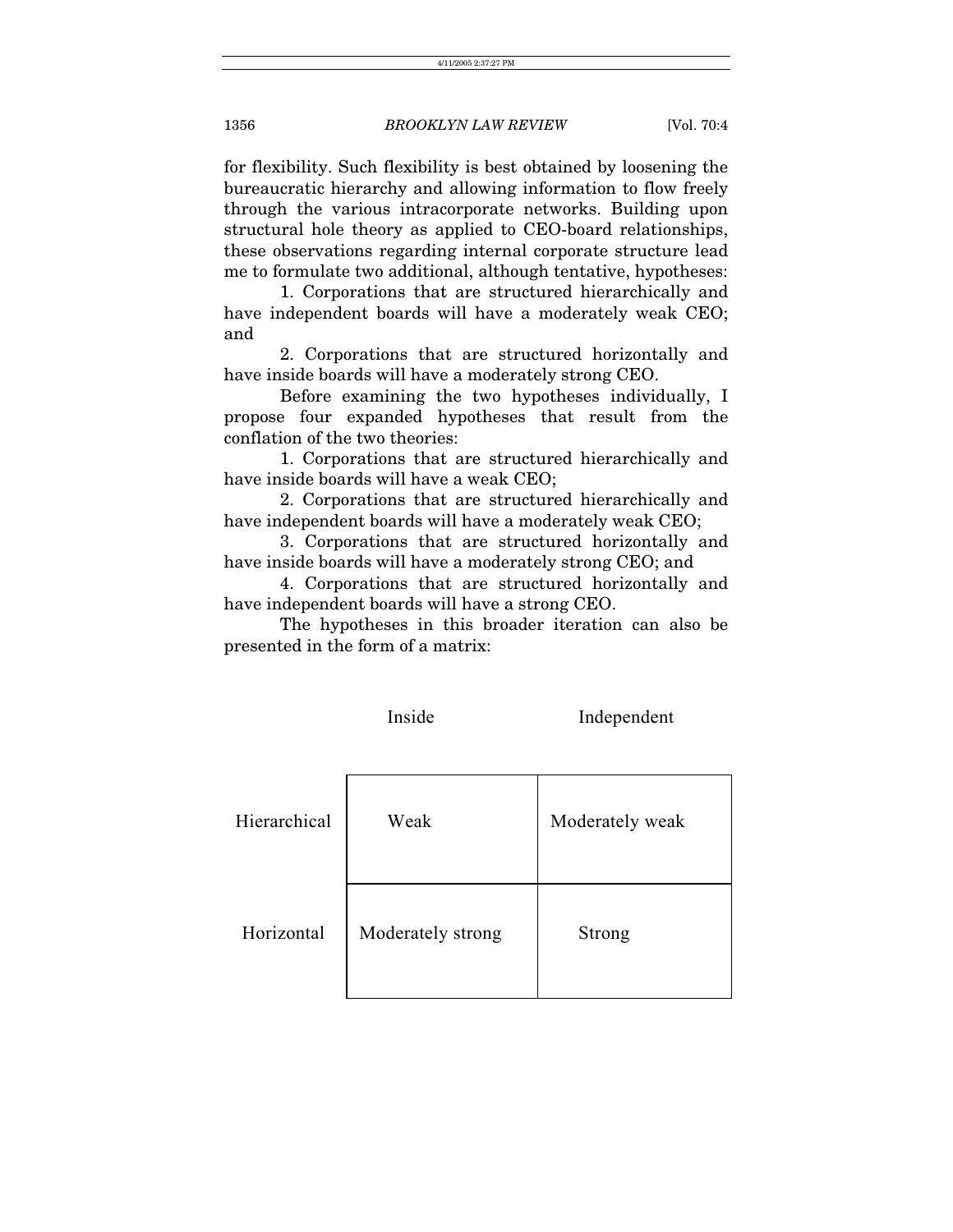I previously explained the two principal hypotheses without reference to bureaucratic structure. Let me now elaborate the more complex hypothesis. The information flows to independent directors from inside directors are likely to be substantially richer in bureaucratically-structured corporations than in horizontal corporations. In a bureaucratic corporation, almost by definition the CEO will have relatively few contacts in the corporate hierarchy. That is, he will have relatively few subordinates and bridge relatively few structural holes (as many structural holes as he has immediate subordinates with different responsibilities and therefore different networks). Recall that the ideal situation for an actor to exploit his information and control opportunities is to maximize the number of structural holes he bridges, or to maximize the number of his nonredundant network contacts. Bureaucratic efficiency implies a chain of command, narrowing to only a few immediate subordinates below the CEO. Thus the bureaucratic structure provides, at least in an ideal state, few structural hole opportunities—few nonredundant contacts—for the CEO.

Rajan and Wulf's study found that, indeed, the number of subordinates reporting directly to the CEO was significantly smaller in a more bureaucratic era. As recently as 1986, the median CEO in their study group had 4.4 executives reporting directly to him.<sup>127</sup> A web of hierarchy extended below these executives, networks upon networks. This web of networks goes much deeper in a bureaucratic corporation than in a horizontal corporation and it broadens considerably as one proceeds down the hierarchy from the CEO and his handful of subordinates. One implication is that there are a greater number of points within the pyramidal hierarchy at which network entrepreneurs can exploit structural holes that are likely unavailable to the CEO. The opportunities for informational and control advantage are pushed further down the chain of command to lower level managers. These managers, if they are good network entrepreneurs, can exploit these structural hole opportunities with the possible result that they can manipulate or stop information before it reaches the level of the CEO or his immediate subordinates.

While this argument suggests that top level executives who would serve as inside directors also have a limited number of direct reporting contacts in the bureaucratic corporation, the

<span id="page-45-0"></span><sup>127</sup> Rajan & Wulf, *supra* note 125, at 1.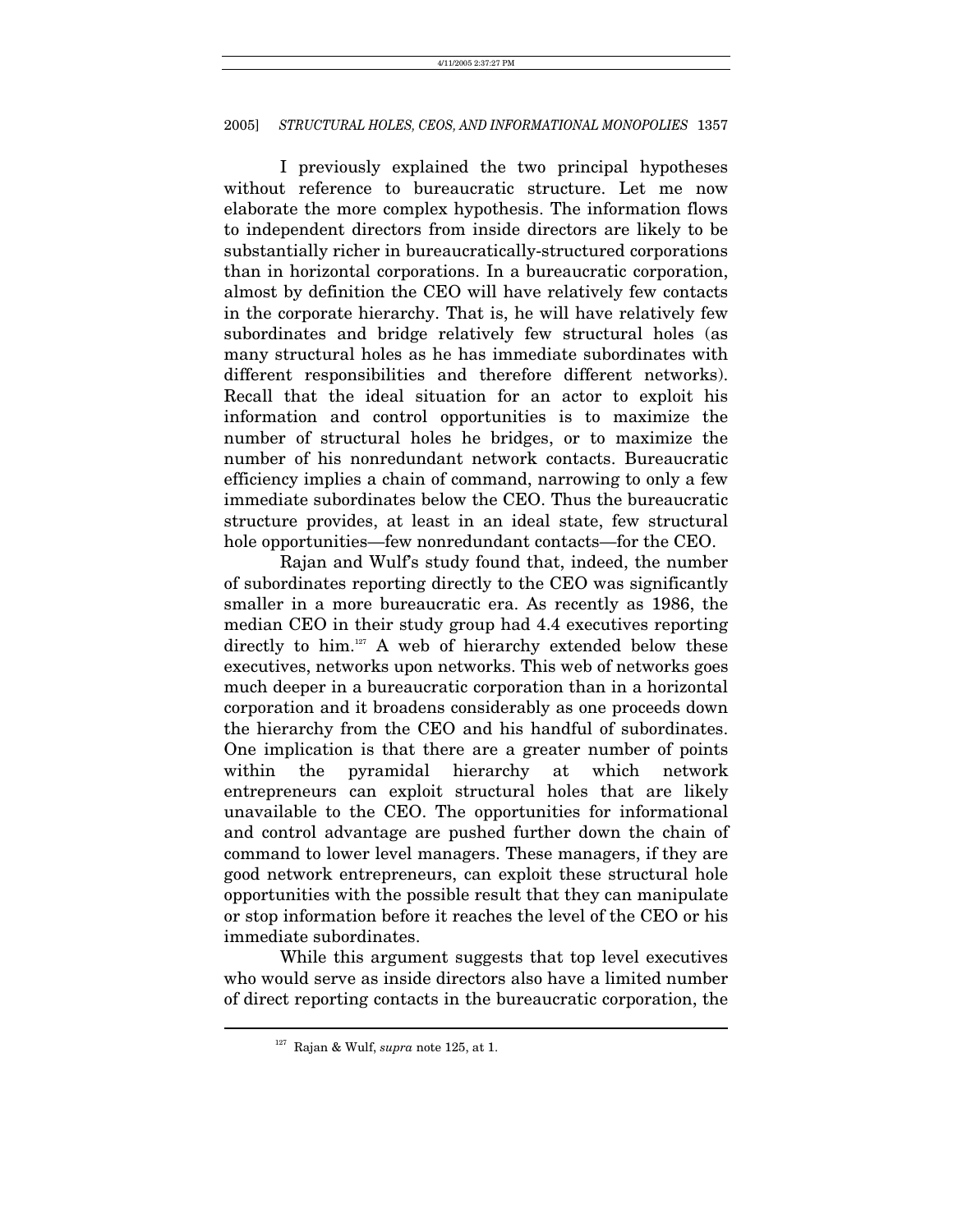issue is more complex. The theory does not necessarily imply that the executives' only contacts in the hierarchy are those reporting directly to them (in a way that is probably more characteristic of the CEO), and thus that they face informational constraints similar to the CEO. On the contrary, these mangers are likely to have more subordinates (and thus more network contacts) that reach deeper into the hierarchy than the CEO. Glenn Carroll and Albert Teo found that higher level managers tend on average to have wider social networks than do lower level managers, both within and independent of the corporation[.128](#page-46-0) These social networks include other high level managers not directly involved in that particular manager's area of expertise, suggesting more horizontal networks across the corporation that can serve as crucial sources of information.<sup>129</sup> Moreover, Burt's work shows that not only do managers' network sizes increase with rank,<sup>130</sup> but that in establishing their networks, managers typically choose a "strategic partner[]," and that the most effective strategic partner tends to be one of their bosses' boss.<sup>131</sup> The implication is that higher level managers also have networks that go deep into the bureaucratic structure, as lower managers leapfrog the middleman and align themselves with higher level managers.<sup>[132](#page-46-4)</sup> The higher the level of manager, therefore, the more likely they are to have both broad and deep networks. This line of reasoning may also suggest that some second-tier executives  $\overline{a}$ 

<span id="page-46-1"></span><span id="page-46-0"></span>

<sup>&</sup>lt;sup>128</sup> Carroll & Teo, *supra* note 95.<br><sup>129</sup> The specific position of the CEO is not addressed. But it seems likely, given the nature of bureaucratic corporations, that the CEO will be more isolated in the executive suite and less likely to have network ties to lower level managers. Moreover, given the presumed desire of CEO subordinates to succeed the CEO, one should expect these executives to adopt the CEO as their strategic partner (which of course puts the CEO in a position to manipulate them in the manner of the law firm associate I earlier

<span id="page-46-3"></span><span id="page-46-2"></span>

described).<br><sup>130</sup> BURT, *supra* note 27, at 125.<br><sup>131</sup> *Id*. at 146, 150. It is not at all clear, though, that Burt would agree with my analysis. Although he doesn't address the point directly, he does point out that a manager with a disorganized work force (which *may* correlate with my description of some horizontal corporations) may be more able to exploit his workers to his advantage than the manager of a well-organized work force (which *may* correlate to my description of some bureaucratic corporations). *Id.* at 189.

<span id="page-46-4"></span><sup>&</sup>lt;sup>132</sup> It is, of course, possible that the CEO serves as strategic partner to executives below the level of his immediate subordinates and thus establishes network contacts for him deeper in the corporate structure than I have suggested in the text. But even if there is some depth to CEO contacts in hierarchies, the flattened corporation provides more subordinates of the CEO's subordinates with whom he can make contact, thus suggesting that the bureaucratic or flattened structure of the corporation should be expected to have an effect on the CEO's power independent of board composition.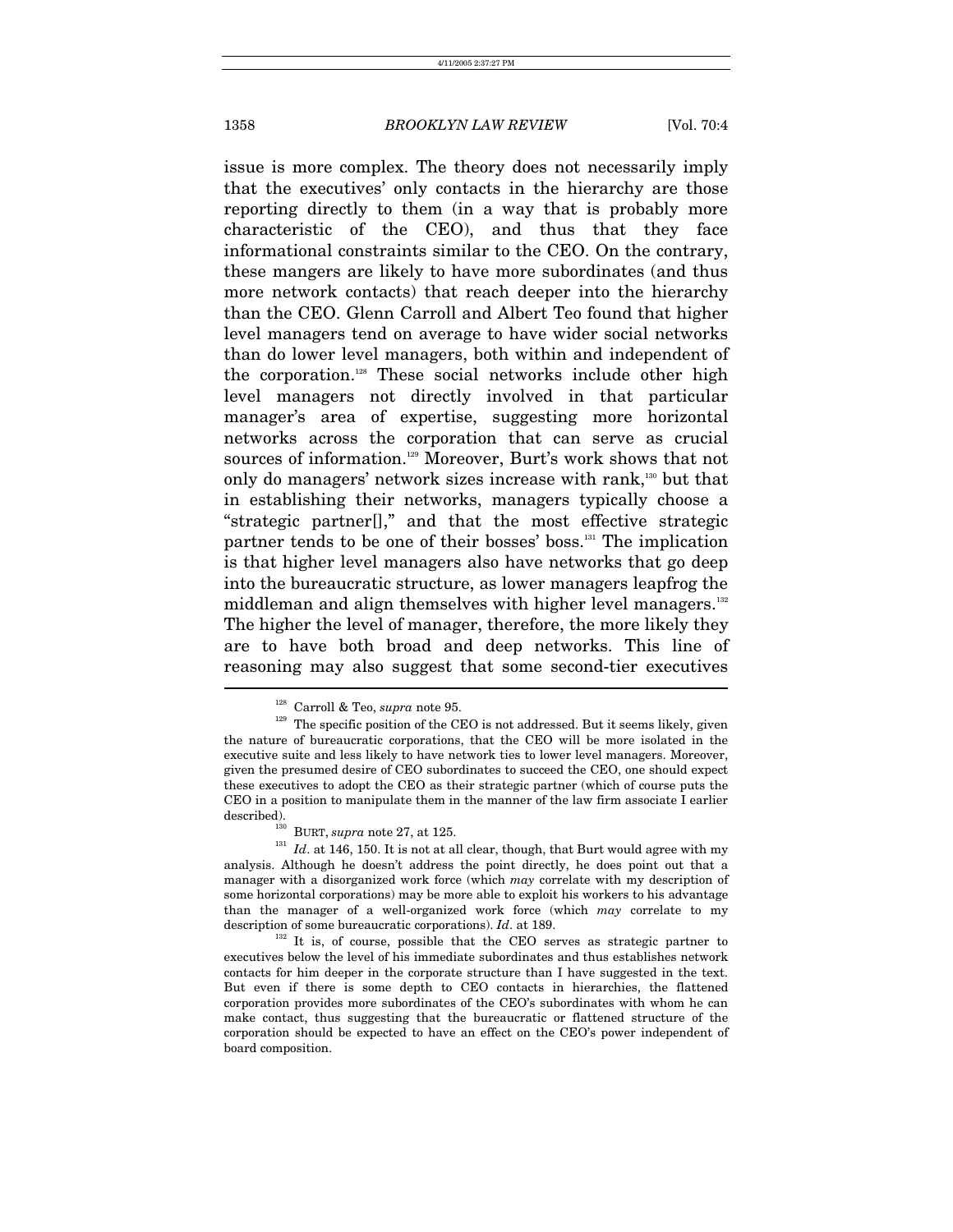strategically partner with the CEO, but given the CEO's ultimate responsibility for the corporation and his relatively limited time, it may well be more likely that the CEO remains relatively isolated in the executive suite. If the CEO's subordinates maximize their nonredundant contacts, they can take advantage of the structural hole opportunities to gain greater information and control than is available to the CEO.

All of this suggests that the managers on a level directly below the CEO (the managers reporting directly to the CEO) are likely to have significant nonredundant network contacts that provide them with important information flows. How and what they choose to report to the CEO who, theoretically, is more constrained, is within their control. The fewer the number of executives reporting directly to the CEO, the more limited the CEO's sources of information, and the more control maintained by the senior executives. Thus it would appear that the CEO's position in the bureaucratic corporation is highly dependent upon the extent to which his immediate subordinates refrain from opportunistic use of their informational positions, gained through their multiple networks which provide them with more structural hole opportunities than the CEO. The CEO, in choosing his subordinates, must choose effectively—subordinates who are trustworthy and reliable—in order to maximize his power within the bureaucratic structure and prevent his own informational isolation.

The likely conclusion is that inside directors in a bureaucratic corporation are structurally more wired than the CEO, and have independent relationships (by virtue of their board seats) with independent directors. The insiders' nonredundant contacts—their structural hole opportunities are more numerous and likely deeper than those of the CEO. Now, the opportunity for critical information to bypass the CEO is structurally apparent. Thus, network theory suggests that the bureaucratic corporation with insiders on the board is likely to have a relatively weak CEO. Figure Nine illustrates this hypothesis.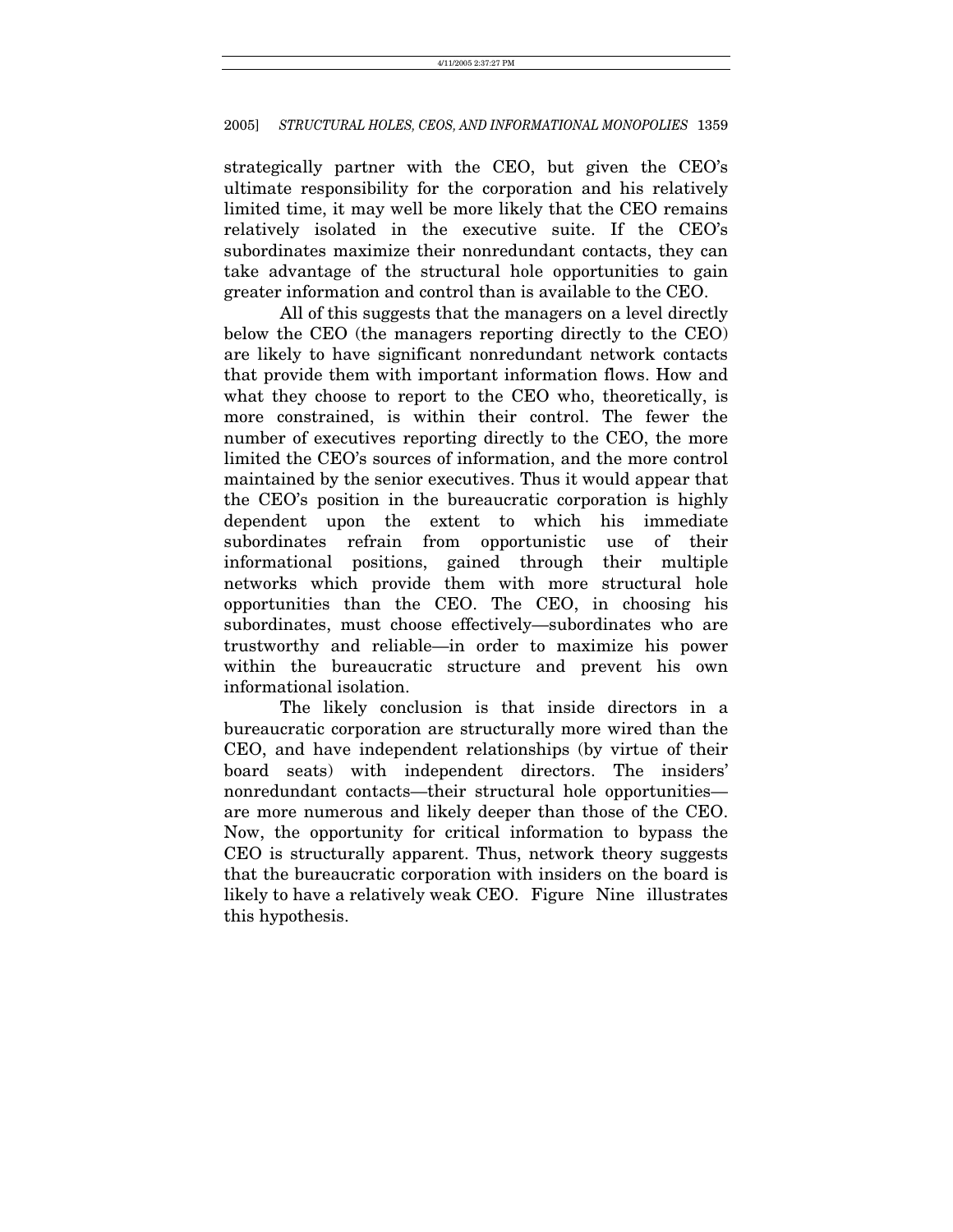#### **Figure 9: Corporations that are structured hierarchically and have inside boards will have weak CEOs**



The second hypothesis logically follows from the first. Bureaucratic corporations with an independent board are likely to have moderately weak CEOs (CEOs that are stronger than in the bureaucratic/inside board corporation and weaker than CEOs in each configuration of the horizontal corporation). The same structural conditions I discussed above with respect to the hierarchy continue to exist. This time, however, the CEO's subordinates lack direct ties to the independent directors. Information flows through the CEO. The CEO is not in as strong a position of informational control as he is in a horizontal configuration because his immediate subordinates (and therefore network contacts) are still few in number and sufficiently connected within the corporation to maintain their ability to control and manipulate the flow of information to the CEO. But unless they have relationships with at least one independent director beyond the context of the particular corporation (which is possible if, for example, a chief financial officer sits on the board of a corporation on which one of the independent directors also sits), they have no informational bypass route around the CEO. Thus, whatever the quality and completeness of the information the CEO receives, he fills the single structural hole between the board and his subordinates and is in a position to control and manipulate the information received by the board. The structure of the corporation suggests that the quality and quantity of information he receives will vary with the integrity and loyalty of his subordinates, but his position with respect to the board is strong. Figure Ten illustrates the hypothesis.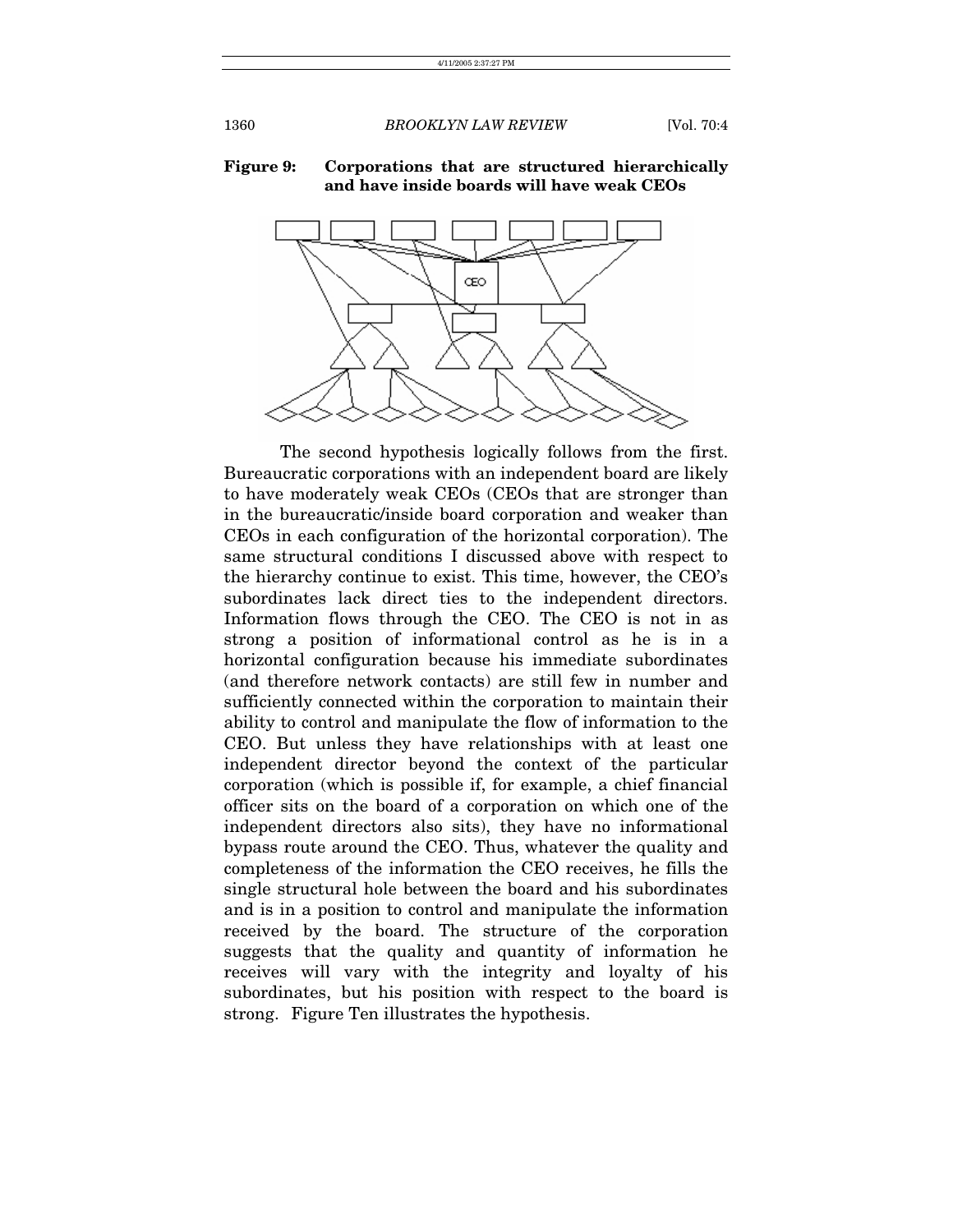## **Figure 10: Corporations that are structured hierarchically and have independent boards will have moderately weak CEOs**



Some empirical evidence suggests that this indeed is the case. Ranjay Gulati and James Westphal demonstrated (through the empirical examination of joint venture formation) that "[i]ndependent board control over management may actually produce a negative relationship between the CEO and the board characterized by a lack of mutual understanding and distrust."<sup>133</sup> (This, of course, is consistent with Bhagat and Black's work and the studies cited earlier suggesting that independent boards actually impede corporate performance.<sup>134</sup>) Gulati and Westphal attribute this largely to the dissatisfaction felt by a CEO who believes he is under significant scrutiny by an independent monitoring board. While their conclusion with regard to mistrust seems compelling, their explanation relies upon psychological motivations that are difficult to verify. While the two are not necessarily mutually exclusive, I present a theory that does not rely on speculation, self-reporting, or psychological analysis. The board is right to distrust the CEO because the CEO is in a structural position to block or manipulate the flow of information to the board. This conclusion, as will be clear, has its strongest implications for hypothesis four.

The third hypothesis introduces the horizontal corporation, a structure that has continued to proliferate over the last several decades. The bureaucratic corporation derives

<span id="page-49-1"></span><span id="page-49-0"></span>

<sup>&</sup>lt;sup>133</sup> Gulati & Westphal, *supra* note 21, at 477, 498.<br><sup>134</sup> *See* Bhagat & Black, *supra* note 15, and *supra* text accompanying notes 15, 17, 23, and 105.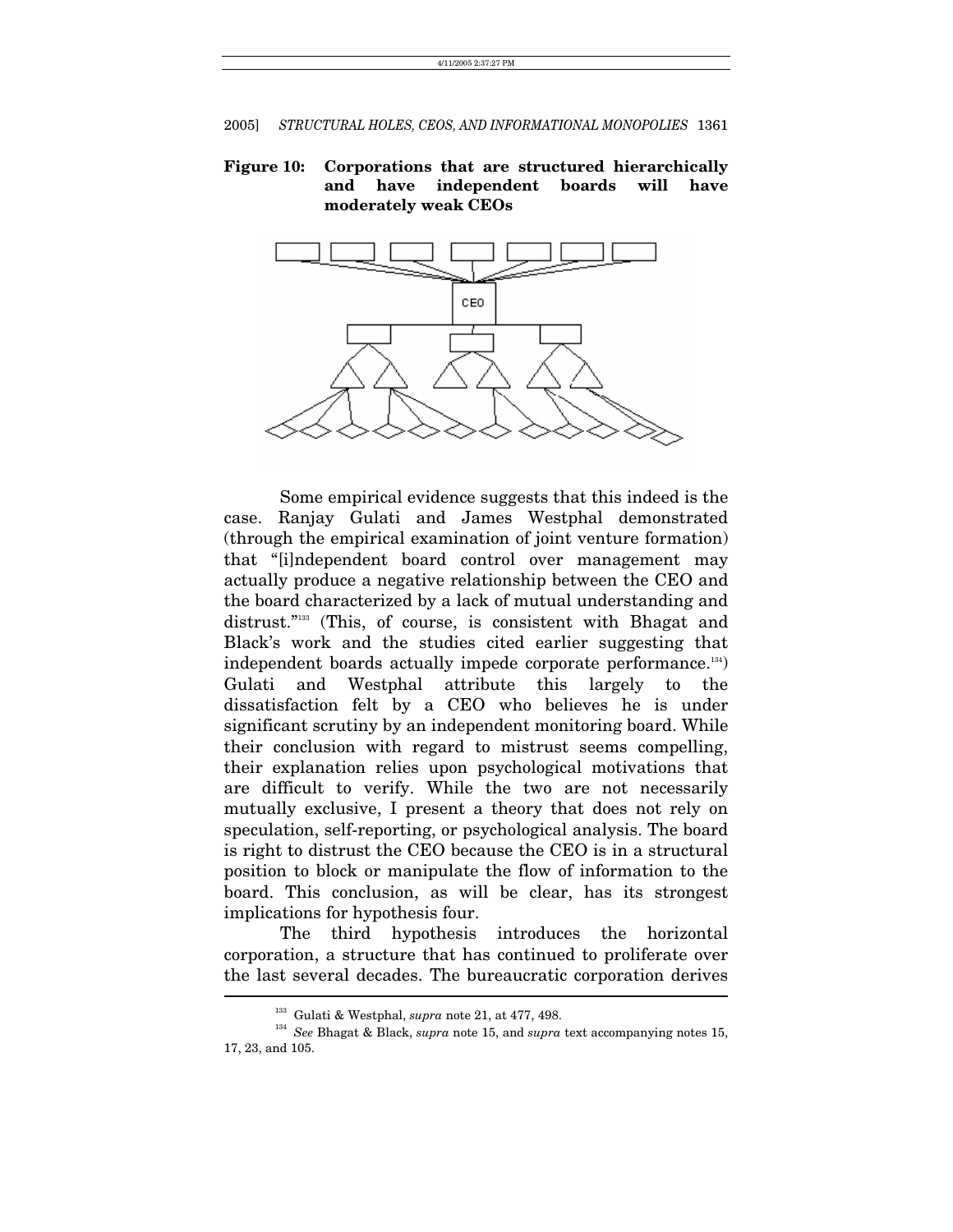from the traditional, Taylorist-inspired,<sup>135</sup> pyramidal structures, consisting of line workers to legions of middle managers to Janissary corps of junior executives to the chosen few in the executive suite and, ultimately, the CEO. This structure has, in many industries (and to some extent within industries) significantly flattened. Instead of pyramidal hierarchies, we are now more likely to see corporations that have stripped out much of the middle managerial ranks and spread the executive power over a larger horizontal range of senior managers, who report not to the CEO's subordinates, but to the CEO directly. Rajan and Wulf found that the average number of senior managers reporting directly to the CEO had increased by 61%, from 4.4 to 7.2, between 1986 and 1999.<sup>[136](#page-50-1)</sup>

In the horizontal corporation, the managerial levels below the top executives are dramatically reduced and the number of executives reporting directly to the CEO is significantly increased. From the standpoint of structural holes, the consequences are immediately apparent. While the CEO's subordinates may still retain some informational control based upon their networks, two things change. First, those networks are considerably reduced in size. The manager has fewer subordinates, and the manager's subordinates have fewer subordinates. Even if, as a consequence, the manager's network becomes flatter (i.e. managers at the same level will interact in networks), $137$  their ability to control information flows to the CEO is considerably diminished. This is because the number of contacts the CEO has into the various networks within the corporation corresponds with the number of executives reporting to him. In other words, he bridges more structural holes than he does in the hierarchical corporation. Unless one assumes that the executives will collude to restrict the information flow to the CEO,<sup>138</sup> the CEO will have

<span id="page-50-0"></span><sup>135</sup> *See generally* FREDERICK WINSLOW TAYLOR, THE PRINCIPLES OF SCIENTIFIC MANAGEMENT (1911); Nohria & Berkley, *supra* note 20, 108-26. The classic work on the large, multi-divisional bureaucracy is of course ALFRED D. CHANDLER, THE VISIBLE HAND: THE MANAGERIAL REVOLUTION IN AMERICAN BUSINESS (1977). 136 Rajan & Wulf, *supra* note 125, at 1. But see GORDON, *supra* note 123, for

<span id="page-50-1"></span>an argument that bureaucracies which flatten as the result of significant layoffs in the middle management ranks relatively quickly re-establish their hierarchies through

<span id="page-50-2"></span>rehirings. 137 This situation, by the way, has been found by Burt to be most advantageous to managers in their ability to take advantage of structural holes. Burt, *supra* note 62. 138 This is possible, but unlikely, given the normal ambitions of second-level

<span id="page-50-3"></span>executives eventually to ascend to a CEO position either in their own or another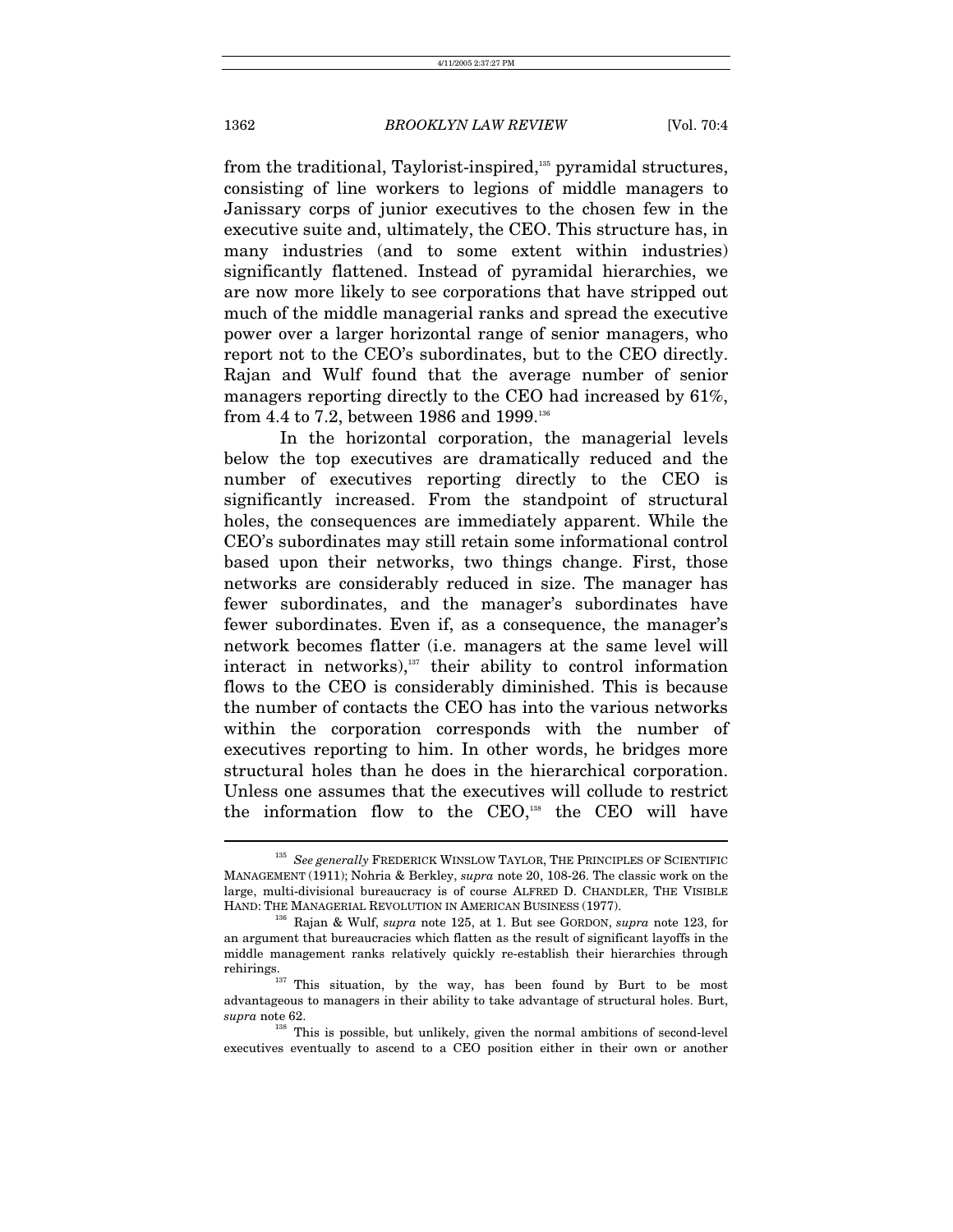materially greater informational opportunities. Moreover, when applying this theory to the ideal model of the horizontal corporation, each of these senior executives performs different functions, and has access to (and reports to the CEO) different types of information. As the number of CEO subordinates multiplies, the diffusion of job descriptions is likely to increase. The result is that the CEO is increasingly able to receive, convey, and control information—not to mention manipulate his subordinates against one another.<sup>139</sup> Thus we should expect that the CEO in the horizontal structure is, counterintuitively, more powerful than the CEO in a bureaucratic organization with either an inside or an independent board. Hypothesis three is illustrated in Figure Eleven.

corporation which makes them in large part dependent upon the good will of their own CEO. Raymond T. Sparrowe and Robert C. Liden, combining sociological exchange theory which looks at the quality of relationships, and network theory, which looks at the structure of relationships, suggest that "where the timing and equivalence of returns is indefinite and the interest of the exchange partners is cooperative," the exchange relationship (as between CEO and immediate subordinate) is likely to be cooperative and competition (of the manipulative sort described in the text) is likely to be contrary to group norms. In contrast, structural holes are "characterized by immediacy and equivalence of returns and mutual self-interest"—in other words, competition, which (in my view) is only to be expected given the fact that structural holes are definitionally competitive. Raymond T. Sparrowe & Robert C. Liden, *Process and Structure in Leader-Member Exchange*, 22 ACAD. MGMT. REV. 522, 532 (1997). If this is true, one might reasonably ask whether the CEO-subordinate relationship which, after all, is characterized by structural holes, is just as likely to be competitive and manipulative as the CEO-board relationship, which is also characterized by structural holes. I suspect that the answer is not, because the CEO-subordinate relationship is not itself competitive. That is to say, there is only one CEO, and while subordinates might fight to succeed him (establishing competitive relationships at the subordinate level which further destroys the incentives for them to collude in withholding information from the CEO), they are reliant upon his good will and high opinion (at least as long as the CEO is successful) for their chances to be named

<span id="page-51-0"></span>successor.<br><sup>139</sup> Burt also notes that this kind of structure, in which managers have few or no peers, increases the value of social capital to them in terms of their chances of promotion. This is true for bureaucratic organizations, but in network organizations (or horizontal corporations) it is also valuable to managers with multiple peers. Burt, *supra* note 62. This observation is not especially significant for my argument because in the stylized firm I've created each CEO subordinate can only rise within the firm by becoming CEO. But there is a highly important implication of this analysis which is most relevant to hypothesis four. The structure puts them in the position of monopolist over the kinds of work they do. The CEO is, in this analysis, the ultimate monopolist, since nobody in the corporation does the work of the CEO, and it is the ability to use this monopoly position (which would be constrained by inside directors) that gives him the greatest power.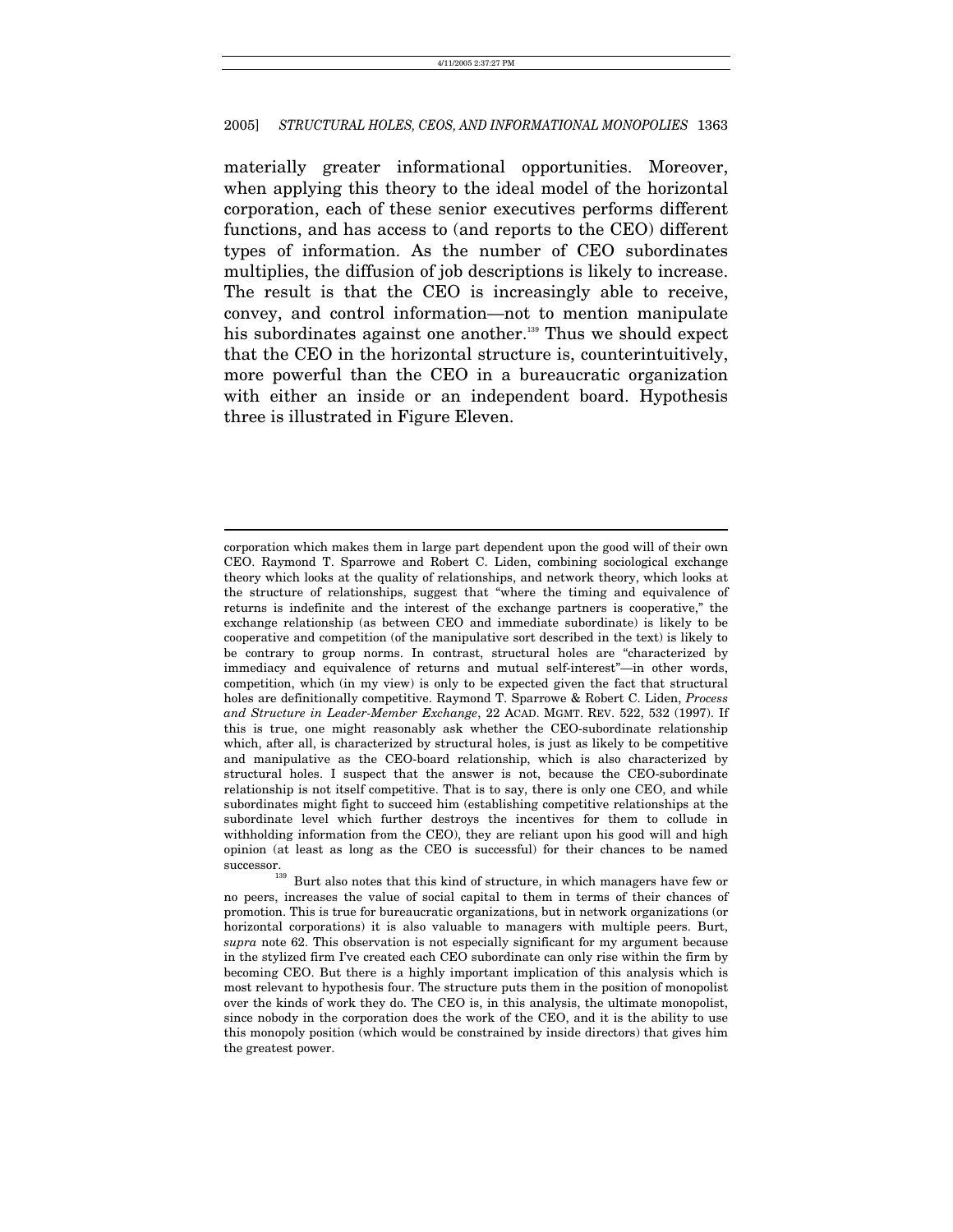**Figure 11: Corporations that are structured horizontally and have inside boards will have moderately strong CEOs**



A qualification is in order. If bureaucratic organizations are built for control, horizontal organizations are built for freedom. Information flows are significantly less constrained in a horizontal organization, as are relationships defined by position. Freedom is the opportunity provided by structural holes. The implication is that in the horizontal organization, managers are freer to establish their own networks across the corporation, and thus skillful network entrepreneurs can achieve a level of informational control that is more widespread than is likely in the more constrained bureaucracy. In such a case, the network entrepreneur could be in a better position to control broader information flows to the CEO and his immediate subordinates, and thus the CEO would be weakened. While I believe that the CEO's greater access into the network structures of the horizontal corporation is likely to give him greater power, this is not certain, and the hypothesis remains tentative.

The key variable now becomes the board. If the board has insiders as well as independent directors, the CEO's position is likely to be weakened because, as in hypothesis one, the presence of insiders on the board gives network contacts to the independents into the corporate networks by virtue of their contacts with the insiders. In light of the CEO's strong structural position in the horizontal corporation (with his own multiple nonredundant contacts into the corporation's networks), the independent directors' ability to circumvent the CEO will be reduced. It will not be entirely eliminated, because opportunistic senior managers hypothetically working in different aspects of the business might take advantage of their board positions to manipulate the independents. The risk of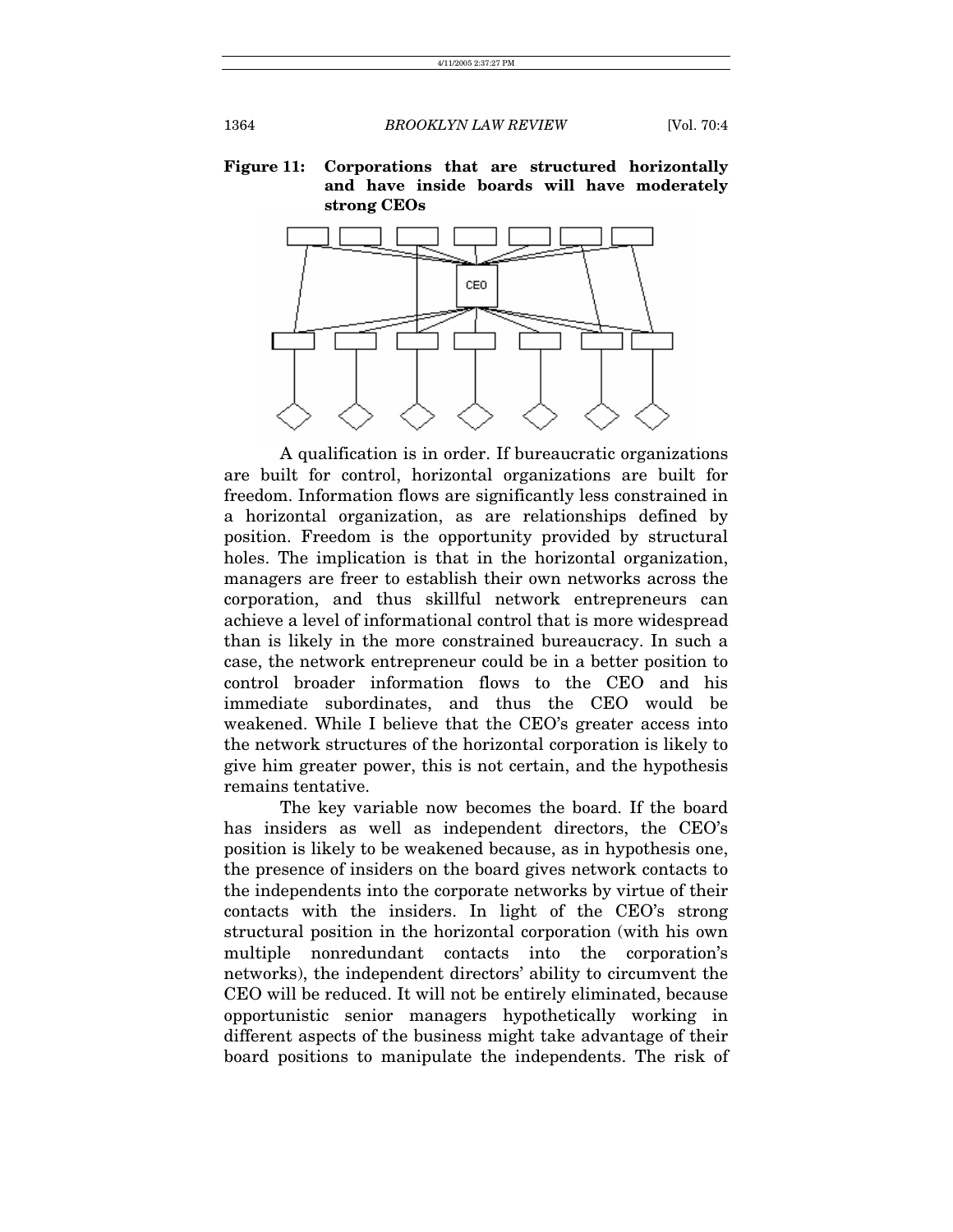detection by the CEO, however, is increased: the senior managers' corporate responsibilities are more distinct, therefore the CEO's ability to discern the source of information that bypasses him will be improved. Thus, in hypothesis three, we can expect the CEO in the horizontal corporation with an inside board to be stronger than the CEO in a bureaucratic corporation, but not as strong as he might be were the board composed solely of independent directors as in hypothesis four.

My conclusions are tentative with respect to the four restated hypotheses that address both board structure and bureaucratic structure, and require further study. As I noted earlier, corporations are highly varied in their internal organizations despite the existence of distinct and identifiable patterns. It may be that in a particular bureaucracy, CEO control is so tight that defection in the form of information blockage or distortion at lower levels is unlikely. But if true, it is most likely to be true in a corporation that does business in a single location. Burt found that in a corporation with multiple and geographically dispersed business operations, managers whose jobs put them at the "frontiers," i.e., required them to be in contact with managers in other locations, had greater structural hole opportunities than managers whose responsibilities were confined to a single location. Thus the tightly controlled bureaucracy of the Taylorist model may be increasingly rare.

At the same time, as I noted earlier, horizontal corporations are designed to permit freer and less structured information flows. In terms of network theory, the networks are not as constrained by bureaucratic structure. As a result, it may well be that greater structural hole opportunities exist in these corporations because the diffusion of job responsibility implied by the horizontal structure creates internal frontiers which enable even managers working in the same location to identify more numerous structural holes. Since structural holes are opportunities to receive, control, and manipulate information, it may be the case that in the horizontal corporation the CEO will be less well informed than in the bureaucratic corporation. On the other hand, the broader and shallower management structure of the horizontal corporation suggests that the likelihood of detecting informational blockage and manipulation is greater than in the hierarchical structure, with potentially dire consequences for those acting opportunistically to the disadvantage of the corporation or the CEO.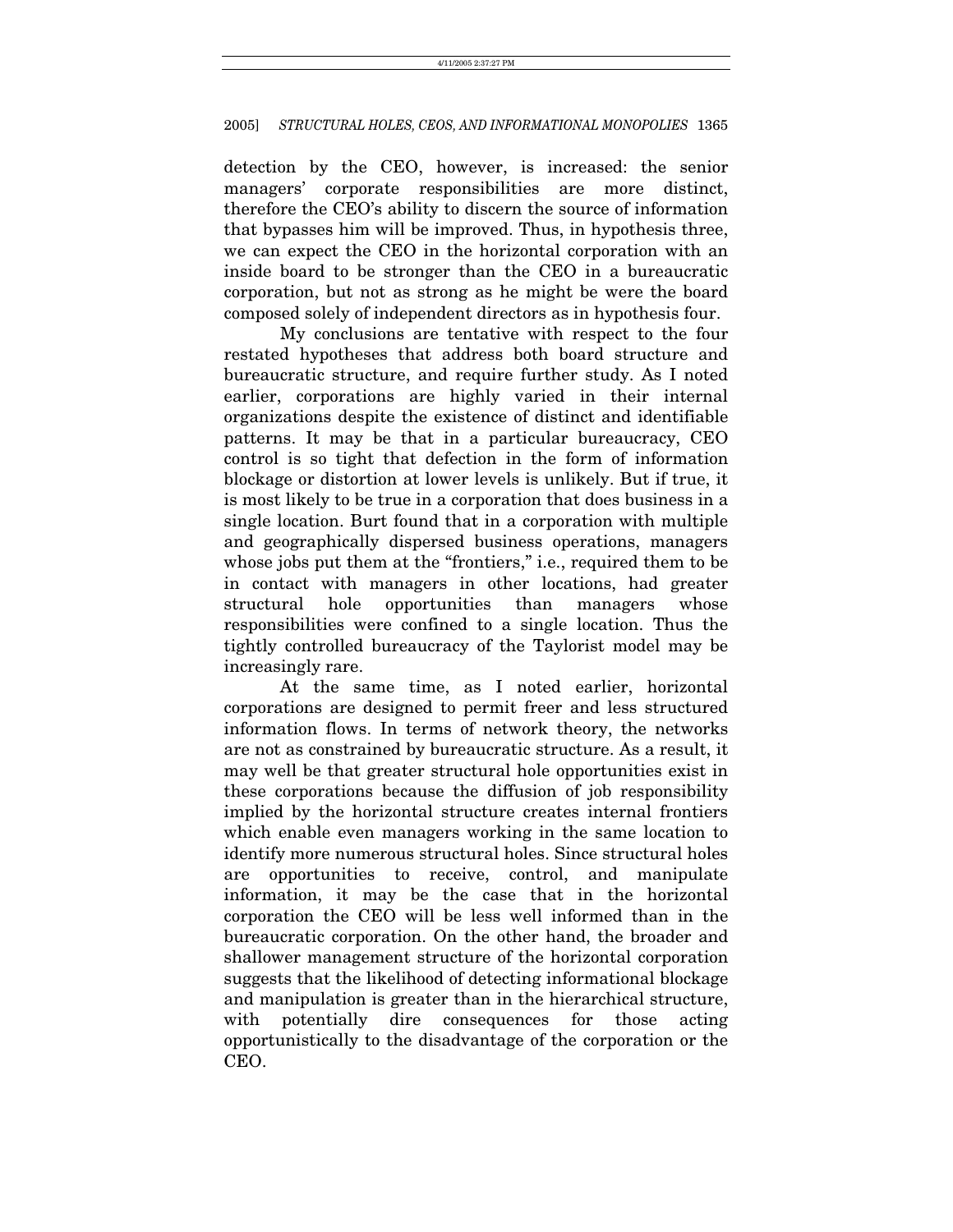Because of the uncertain affect of the internal corporate structure on information flows, these hypotheses are tentative. For the time being, I suggest that bureaucratic structure be seen as an independent variable that magnifies the effects of the presence of an inside or independent board. While this variable is not likely to have as substantial an explanatory impact as do the simpler hypotheses stated at the outset, it merits additional consideration and empirical research.

## VII. MOVING BEYOND THE BOARD IN CORPORATE LAW REFORM

Almost since the advent of the modern corporation, corporate scholars have focused on the board of directors as the body most capable of protecting the corporation and its stockholders from managerial depredation. Beginning in the 1980s, the reform effort increasingly focused on the importance of independent directors as the solution to this monitoring problem. Recent evidence, however, suggests that the resulting changes in corporate boards have not been entirely beneficial. For example, the CEO of a corporation with an independent board has the ability to distort his compensation and the corporation's broader compensation structure in ways that are disadvantageous to the corporation. Structural hole theory provides an explanation for these phenomena, as well as for the recent corporate scandals that occurred beneath the boards' radar screens. Independent boards magnify CEO power. Since independent boards have been the consensus solution after almost a century of attempts at board reform, this traditional focus on the board of directors is misplaced. Instead, governance scholars must begin to study the internal workings of the corporation, and how these networks link to the CEO, senior executives, and the board, if they are to devise effective solutions to problems of corporate governance.

One specific application relates directly to the current state of the law on board monitoring. In the widely discussed opinion in *In re Caremark International,*[140](#page-54-0) the Chancellor represents the boards' obligation as the duty to create information flows in both directions (from the board as to corporate policy and from the bureaucracy as to compliance

<span id="page-54-0"></span><sup>140 698</sup> A.2d 959 (Del. Ch. 1996).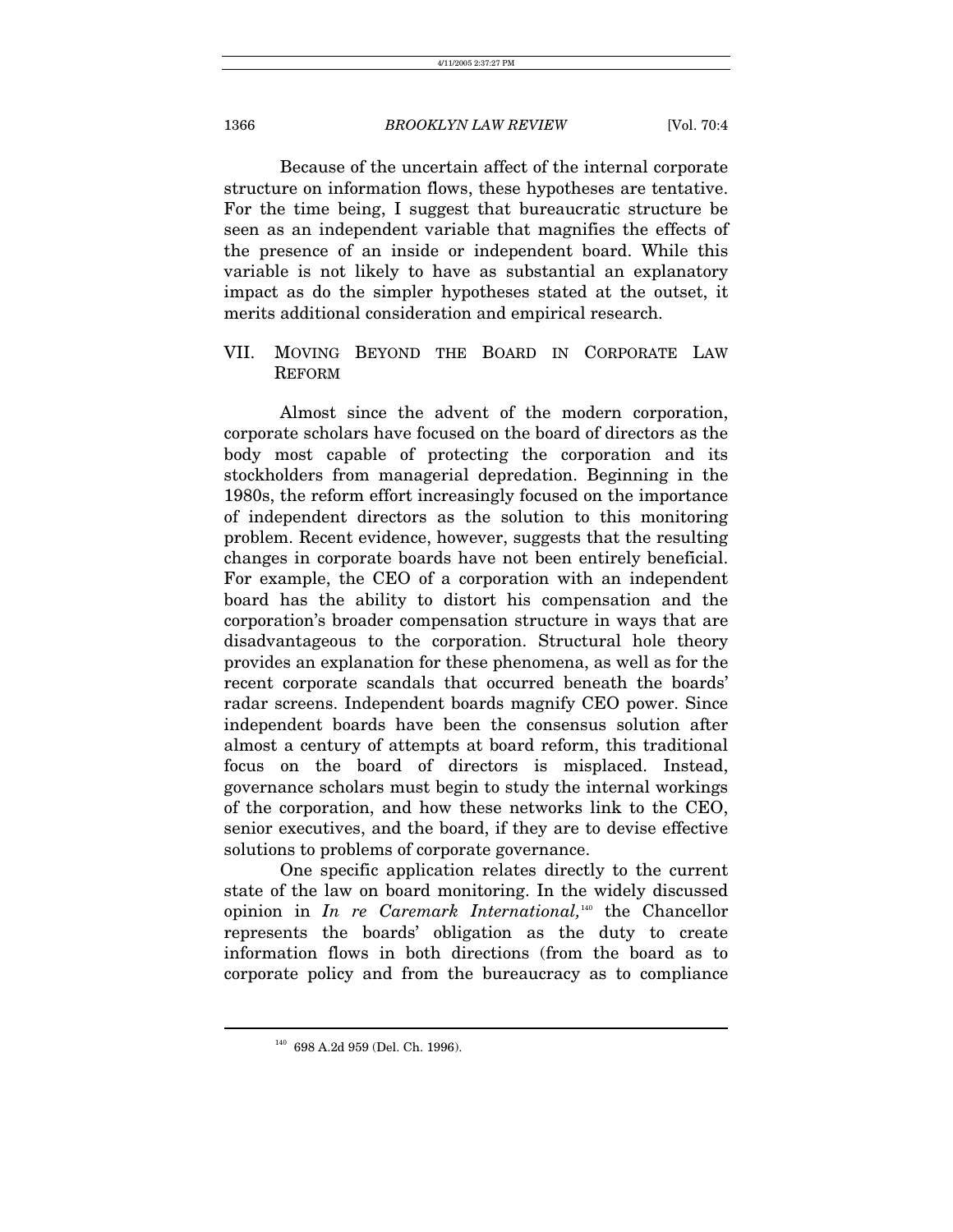information).<sup>141</sup> My argument suggests that in order to fulfill this duty, it cannot be enough for the board simply to establish lines of reporting. Structural holes, which provide opportunities to block or distort information throughout the hierarchy up to and including the CEO, must be identified in order for the board effectively to monitor the flow and accuracy of corporate information. Monitoring information flows is only effective when one accurately identifies the network nodes that are the corporate actors who bridge structural holes and thus control the flow of information. In the absence of attention to internal structure, monitoring will have limited utility: the more limited the more independent the board.

The point of this paper is not, at this early stage, to prescribe specific corporate reforms. While the theory is powerful, reform must rest upon empirical evidence. Instead, I suggest that certain paths of research must be investigated in order to achieve effective corporate reform. The debate over board function has been one of manager versus monitor, with the latter clearly victorious. Although I do not suggest that the board as an institution is irrelevant, my argument raises the question, starkly, of the board's utility. While others have proposed alternative conceptions of the board, $142$  my theory indicates the difficulty in evaluating, much less prescribing, the board's function and composition without an inquiry into the relationship between the board and the internal structure of the corporation. I have presented the theory as a general one, as it would be useful first to study it that way, although individual corporate evaluation may ultimately be necessary. It will likely be found that one size doesn't fit all.

At least as important, my hypotheses suggest that we take a hard look at the role of the CEO and senior managers. In recent years in particular, CEOs of major corporations have developed something of a "rock star" quality, followed by the popular press, lionized in success while derided in defeat. No doubt this has contributed to CEO self-image, if not actual power. But board reform without attention to the role and power of the CEO and the corporation's internal managerial

<span id="page-55-0"></span> $141$  I have elsewhere argued that the opinion is disingenuous, see Mitchell, supra note 38, but it is the articulated state of the law.

<span id="page-55-1"></span><sup>&</sup>lt;sup>142</sup> See, e.g., Dallas, *supra* note 14 (suggesting a dual board); Fisch, *supra* note 14 (suggesting individually tailored boards).